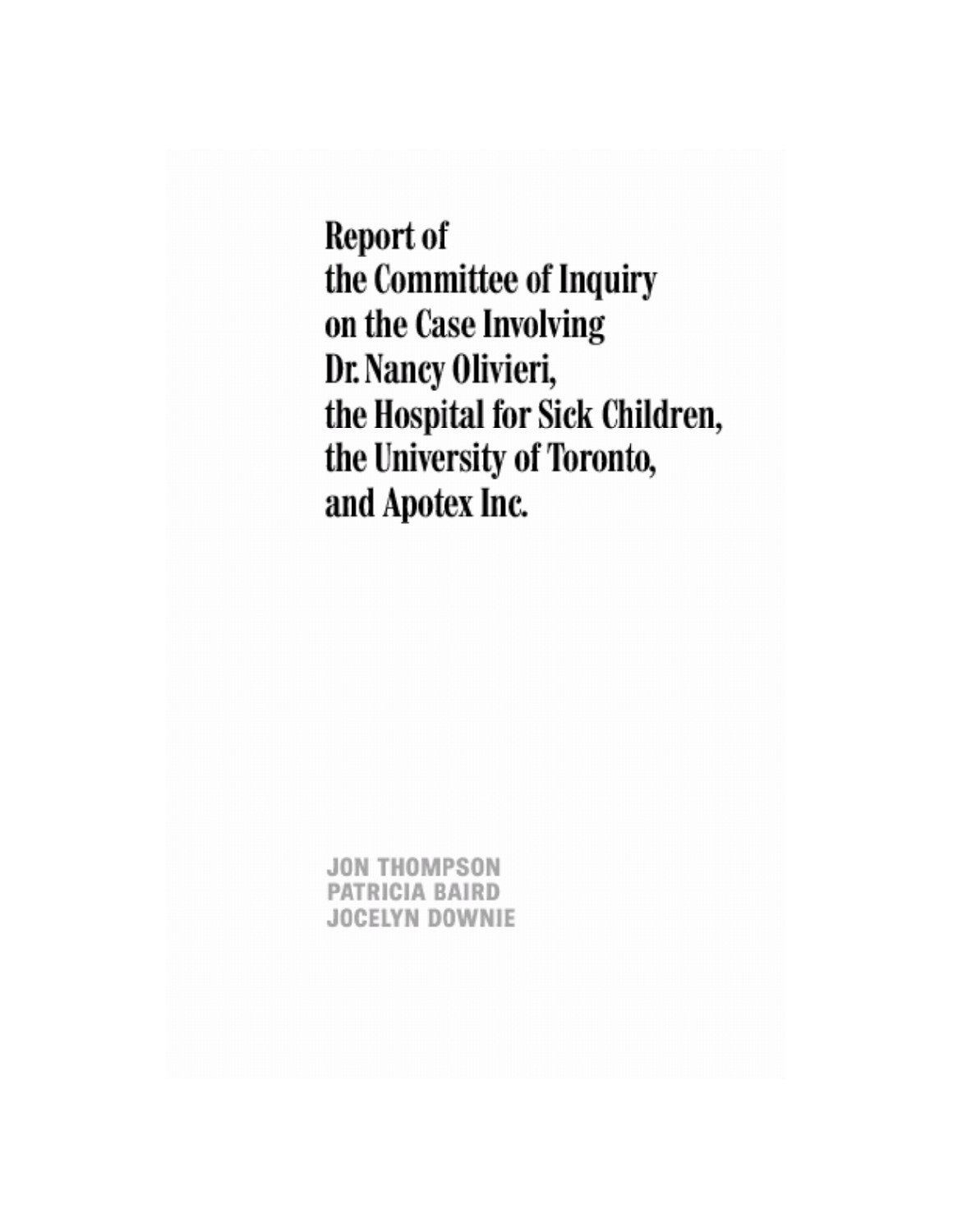# *Key to Abbreviations*

| ADR.         | adverse drug reactions                                    |
|--------------|-----------------------------------------------------------|
| ASH          | American Society of Hematology (U.S.)                     |
| CAUT         | Canadian Association of University Teachers               |
| CFI          | Canada Foundation for Innovation                          |
| <b>CIBC</b>  | Canadian Imperial Bank of Commerce                        |
| <b>CIHR</b>  | Canadian Institutes for Health Research                   |
| <b>CMPA</b>  | Canadian Medical Protective Association                   |
| CoL          | the present Committee of Inquiry                          |
| <b>CPSO</b>  | College of Physicians and Surgeons of Ontario             |
| DFO          | deferoxamine                                              |
| EAP          | Expert Advisory Panel                                     |
| EDR          | Emergency Drug Release (programme of the HPB)             |
| EMAE         | Europe an Agency for the Evaluation of Medicinal Products |
| EPAR         | European Public Assessment Report                         |
| <b>FDA</b>   | Food and Drug Administration (U.S.)                       |
| HІC          | hepatic iron concentration                                |
| <b>HPR</b>   | Health Protection Branch                                  |
| <b>HSC</b>   | Hospital for Sick Children (Toronto)                      |
| <b>IND</b>   | Investigational New Drug                                  |
| LOR          | loss of response                                          |
| MAC          | Medical Advisory Committee                                |
| <b>MRC</b>   | Medical Research Council                                  |
| <b>MRI</b>   | magnetic resonance imaging                                |
| <b>MSSA</b>  | Medical Scientific Staff Association                      |
| <b>NCIC</b>  | National Cancer Institute of Canada                       |
| <b>NSERC</b> | Natural Sciences and Engineering Research Council         |
| <b>REB</b>   | Research Ethics Board                                     |
| SCD          | sickle cell disease                                       |
| SQUID        | superconducting quantum interference device               |
| SSHRC        | Social Sciences and Humanities Research Council           |
| TTH          | The Toronto Hospital                                      |
| <b>UTFA</b>  | University of Toronto Faculty Association                 |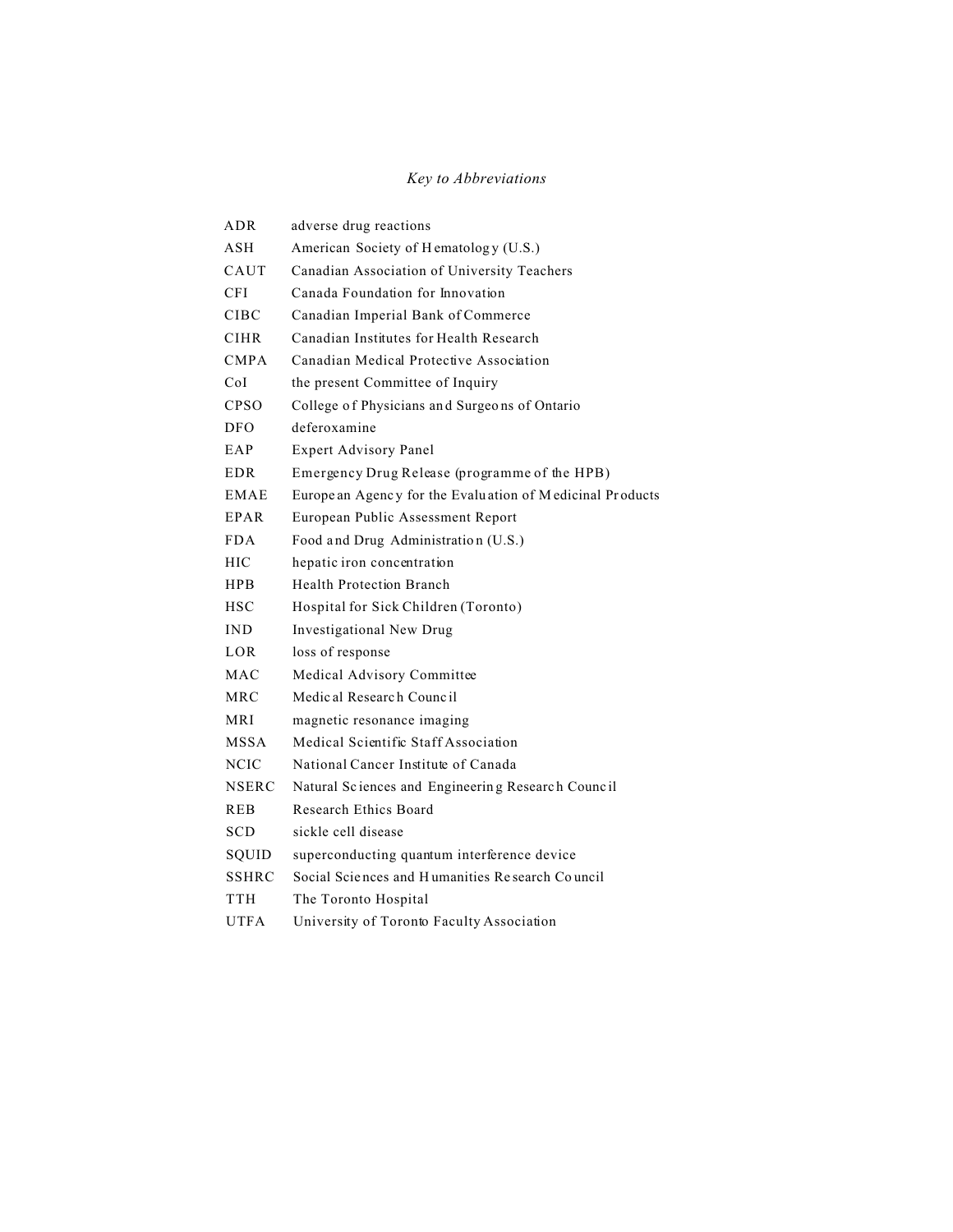# A

# *Overview*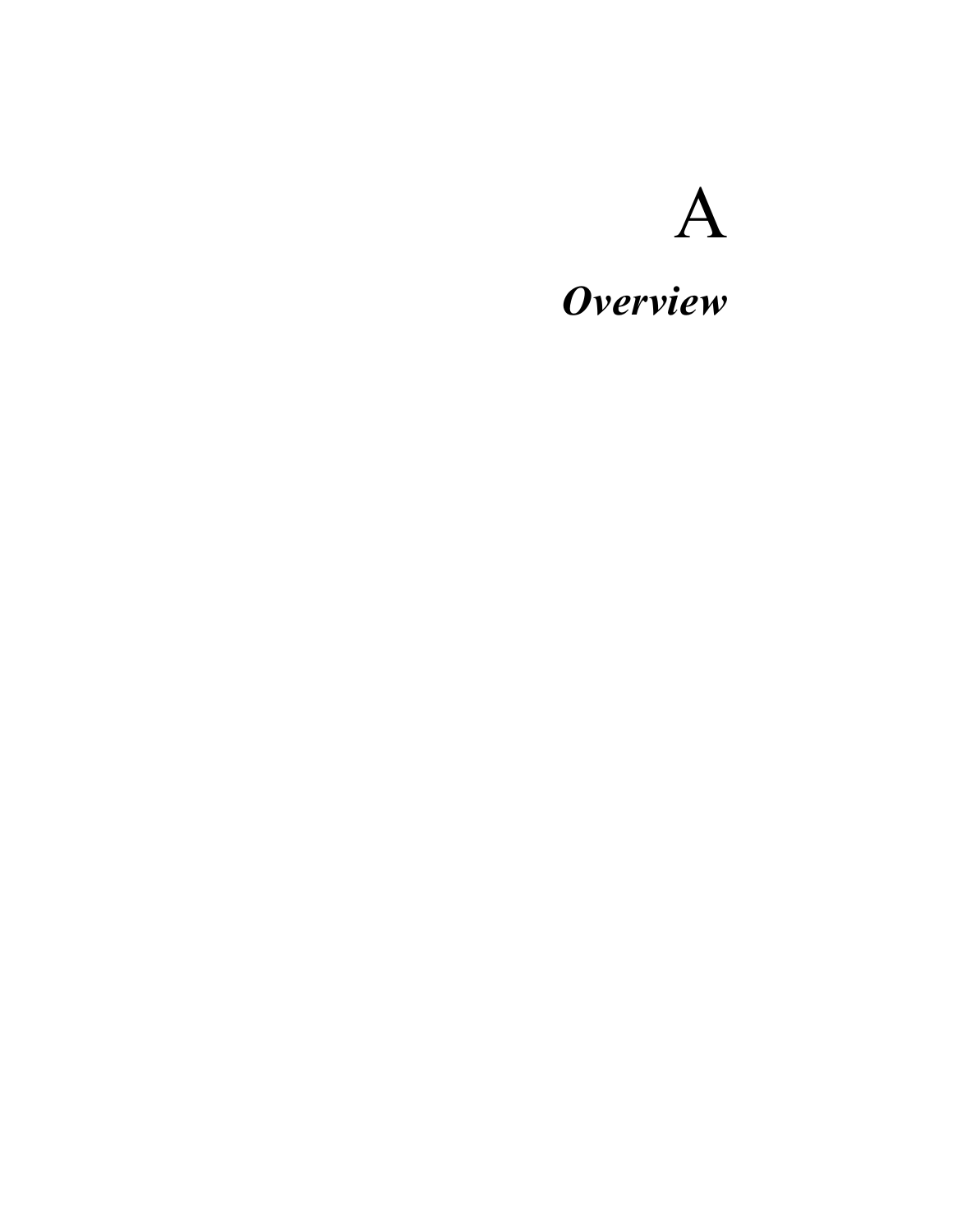*page 2 intentionally left blank*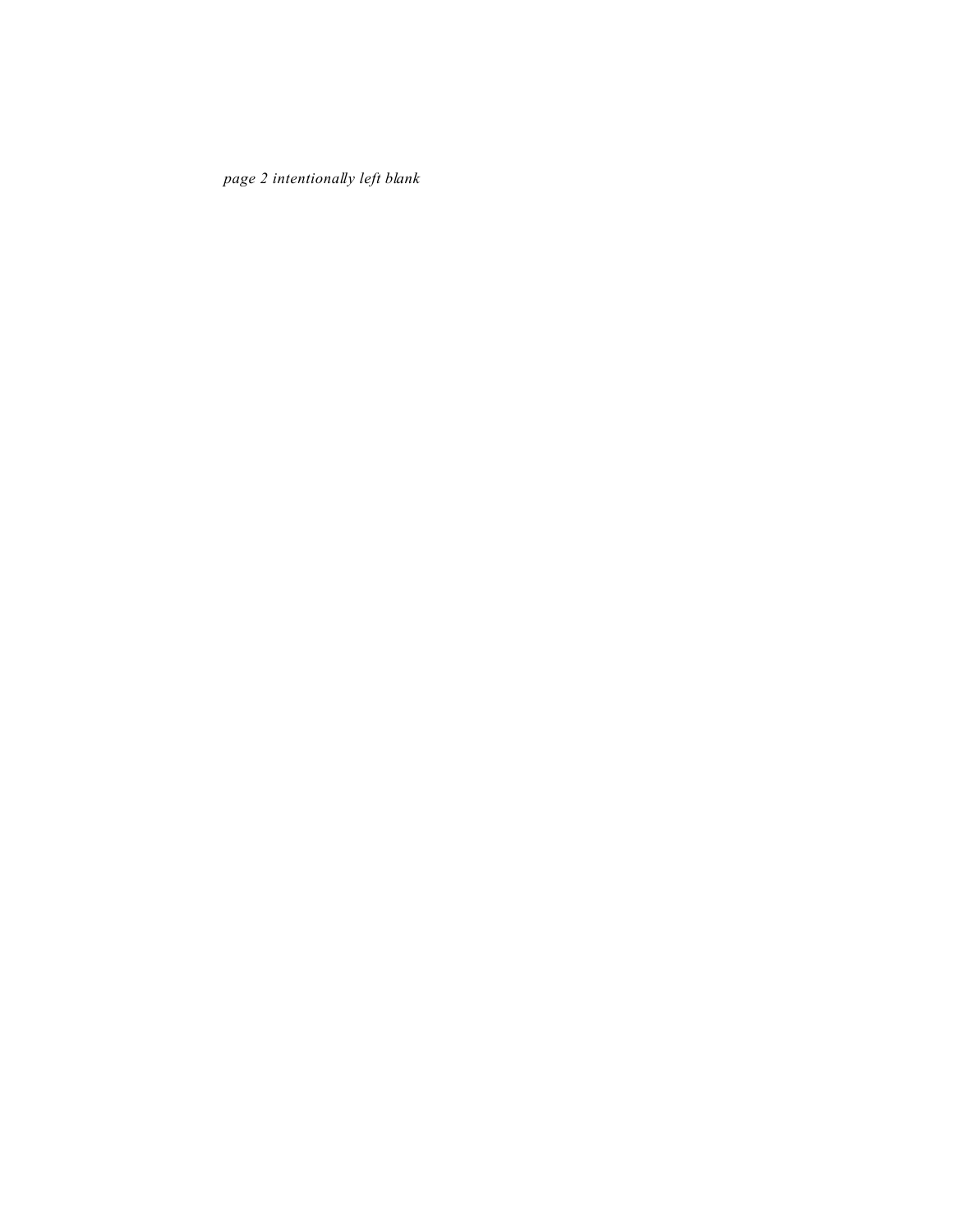## ■ Overview ■ 3

THIS CASE INVOLVES ISSUES of research ethics and academic freedom so important to the public interest that it has attracted national and international attention. It occurred in a context that quickly developed from the mid-1980s to the mid-1990s of increased pressures on universities, teaching hospitals and individual researchers to seek corporate sponsorship for projects. Public institutions were not conscious of the inadequacy of their policy infrastructures for protecting the public interest in this new environment, and policies and practices had not been changed to take into account the new circumstances.

It was possible for clinical investigators to sign contracts with industrial sponsors for research trials containing provisions that protected the sponsors' interests, but not the public interest or the safety of trial participants. This meant a dispute could arise between the ethical and legal obligations of an investigator to inform participants of unexpected risks, and the contractual right of a sponsor to insist that information on risks not be communicated and to terminate a trial without prior notice. The academic freedom of an investigator to publish adverse findings and inform the scientific community could be at issue.

Such a dispute arose in this case, and it was compounded by oversights, mistakes or misjudgments by individuals, public institutions, a private corporation, and inquiry panels. In some instances the mistakes were understandable, and are more clear with the benefit of hind sight and the full documentation available to us. In other instances, serious wrongs we re committed. In these instances substantial redress and calling to account are appropriate.

Clinical research is essential to the health and well-being of Canadians. Industrial sponsors of trials are necessary in many instances, but they must not be allowed to infringe the rights of trial participants, or the rights and obligations of investigators. An important concern is that the policy inadequacies at the heart of this case remain in many institutions across Canada, and unless the lessons are learned and changes made, there will be repetitions.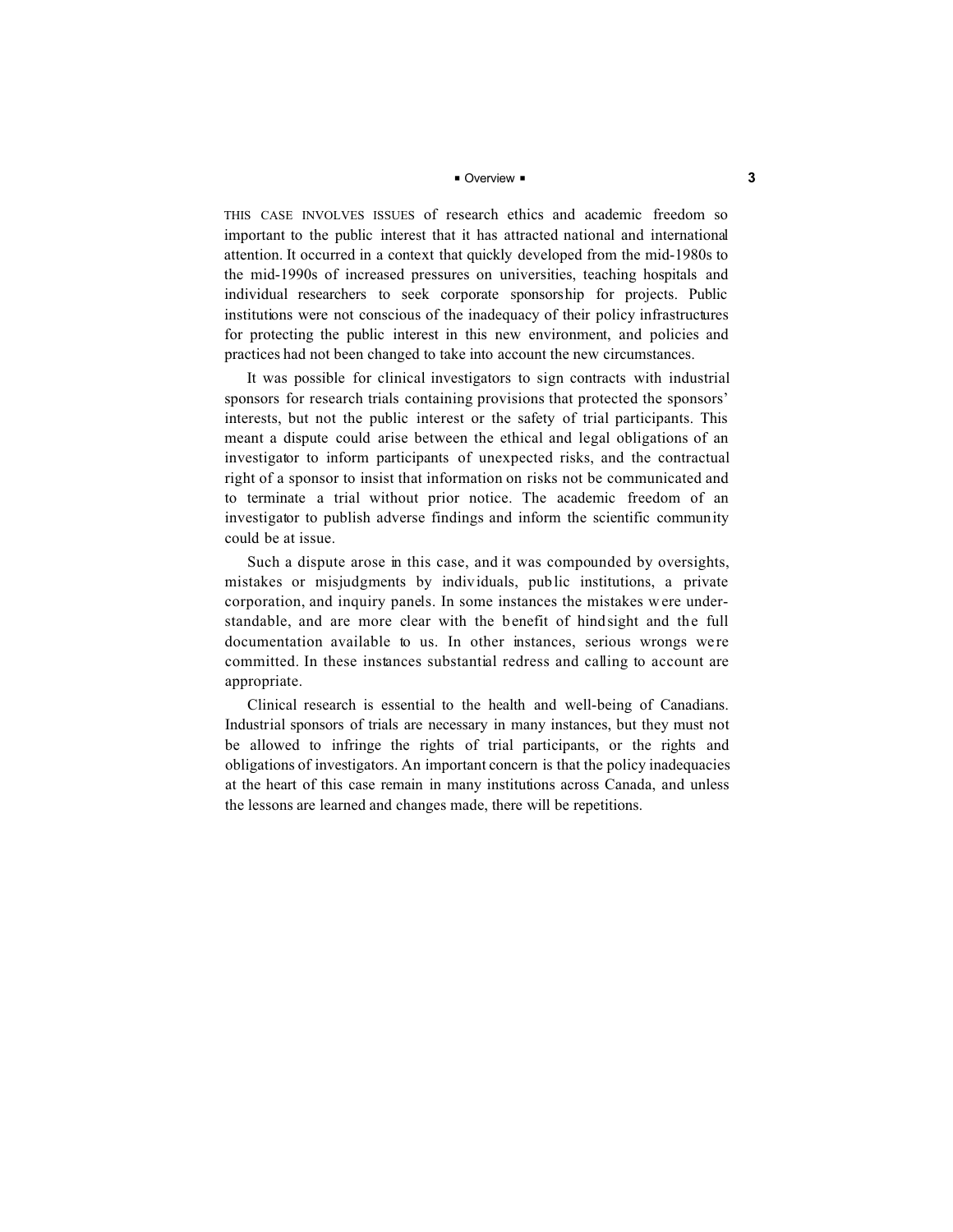# *The L1 research trials & Apotex involvements*

Dr. Nancy Olivieri is a specialist in the treatment of hereditary blood diseases. In the early 1990s, she wished to further study an experimental iron-chelation drug, deferiprone (L1), that had shown promise in a pilot study. It appeared to reduce tissue iron loading in a group of transfusiondependent thalassemia patients at the Hospital for Sick Children (HSC), one of the fully affiliated teaching hospitals of the University of Toronto. The level of funding required for the next stage of testing and development would only be available if she found a corporate sponsor. One of her scientific collaborators, Dr. Gideon Koren, a clinical pharmacologist and then Associate Director for Clinical Research in HSC, negotiated an arrangement with the pharmaceutical manufacturer Apotex Incorporated. Apotex agreed to acquire commercial development rights for L1 and to sponsor clinical trials of the drug. Dr. Olivieri and Dr. Koren signed a contract with Apotex in April 1993 to conduct a new randomized trial to compare L1 with the standard treatment, the drug deferoxamine (DFO). The already existing pilot study was continued with the support of Apotex as a separate long-term trial, although a contract for this trial was not signed with Apotex until October 1995 .

It was the hope of the investigators and of Apotex that the trials would lead to the licencing of L1 for therapeutic use and subsequent marketing by Apotex, as an alternative to the onerous DFO treatment. Apotex funding meant the randomized trial was eligible for matching funds from the Medical Research Council (MRC) under its university-industry program. Dr. Olivieri's successful application to MRC, listing an Apotex subsidiary as co-sponsor, was approved by HSC and by the University of Toronto.

The new randomized trial was designed as the pivotal efficacy and safety trial for licencing. Continuation of the non-randomized pilot study that had been ongoing since 1989 was also considered important for assessment of long-term efficacy and safety of the drug. These two studies were the only clinical trials of L1 in any centre that included baseline assessments of liver iron concentration and liver histology, the most accurate measures of the longterm efficacy and safety of an iron-chelation drug. Because inefficacy of chelation would expose patients to chronic iron loading that damages major organs, a significant loss of sustained efficacy would also be a safety issue.

The 1993 contract for the randomized trial contained a confidentiality clause giving Apotex the right to control communication of trial data for one year after termination of the trial. This provision was fully in accordance with existing University of Toronto policy on contract research. There was no confidentiality clause in the 1995 contract for the continued pilot study.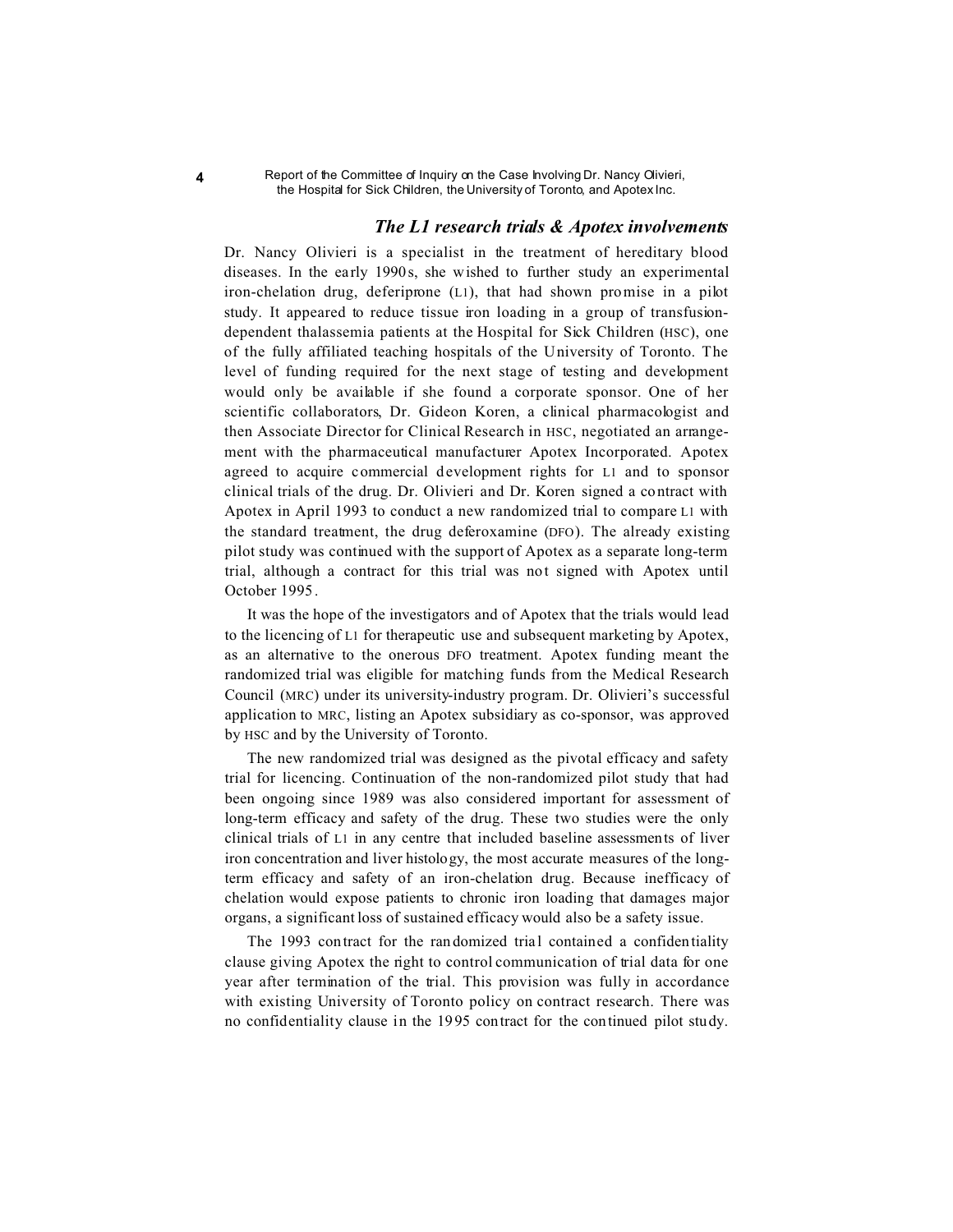# ■ Overview ■ **5**

Each of the two contracts specified that Apotex had the right to terminate the corresponding trial at any time. From 1993 until early 1996, the two trials proceeded with ongoing coope ration between the investiga tors and Apotex.

# *Trial terminations & legal warnings*

In early 1996, Dr. Olivieri identified an unexpected medical risk in data of the patient cohort of the long-term trial: loss of sustained efficacy of the drug. She informed Apotex that she needed to disclose this risk to patients in both trials. Apotex disputed the risk and the need to inform patients, but HSC's Research Ethics Board (REB) accepted that Dr. Olivieri had an obligation to inform patients of the risk she had identified. When Dr. Olivieri moved to inform patients in compliance with a directive from the REB Chair, Apotex terminated both trials abruptly on May 24, 1996. The company simultaneously issued warnings of legal consequ ences to Dr. Olivieri should she inform patients or anyone else of the risk.

# *The central issues*

At issue was the right of participants in a clinical trial to be informed of a risk that had been identified during the course of the trial by the investigator, and the obligation of the investigator to inform them. Apotex maintained that there was a scientific disagreement, and said that it terminated the trials and issued legal warnings to Dr. Olivieri not to communicate about the risk because it "could not allow such information to be transmitted to patients." However, whether others disagreed or whether the identification would be borne out by other studies was not relevant: when a trial investigator has a reasonable basis to believe she has identified a risk, she must ensure that trial participants are informed about the risk. Otherwise, they are not giving informed consent to continue in the trial. Also at issue was the academic freedom of Dr. Olivieri to publish her findings on L1 and thus inform investigators administering the drug in other centres. Consequently, the public interest was at stake.

# *Apotex donation discussions*

The resulting controversy became linked to a much larger university-industry project. Since the early 1990s the University of Toronto and Apotex had been engaged in discussions for a multimillion-dollar donation, intended to allow a new biomedical research centre to be built that would benefit the University and its affiliated health care institutions. In the spring of 1998, agreement in principle was reached on what then would have been the largest donation the University had ever received. It was to have been matched by other sources to provide the approximately \$92 million needed for the new biomedical research centre. Later in 1998, after the controversy became public, the University and Apotex decided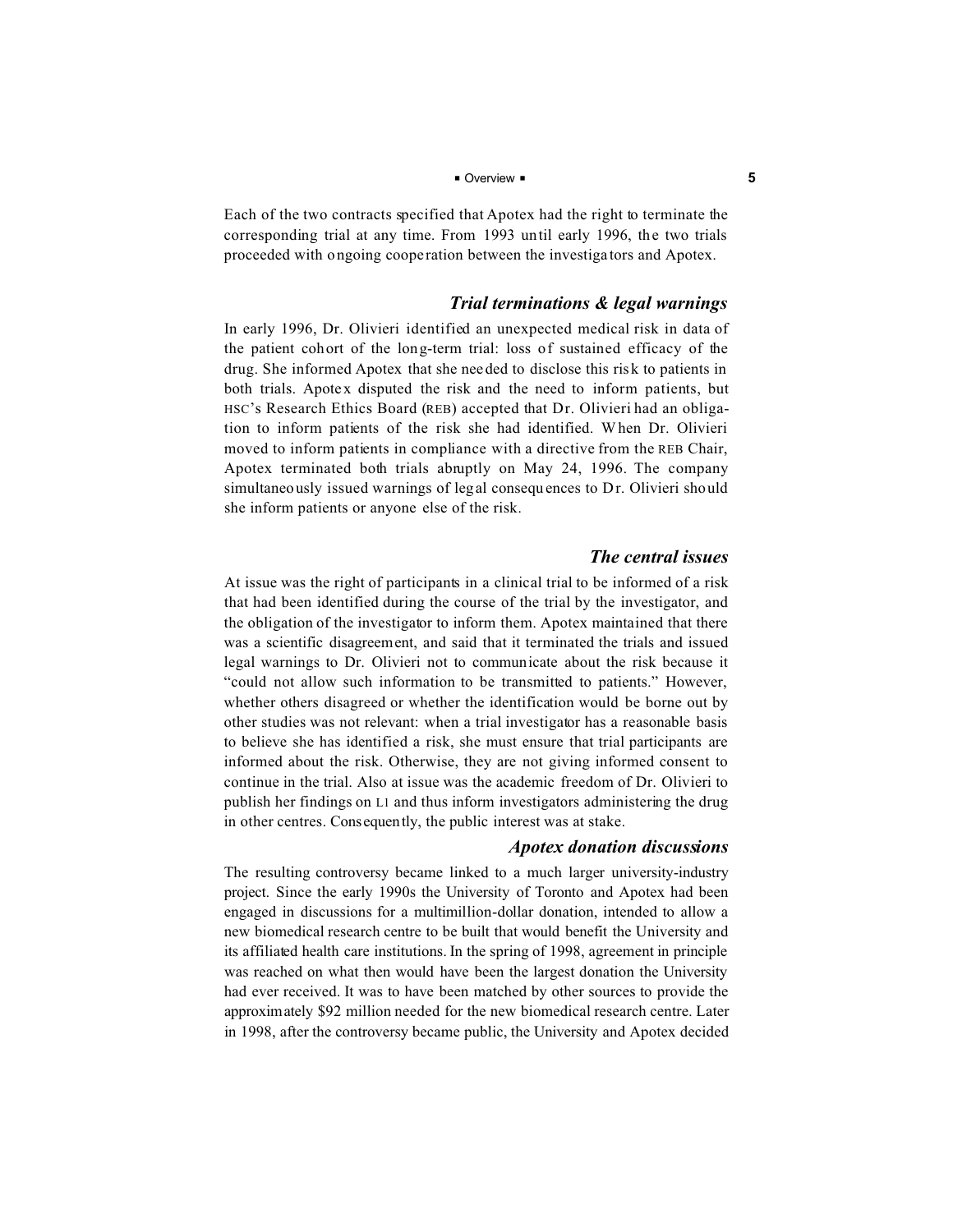to suspend discussions until the dispute involving Dr. Olivieri and Apotex was resolved.

# *Continued administration of the drug*

Apotex's termination of the trials without prior notice left patients in an uncertain situation and some did not wish to return to the onerous standard treatment. In early June 1996, the University's Dean of Medicine, Dr. Arnold Aberman, mediated a new arran gement be tween Dr. Olivieri and Apotex, under the Emergency Drug Release program of Health Canada. Apotex agreed to reinstate the sup ply of its drug L1 for those patients who appeared to be benefiting. Dr. Olivieri agreed to administer it to those particular patients, on condition they were informed of and accepted the new risk, and agreed to monitoring tests for safety. Such patients were no longer in a research trial and so were not under the jurisdiction of the Hospital's Research Ethics Board. In the fall of 1996, Apotex stopped supplying the drug for the second time, again causing concern to the patients and their parents. Following another inte rvention by Dean Abe rman, Apotex again agreed to reinstate the supply, but the supply of L1 nevertheless remained irregular into early 1997.

# *Continued associations between Apotex & Dr. Koren*

It was agreed during Dean Aberman's June 1996 mediation process that Apotex would continue very substantial research funding to Dr. Koren. According to Apotex, prior to its termination of the L1 trials, Dr. Koren had stated that he agreed with the company's position that there was no risk of loss of susta ined efficacy of its drug—contrary to his repeated a ssurances to Dr. Olivieri that he agreed with her finding of this risk. Unknown to Dr. Olivieri until after the fact, Dr. Koren subsequently re-analysed data from the terminated L1 trials and published findings that the drug was effective and safe. Dr. Koren's publications did not disclose Apotex's financial support for his research, made no reference to the risks of L1 Dr. Olivieri identified, and did not acknowledge her contributions to generating the data he used. The company used Dr. Koren's statements to it and post-trial publications by him in communications with Health Canada to counter Dr. Olivieri's adverse findings on its drug.

# *Identification of a second risk of L1*

In early February 1997, Dr. Olivieri identified a second unexpected risk, potentially more serious than the first, that the drug may cause progression of liver fibrosis. Despite further legal warnings from Apotex, she informed her patients and the regulatory authorities in a prompt way. She counselled patients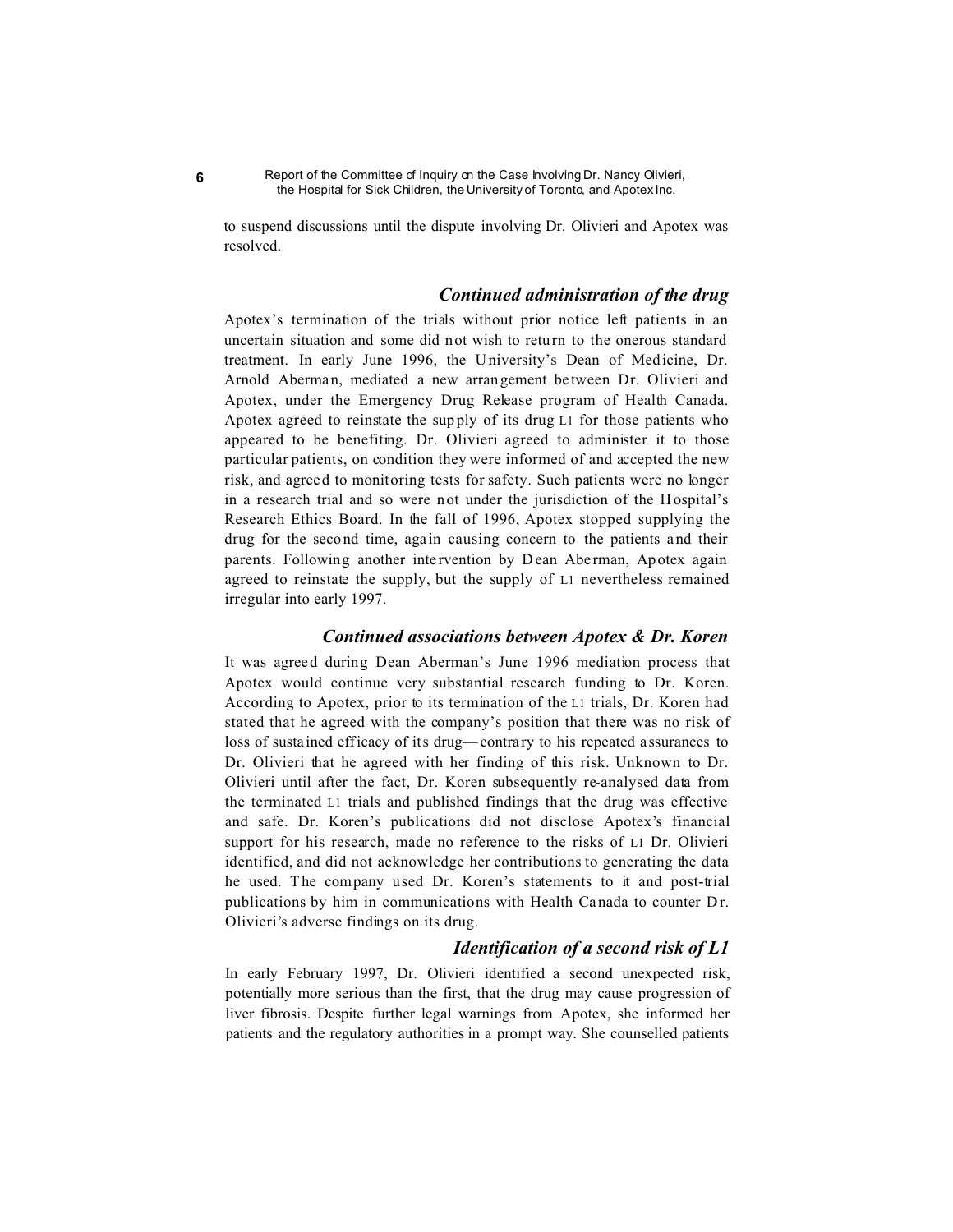# ■ Overview ■ **7**

to discontinue use of L1 and began making arrangements to transfer them back to the standard treatment, a complex process that takes a number of weeks, since proper administration of DFO requires current test information for each patient. As the newly identified risk was not an acute one, there was time for a safe and orderly transition.

During this transition period, a dispute developed between Dr. Olivieri and Dr. Hugh O'Brodovich, HSC's Pediatrician-in-Chief. His expertise is not in hematology and, following discussions with Apotex and Dr. Koren, Dr. O'Brodovich appears to have drawn the incorrect conclusion that the newly identified risk was one of acute toxicity. He also incorrectly supposed that the Hospital's Research Ethics Board (REB) had jurisdiction over the matter and that Dr. Olivieri was obligated to notify the REB of the risk.

The dispute between Dr. Olivieri and Dr. O'Brodovich appeared to have been resolved through discussions and correspondence by early March 1997. At the same time, Apotex began efforts to persuade medical administrators and patients in Toronto, as well as regulatory agencies and the scientific community, that L1 was effective and safe and should be in wider use. Apotex proposed a new treatment arrangement for Toronto thalassemia patients in which annual liver biopsy, the test that had led to the identification of both of the unexpected risks of L1, would not be an integral part of the safety monitoring regime for all patients. Apotex's proposal was not accepted by Dr. Olivieri who had phased out use of L1 in the clinics she directed. She had the support of hematologist Dr. Michael Baker, Physician-in-Chief of The Toronto Hospital, where adult thalassemia patients received their care under her supervision.

# *Lack of support for Dr. Olivieri*

From May 1996 onward, Apotex repeatedly issued legal warnings to Dr. Olivieri not to communicate on the risks she identified. None of these warnings has been rescinded. Neither HSC nor the University provided effective support to Dr. Olivieri, or took effective action to defend principles of research ethics, clinical ethics and academic freedom. University officials acknowledged that Apotex was acting inappropriately and that the University had a responsibility to defend her academic freedom. However, except for clearly ineffective requests to Apotex to desist made by Dean Aberman in 1996, the University did not take further action to meet this responsibility until early 1999. HSC officials took no effective action to support Dr. Olivieri, until early 1999 when the University and others intervened.

During the first two years of the dispute with Apotex, Dr. Olivieri had legal support through the Canadian Medical Protective Association (CMPA). The very substantial resources CMPA devoted to this case demonstrate both the seriousness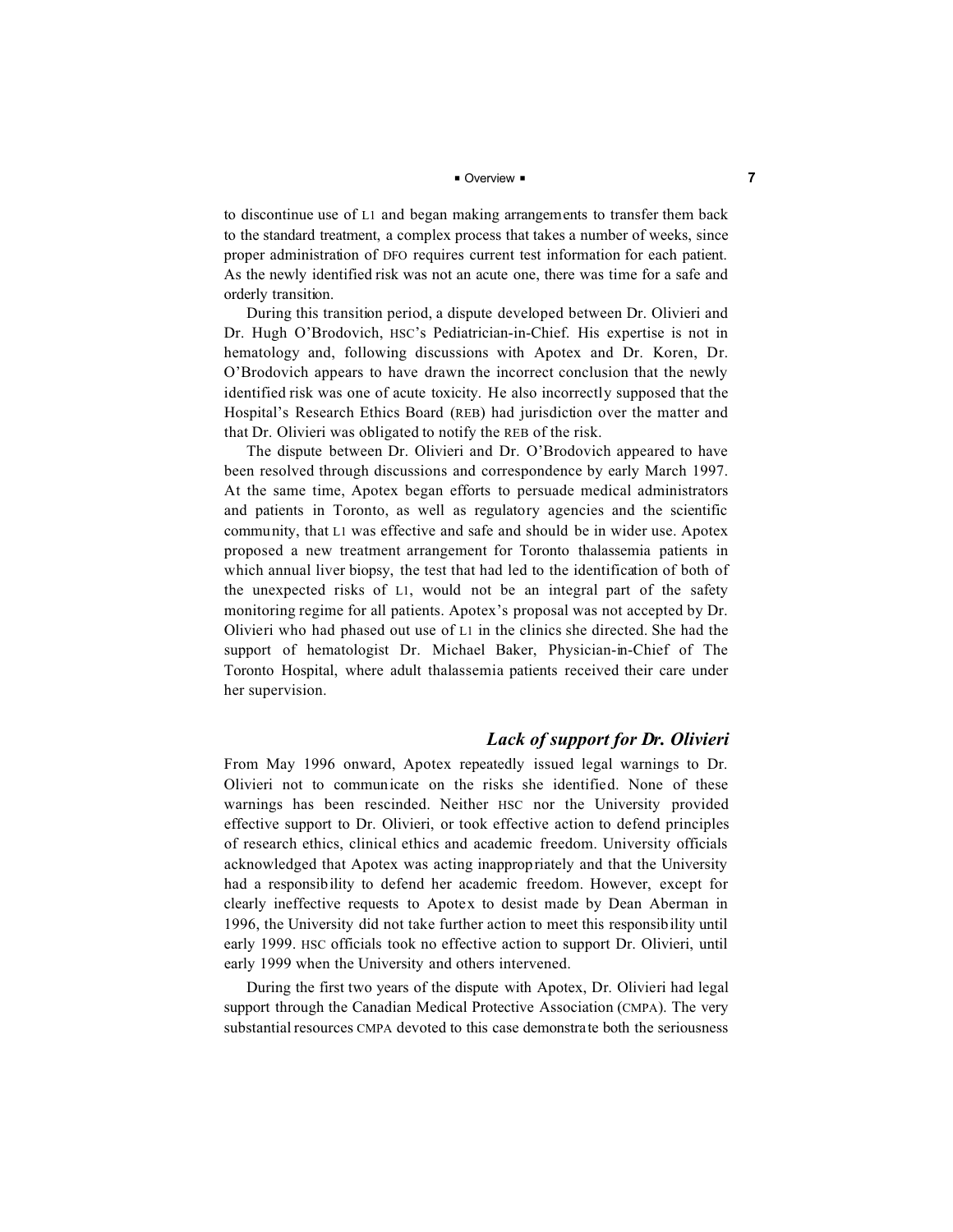with which Apotex's legal warnings were taken by that physicians' mutual defence organization, and the ineffectiveness of any interventions the University and HSC might have made with Apotex. The primary mandate of CMPA legal counsel was to minimize Dr. Olivieri's legal exposure as an individual client, rather than to protect broad institutional or societal interests. There were instances when Apotex's legal warnings substantially impeded Dr. Olivieri in exercising her academic freedom. Defence of the institutional and societal interests at stake was the responsibility of the University and the Hospital.

In 1997 and 1998 increasing numbers of medical scientists expressed concerns over the lack of effective action by HSC and the University to assist Dr. Olivieri in contending with Apotex's actions. Their representations were not accepted and this led to calls for an independent inquiry into the controversy. In mid-August 1998, more than two years after it began, the controversy became public. During the 1997–1998 period, the HSC scientists who became Dr. Olivieri's principal supporters, Drs. Helen Chan, John Dick, Peter Durie and Brenda Gallie, began their involvement.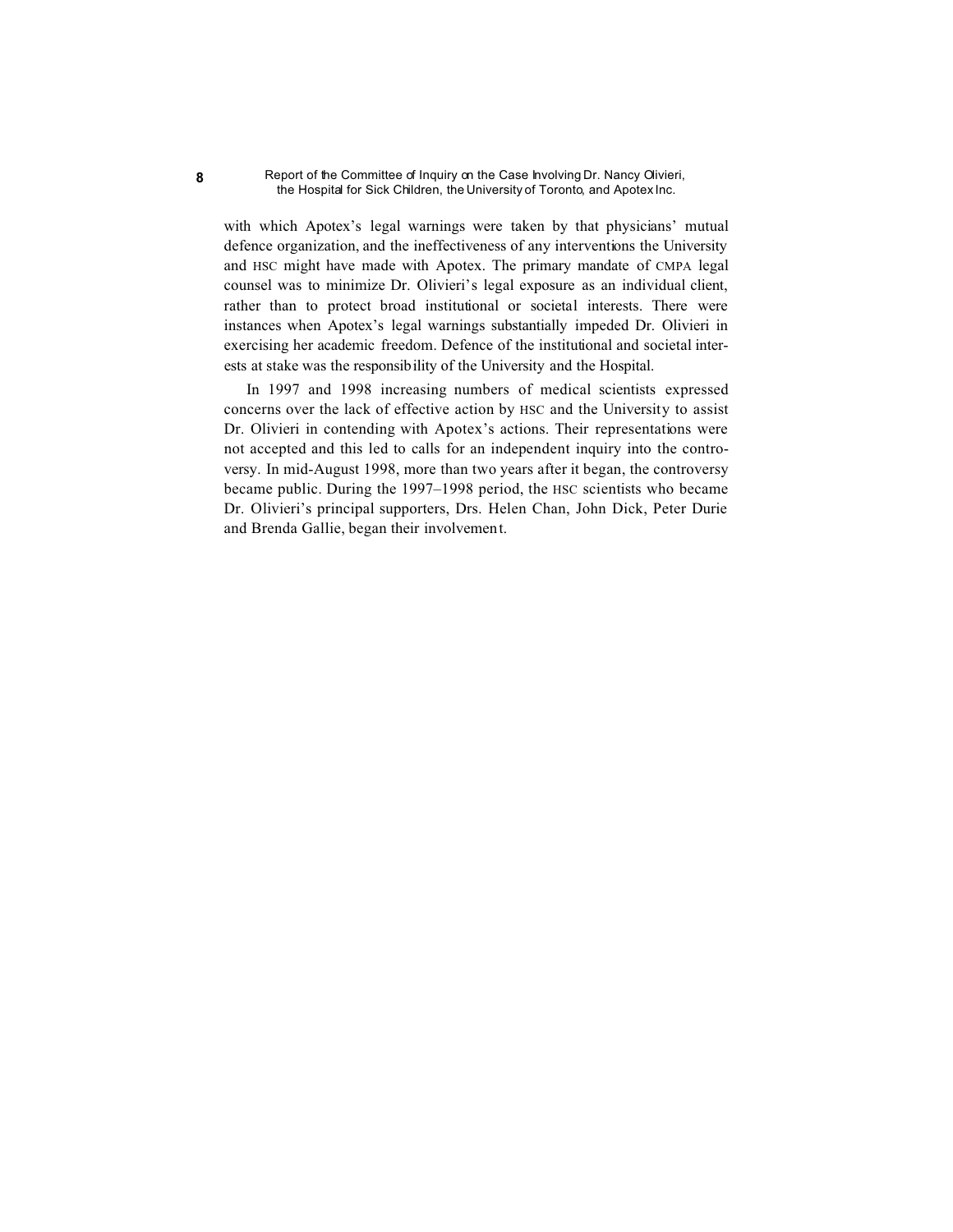#### **P** Overview **P 9**

# *Apotex's licencing applications*

Apotex submitted licencing applications for L1 in several jurisd ictions in early 1998. In the se applications, Apotex now alleg ed that the data from the terminated Toronto trials had been compromised by protocol violations by Dr. Olivieri. Conduct of a short-term safety trial had been one of the licencing requirements set out by the Federal Drug Administration (USA), and such a trial had been designed and organized for Apotex at sites outside Canada by Dr. Olivieri on a consulting contract. The company now maintained that this short-term trial, whose primary objective was an assessment of known acute-toxicity effects of L1, was the pivotal efficacy and safety trial for licencing purposes. Unlike the randomized and long-term trials in Toronto, the protocol for the short-term safety trial did not include baseline and annual determination of liver iron concentration and liver histology for all participants.

# *Criticism of Dr. Olivieri*

Shortly after the L1 controversy became public, without first giving Dr. Olivieri an opportunity to respond, the HSC Executive issued a public statement repeating allegations made privately to it by Apotex against the quality of her scientific work. A week later, the Hospital unilaterally established a review of the controversy and appointed Dr. Arnold Naimark of the University of Manitoba as the Reviewer. The choice of Reviewer and structure of the Review became subjects of controversy and when efforts to resolve this controversy were unsuccessful, Dr. Olivieri and her supporters declined to participate in that Review.

During the Naimark Review, Dr. Koren and Dr. O'Brodovich put forward incorrect testimony against Dr. Olivieri on several topics. Dr. Aideen Moore, who became Chair of the HSC Research Ethics Board shortly after the Toronto trials were terminated, put forward incorrect testimony that a research trial of L1 continued after both trials had in fact been terminated. The Naimark Review accepted the testimony of these witnesses as true, and said that the patients on L1 were still in a research trial and that Dr. Olivieri had failed in the obligation to report the second risk she identified to the REB. These findings were incorrect: when that risk was identified, the patients were not in a research trial and she did not have that reporting obligation. In fact, the documentation shows Dr. Olivieri fulfilled all the reporting obligations she actually had, and put the patients' right to be informed ahead of concerns of possible legal action against her by Apotex.

During this period of the Naimark Review, Dr. Koren began sending anonymous letters to the media and to colleagues disparaging Dr. Olivieri and Drs. Durie, Gallie and Chan.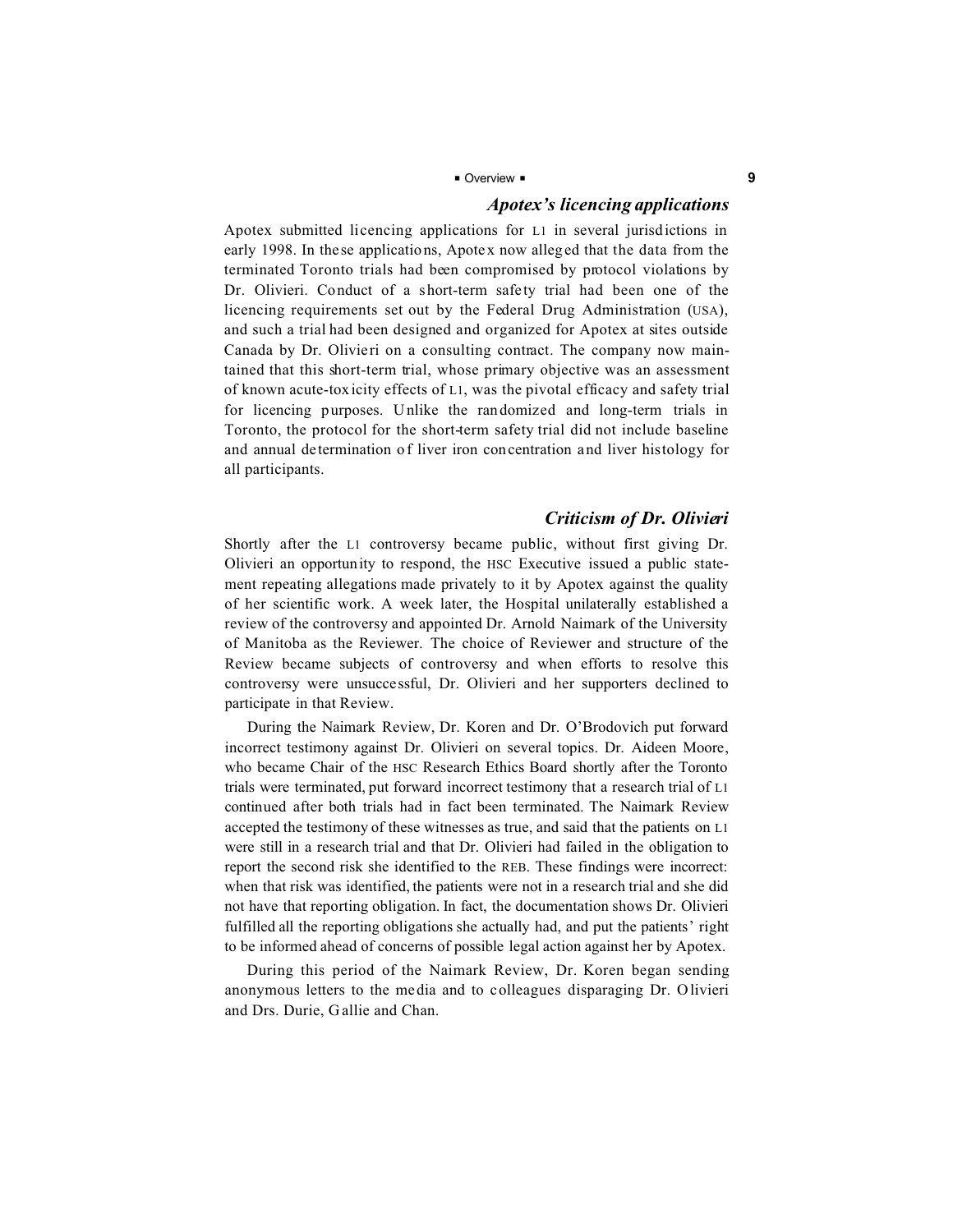# *Disputes over resources for the sickle cell disease program*

Because of demographic changes in the Toronto region, the number of patients with thalassemia and sickle cell disease (SCD) treated in the HSC hemoglobinopathy clinic directed by Dr. Olivieri grew substantially. This came at a time of erosion in health care funding by governments that caused resource problems in hospitals across Canada. In the mid-1990s the HSC administration selected the SCD program as one of several to be decentralized to regional hospitals, as part of a new regional pediatric care network. Dr. Olivieri opposed this move, citing evidence from outcomes in major American centres that patients with this disease are best cared for in tertiary hospitals by experienced specialists. Disagreements between her and HSC administrators over the proposed decentralization and other resource issues escalated in the spring of 1996. The correspondence shows that by the time Apotex terminated the L1 trials in May 1996, some HSC administrators viewed Dr. Olivieri as a demanding and challenging subordinate, while she viewed some of them as unreasonable and undeserving of deference.

The task of HSC administrators in realizing this decentralization obje ctive was later complicated by opposition from SCD patient support groups, and by the view of administrators in The Toronto Hospital (where adult SCD patients received their care) that decentralizing SCD patient care might not be the best approach. Periodic flare-ups in the disputes over resources came to a head at the beginning of 1999, when HSC summarily removed Dr. Olivieri from her post as director of its hemoglobinopathy program, with no opportunity to respond to HSC charges against her.

# *Interventions by the University & others*

On January 6, 1999, the same day HSC removed Dr. Olivieri from the directorship, it issued directives that Dr. Olivieri and Drs. Chan, Durie and Gallie were not to discuss their concerns publicly. As a result of these two HSC actions, legal counsel for Dr. Olivieri, distinguished scientists from abroad, the Canadian Association of University Teachers, the University of Toronto Faculty Association, and the University of Toronto administration intervened. University President Robert Prichard mediated an agreement that was signed on January 25, 1999 by HSC and Dr. Olivieri to resolve a range of issues. The agreement restored Dr. Olivieri's authority over research and clinical care of hemoglobinopathy patients in HSC, and affirmed the right to academic freedom for University faculty working at HSC. It also provided an assurance of HSC financial support for Dr. Olivieri in the event of legal action against her by Apotex. This was the first time HSC accepted responsibility to provide effective support to Dr. Olivieri, who since May 1996 had been subject to legal warnings by the company.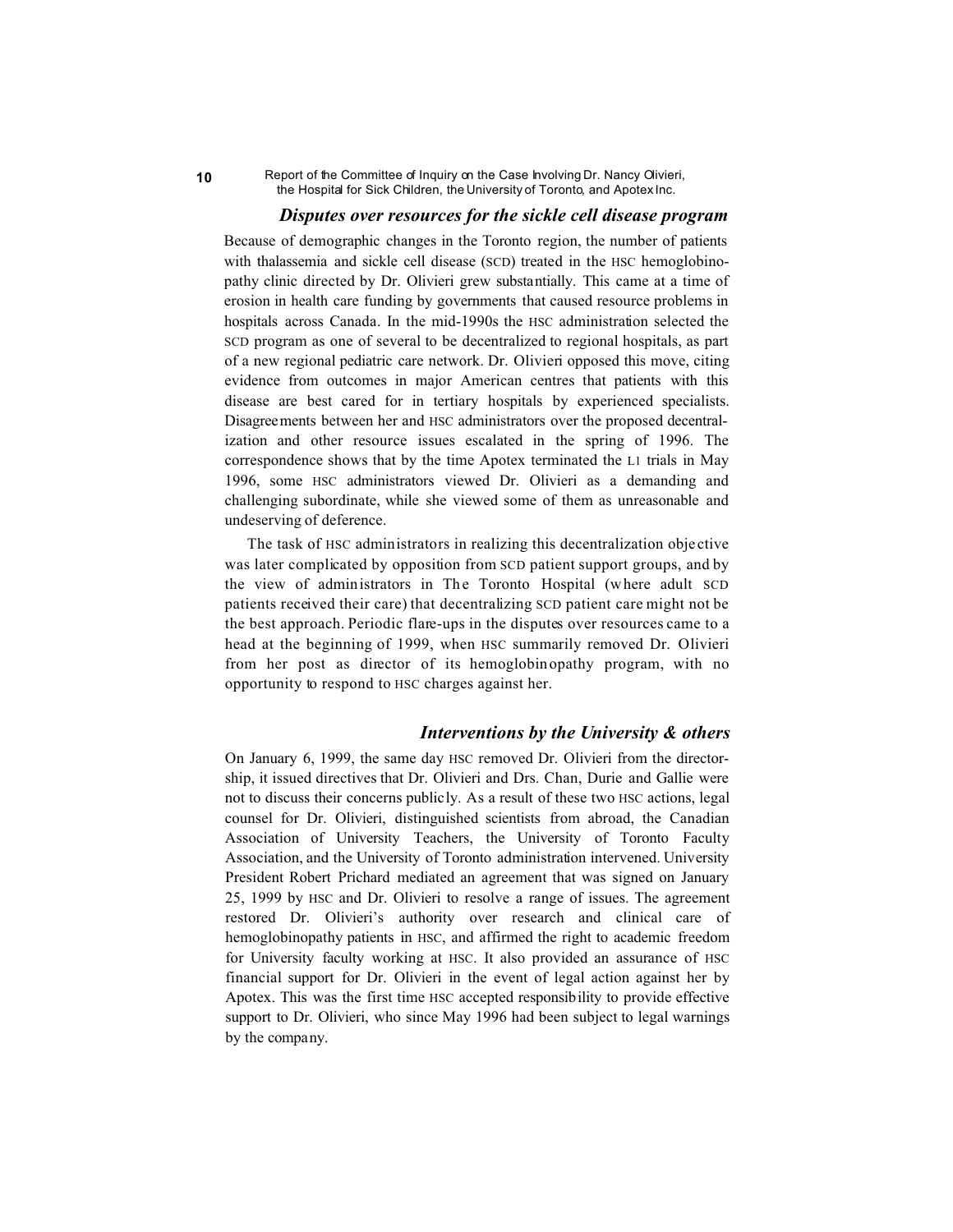# $\blacksquare$  Overview  $\blacksquare$

Despite this signed agreement, problems continued to arise between HSC and Dr. Olivieri. Dean Aberman, Dr. Baker and, later in 1999, President Prichard and Dr. David Naylor, the new Dean of Medicine, again became involved in mediative processes. These efforts have not yet been successful in resolving outstanding issues.

# *Further criticism of Dr. Olivieri*

Upon receipt of the Naimark Report in December 1998, HSC's Board of Trustees declared (incorrectly) that Dr. Olivieri had "failed" in a reporting obligation, namely, to notify the REB of an unexpected risk in a timely way. The Board directed the Hospital's Medical Advisory Committee (MAC) to inquire into her conduct. During this inquiry, Dr. Koren and Dr. O'Brodovich introduced new allegations concerning Dr. Olivieri's care of thalassemia patients during the period in early 1997, when the second risk of L1 was identified and patients were being transferred to standard therapy. They alleged that a test Dr. Olivieri had performed on some patients, liver biopsy, was a risky procedure and was not clinically indicated. These allegations were based on incorrect information that could easily have been corrected if anyone on the MAC had checked the medical literature or well-established practice in the Hospital. In fact, Dr. O'Brodovich had been repeatedly advised in writing by Dr. Olivieri that these biopsies were being scheduled, and of the clinical indication for them, and he had not opposed them at the time.

Without disclosing the allegations and testimony of its witnesses to Dr. Olivieri, the MAC believed them, even though they were made by persons who did not have relevant medical expertise, no member of the MAC had the relevant expertise, and the MAC did not consult independent experts. Because she did not know the case against her, Dr. Olivieri was deprived of a fair opportunity to respond. The MAC issued a report based on the undisclosed information. It was not until after this, and legal representations on her behalf, that some of the allegations and testimony were disclosed to her.

In a press conference on April 27, 2000, the Hospital's Board and MAC announced they were referring the allegations against Dr. Olivieri, cast in the form of publicly enumerated concerns, to the College of Physicians and Surgeons of Ontario (CPSO) and to the University of Toronto for investigation.

# *Disciplinary action against Dr. Koren*

The Hospital took its public action against Dr. Olivieri two weeks *after* the Presidents of the Hospital and the University had disciplined Dr. Koren for gross misconduct, namely, sending anonymous letters disparaging the personal and professional integrity of Dr. Olivieri and Drs. Chan, Durie and Gallie, and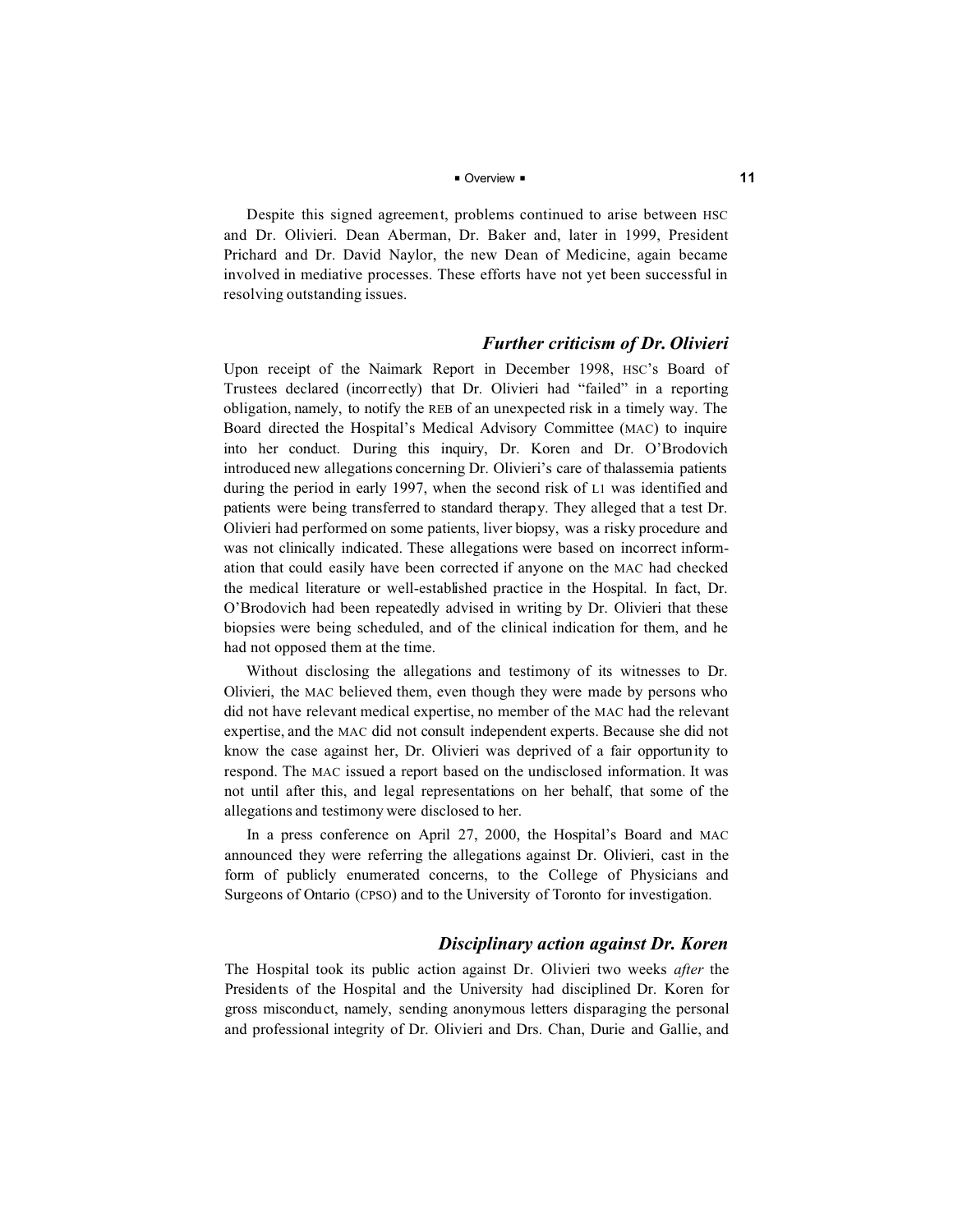persistently lying to conceal his actions. Dr. Olivieri *et al.* had lodged a complaint against Dr. Koren in May 1999 on the basis of substantial forensic evidence identifying him as author of the letters. He denied responsibility and lied for many months to frustrate and obstruct the Hospital's investigator, admitting responsibility only after Dr. Olivieri *et al.* obtained additional evidence (DNA) identifying him as the author. Dr. Koren was provided with full particulars of the case against him and a fair opportunity to respond, before the disciplinary action was imposed on April 11, 2000.

This dishonest conduct by Dr. Koren was ample reason to doubt, and to re-examine carefully, the information he and persons associated with him had brought forward to the Naimark and MAC inquiries, before taking such serious action against Dr. Olivieri in such a public manner. This apparently was not done by the MAC or the Board. If they had done so, they would have seen that Dr. Kor en's allegations and testimony were contradicted not only by documents available to him, but by earlier correspondence written by him.

# *Allegations by Apotex*

The two unexpected risks of L1 had been identified by Dr. Olivieri in data derived from liver biopsy specimens. Apotex subsequently claimed that liver biopsy was needless, risky and not generally accepted as a diagnostic guide to treatment for transfusion-dependent thalassemia patients. This claim is contradicted by the medical literature where it is clear that liver biopsy is extremely low risk, and is needed to guide appropriate dosage of medication for these patients and to assess possible adverse effects of treatment. The allegations and testimony by Dr. Koren and Dr. O'Brodovich to the MAC that liver biopsy was unnecessary and risky, and done by Dr. Olivieri only for research, came after the similar criticisms of this procedure by Apotex.

Apotex used the incorrect findings against Dr. Olivieri in the Naimark Report, and the public referral of the MAC allegations to the CPSO and the University, to defend the reputation of its drug L1 in legal proceedings.

# *Continued Apotex donation discussions*

In 1999 the University of Toronto and Apotex had further discussions on the multi-million dollar donation which they had been discussing since the early 1990s and on which they had reached agreement in principle in 1998. Apotex requested assistance from University President Prichard in lobbying the Government of Canada against proposed changes to drug patent regulations that would adversely affect the company's revenues. President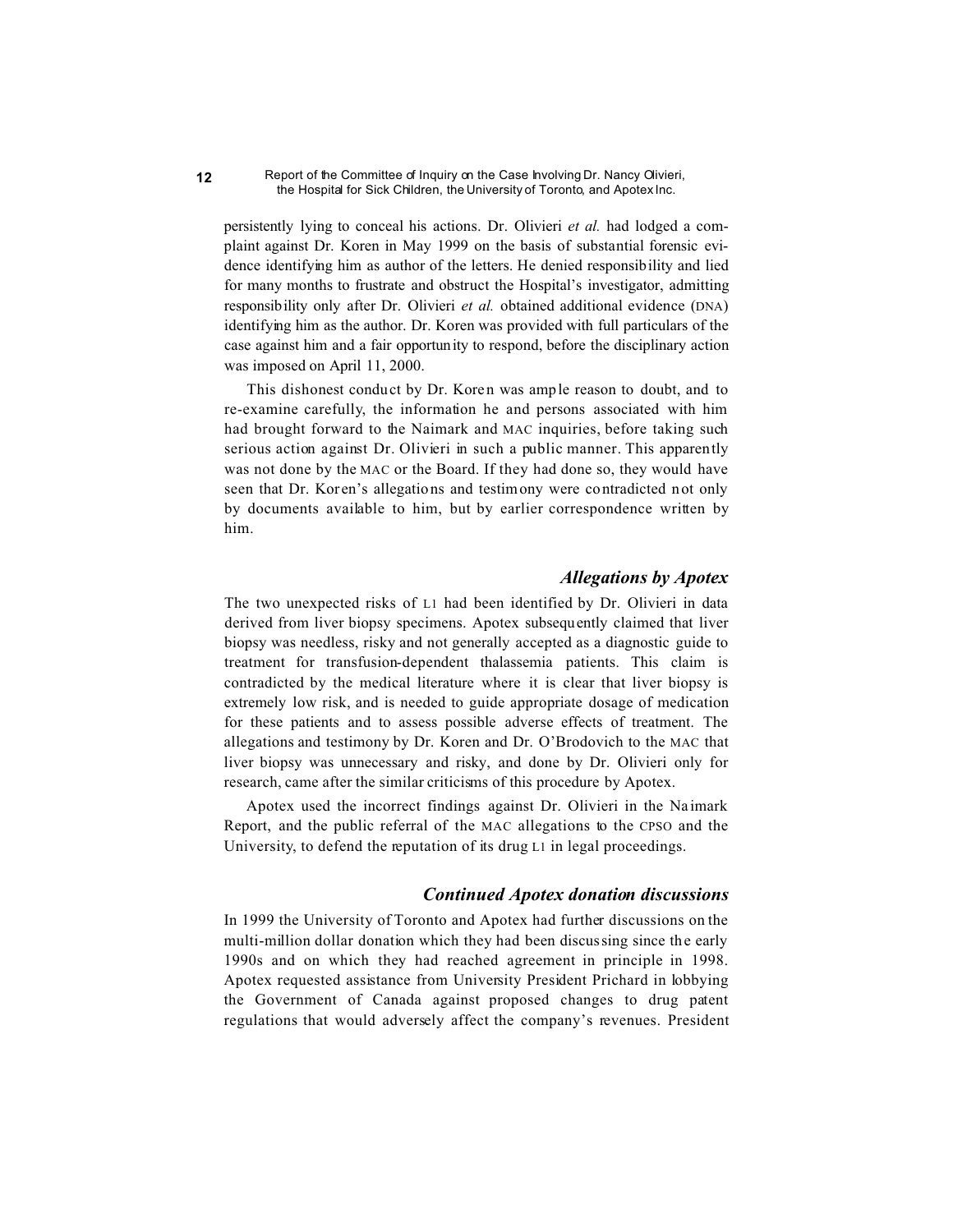# ■ Overview ■ **13**

Prichard wrote to the Prime Minister, stating that the proposed government action could jeopardize the building of the University's proposed new medical sciences centre. The President subsequently apologized to the University community, saying he had acted inappropriately. The lobbying efforts were unsuccessful, and later in 1999 Apotex withdrew from the 1998 agreement in principle on the donation. In 2000 it was announced that Apotex had made a smaller multi-million dollar donation to the University.

# *Ongoing controversy*

Five years after Apotex terminated the Toronto trials and issued its first legal warnings to Dr. Olivieri, the controversy continues, widened and intensified. Several proceedings were initiated. Drs. Olivieri, Chan, Dick, Durie and Gallie lodged grievances against the University administration. HSC administrators initiated court action to quash summonses for documents issued by the University grievance panel. Dr. Olivieri initiated a libel suit against Apotex over public statements made by company officers. The company responded with a countersuit. Dr. Olivieri requested a judicial review in a European court through which she is contesting the validity of a restricted marketing licence for L1 granted to Apotex in 1999, on the basis of her claim that Apotex misrepresented data on the drug and incorrectly alleged that she had committed serious protocol violations.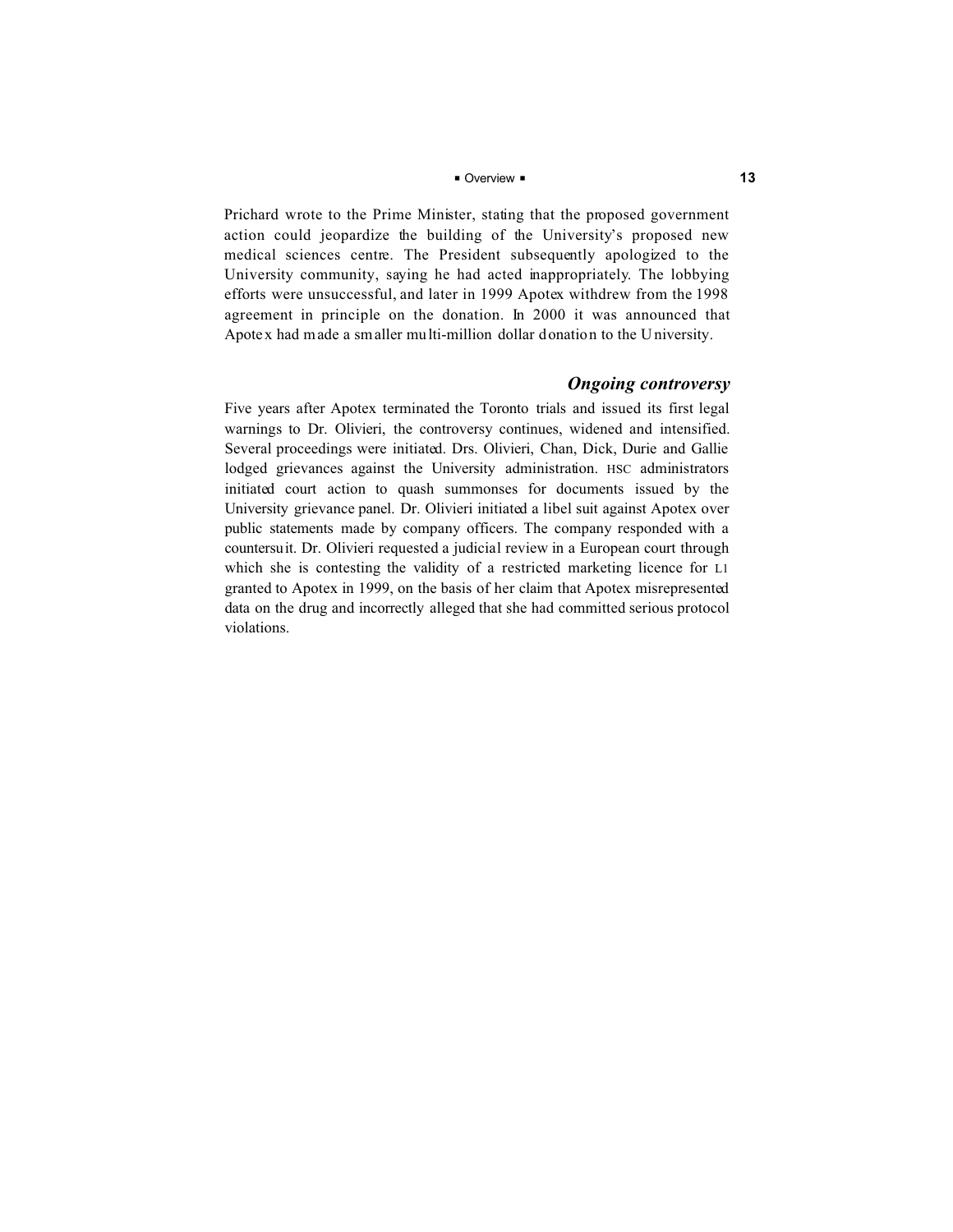# *The report of this Inquiry*

A substantial amount of incorrect information on this case has been put into the public domain, and the central issues have often been obscured. Previous reviews were compromised by one-sided, sometimes incomplete, sometimes incorrect, and sometimes false information put forward to them. Perhaps not surprisingly, they arrived at incorrect conclusions regarding Dr. Olivieri's conduct. The Naimark Review had not been alerted to the possibility of misleading testimony by Dr. Koren's dishonest conduct being known, and neither it nor the MAC pursued inconsistencies and contradictions in the information before them.

The present Inquiry had several advantages over previous reviews. During the two years of our Inquiry, important documents became available that were not considered by the previous reviews. This is because the very extensive documentation available to us included for the first time not only the documentation of individuals and institutions participating in the Naimark Review, but also documentation of Dr. Olivieri and her supporters. We have had the advantage also of being able to take the time necessary to do the detailed analysis of the hundreds of primary documents we had available. As a result, we believe we have for the first time a complete picture of actions and events and have been able to arrive at an accurate understanding of this complex case. Our lengthy and detailed report relies principally on the documents we examined, and it lays out clearly the basis of our findings and conclusions, so that interested persons can follow our analysis. The facts of the case deserve to be known widely, in order that important lessons can be learned.

Our findings and recommendations follow, but in essence:

- **Apotex** should not have attempted to impede Dr. Olivieri from informing patients, regulators and the scientific community of the risks of the drug L1 she identified. This was against the public interest and was inappropriate conduct by the company.
- P **The Hospital for Sick Children and the University of Toronto** could and should have effectively supported Dr. Olivieri in the exercise of her rights and obligations, as this was a matter of academic freedom and protection of the public interest, but they did not do so.
- P **The Hospital for Sick Children** denied due process to Dr. Olivieri in several important matters, including the Medical Advisory Committee (MAC) proceedings.
- **P Dr. Koren's** conduct as a witness in the Naimark Review and the MAC proceedings, and his conduct as author of certain publications on L1, was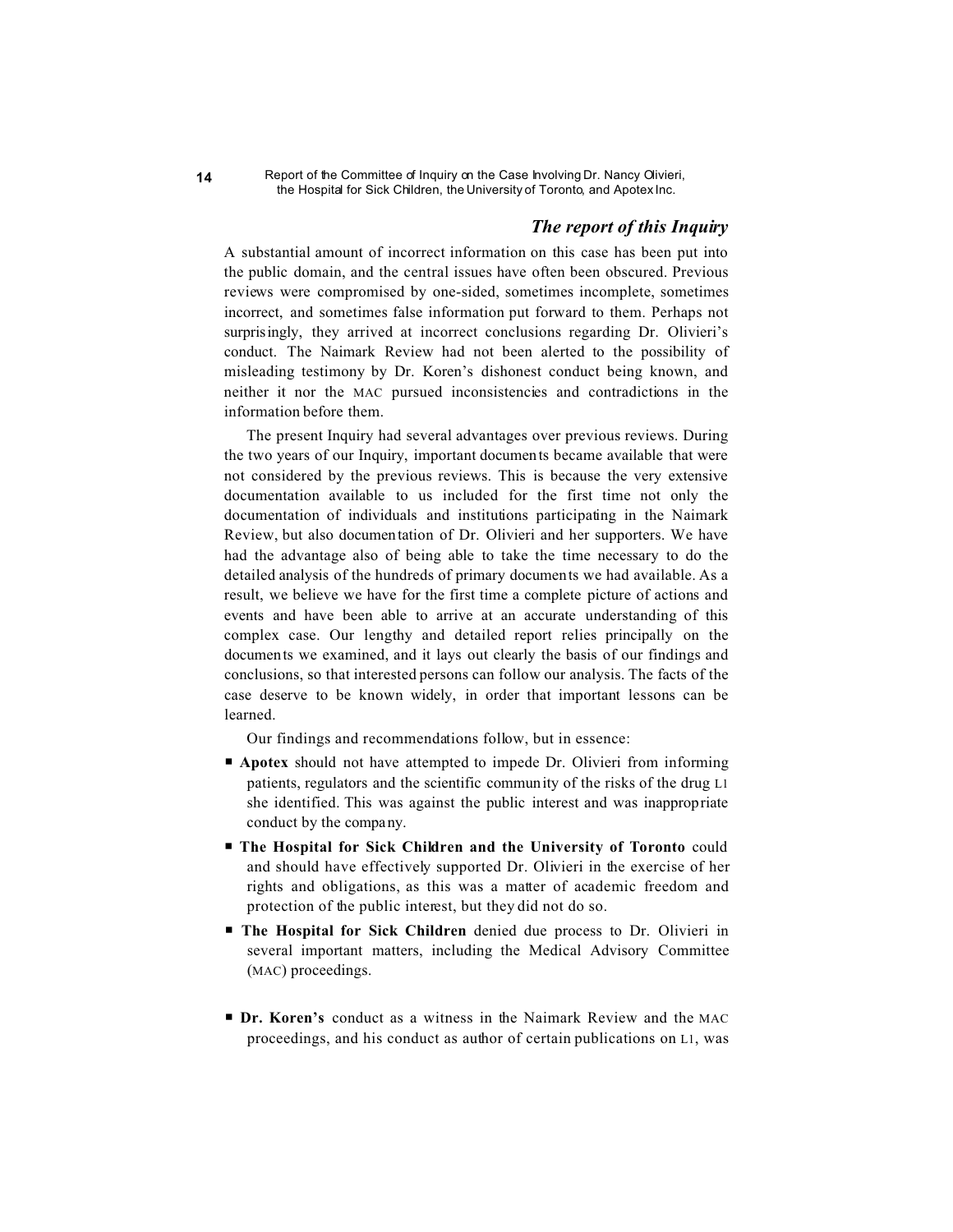# ■ Overview ■ **15**

unacceptable. He should be called to account by the Hospital for Sick Children and the University of Toronto.

- **The adverse findings** against Dr. Olivieri by the Naimark Review and the MAC allegations against her are incorrect.
- **The Hospital for Sick Children** should withdraw its referrals of allegations to the College of Physicians and Surgeons of Ontario and the University of Toronto.
- **P Dr. Olivieri** should be given redress for the unfair treatment she has received.
- P **The general features** of this situation are not unique to the Hospital for Sick Children and the University of Toronto, and given the current absence of the necessary protections, it could occur at many institutions across Canada. As we specify in our sections on recommendations and lessons to be learned, it is essential to put in place measures to ensure that, in the conduct of clinical research trials, the public interest is protected from inappropriate actions by trial sponsors.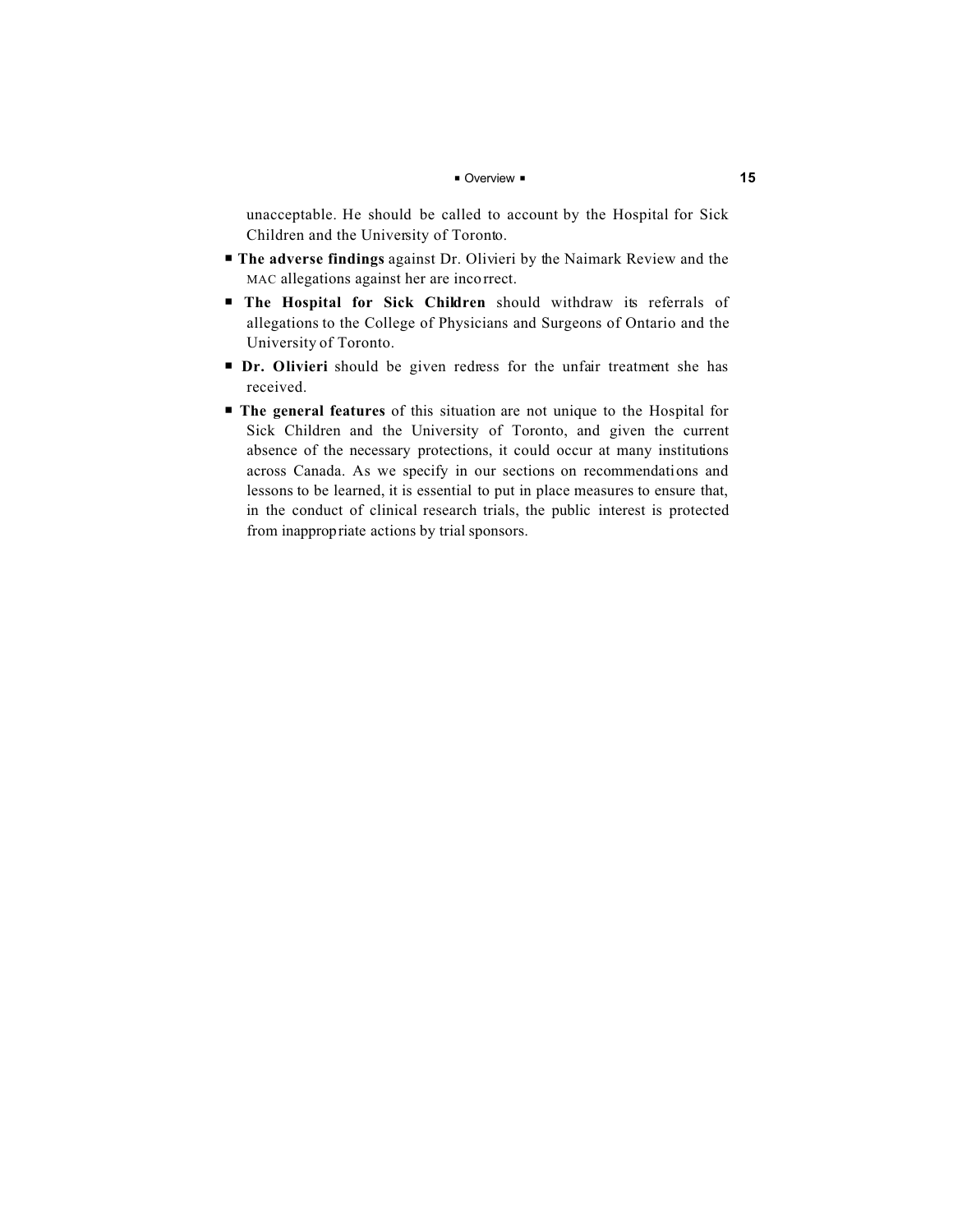*Page 16 intentionally left blank*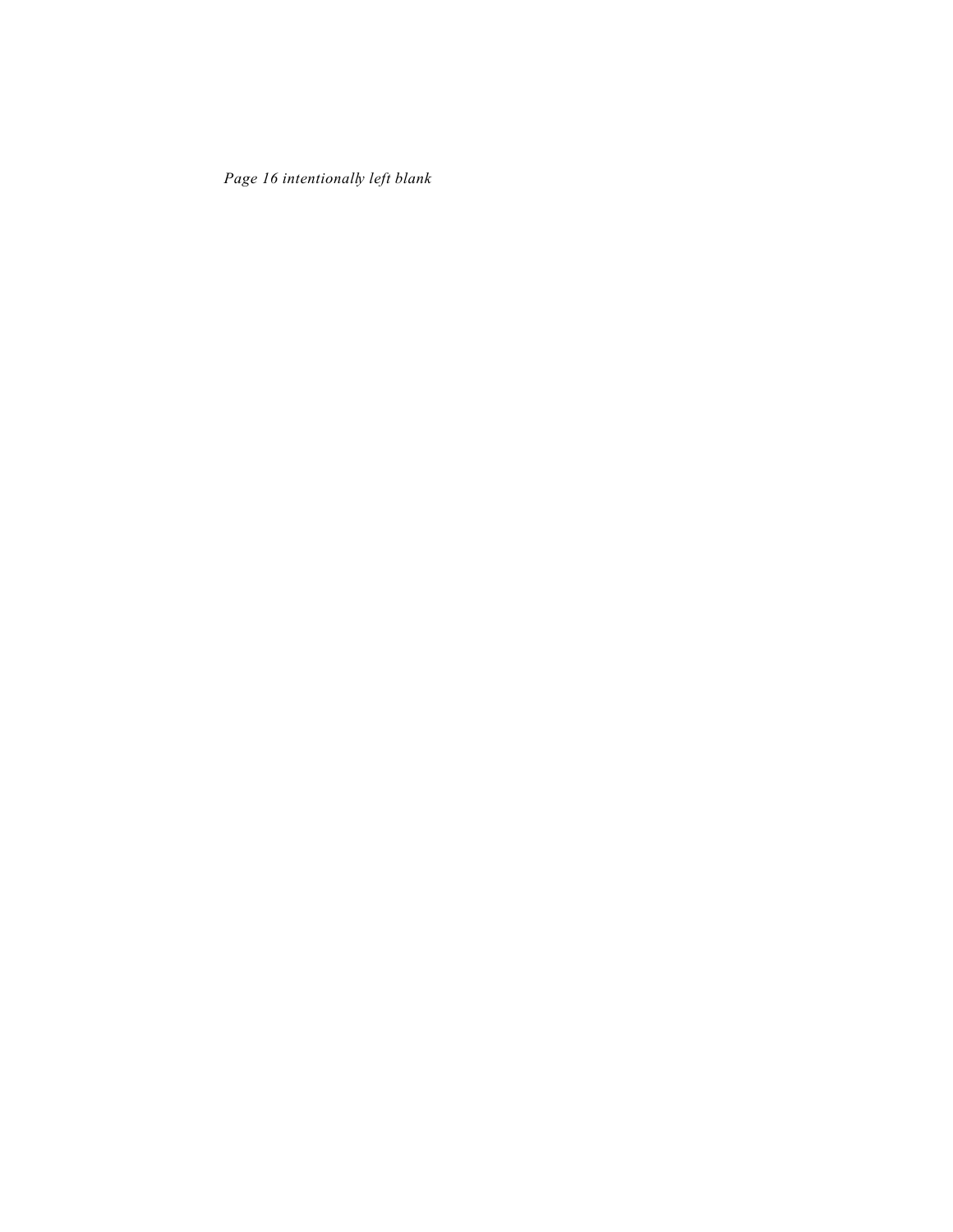# $\bf{B}$

# *Lessons to be Learned*

**FOR EVERYONE:** There are impo rtant lessons to be drawn from this story. In a Canada-wide context of increasing reliance on corporate sponsorship, where the largest proportion of research funding for medical research and clinical trials is now provided by private companies, this dispute holds important lessons for investigators, university faculties, Research Ethics Boards, administrators of hospitals and universities, the Canadian Association of University Teachers (CAUT), the Association of Universities and Colleges of Canada (AUCC), research granting cou ncils, industrial firms and regulatory agencies. Unless the lessons are learned, everyone will lose—the public, the research ers, the hosp itals, the unive rsities and the private companie s, as they have in this case. It is important to recognize that the circumstances that gave rise to this case are not isolated—they illustrate a system-wide problem.

The pharmaceutical industry is very powerful, and has substantial resources to promote its interests. Unless governments, granting councils, universities, hospitals, research ethics boards and researchers work in concert to protect the independen ce of investigators with na tion-wide, wellpublicized and effective ly implemented regulatory me chanisms, the public interest is likely to suffer.

A principle of the highest priority is at stake: namely, that the safety of research subjects in clinical trials and the integrity of the research process are more important than corporate interests. In an era of increasing reliance on corporate funding of research, university and hospital administrations need to be doubly vigilant in protecting this principle. If university/hospital-industry partnerships are to bring benefits (other than to the partners), then there must be clear rules governing the relationships, rules that protect the right of researchers to communicate (including publication) findings of risk that may displease the sponsor.

**FOR INVESTIGATORS:** Clinical researchers should never sign contracts, protocols or agreements that allow sponsors to restrict communication (including publication) about risks they identify.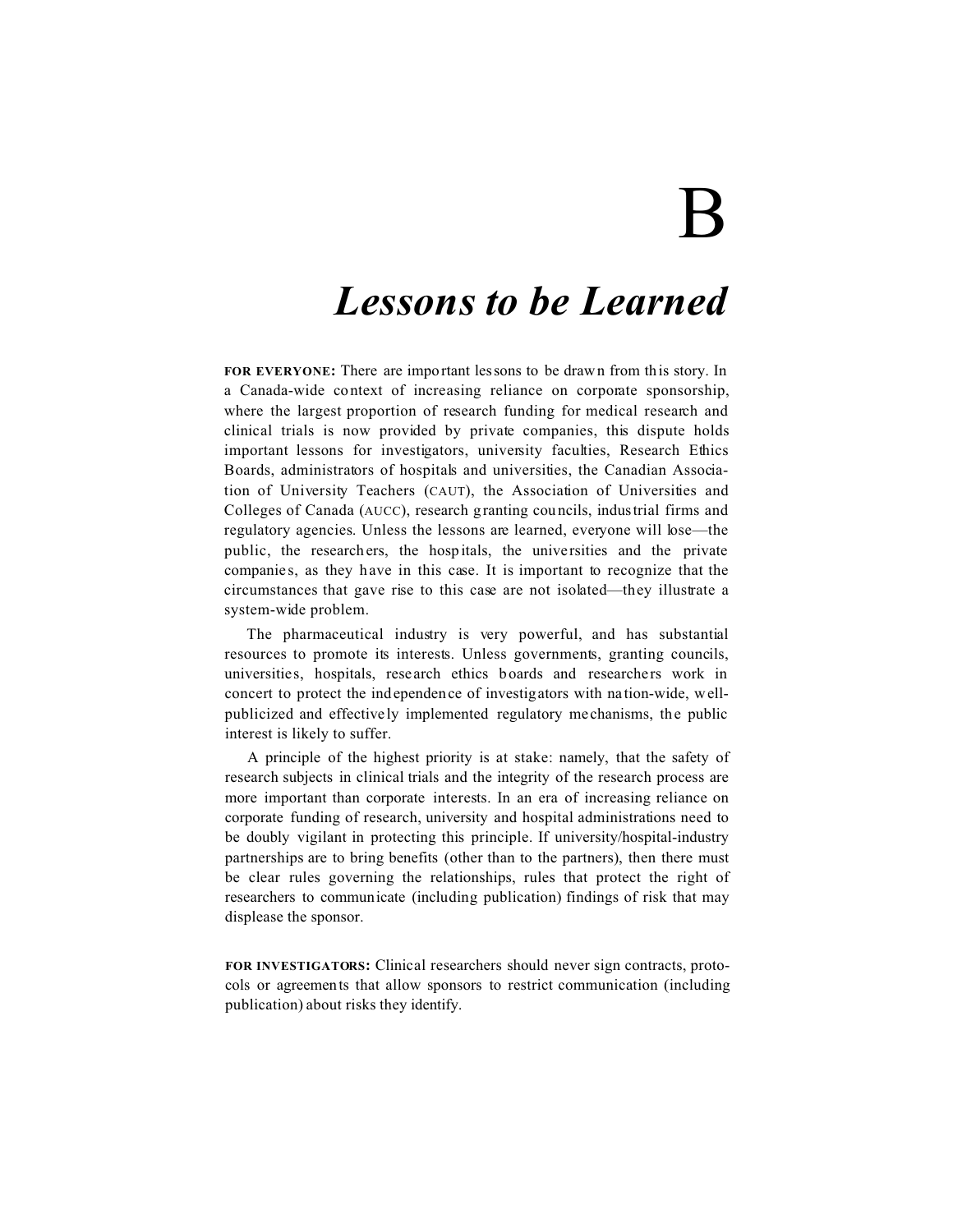**FOR RESEARCH ETHICS BOARDS:** Research ethics boards should be vigilant against restrictions on communication in the wording not only of protocols but also of contracts and investigator agreements. In addition to reviewing protocols, they should review the wording of associated contracts and agreements, and should not give approval for the study if any of these documents contain wording that would restrict the investigators in communication (including publication) about risks they identify.

**FOR INDUSTRY:** Companies should not attempt to suppress or control results. This is in their long-term interest as the revelation of such actions will damage their reputation with the public, and with regulatory agencies. Any firm with a reputation for such suppression or control is unlikely to be viewed as a desirable sponsor of research by the best researchers or outstanding universities, or trusted by prescribing physicians, potential research participants and potential customers for the drugs they market.

**FOR UNIVERSITIES:** All universities should have a policy prohibiting clauses in contracts, investigator agreements or protocols restricting communication (including publication) of risks identified in research projects, particularly clinical trials. They should have procedures in place to ensure this policy is followed in practice. It is their duty to act strongly in support of their researchers if the researchers' independence or academic freedom is threatened by any sponsor. If they fail in this duty, the public interest and public safety are in jeopardy.

**FOR HOSPITALS:** All research hospitals should have in place a policy, and measures to ensure implementation, that prohibits agreements, contracts or protocols that have clauses that restrict communication (including publication) of risks identified in research projects, particularly clinical trials. They should act strongly in support of their clinical researchers if the researchers' independence or academic freedom is threatened by any sponsor, in order to fulfil their responsibility to protect the safety of their patients, whether or not the patients are enrolled in a research trial.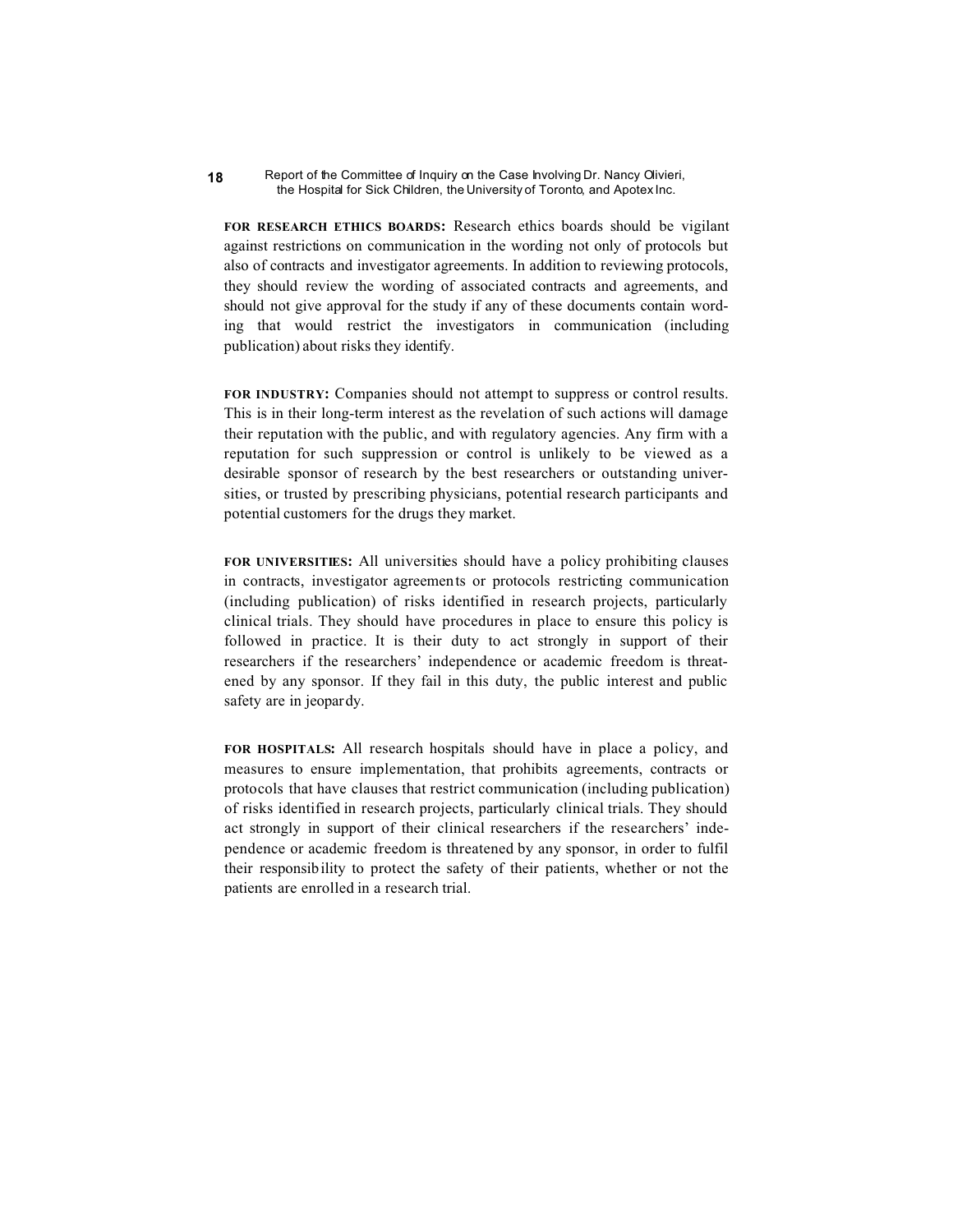# **P** Lessons to be learned **19**

**FOR UNIVERSITIES & HOSPITALS:** Universities and their affiliated hospitals should strongly support the independence, authority and ability of their research ethics boards to help them ensure all research involving human subjects being conducted in their institutions meets ethical standards.

All universities, and all hospitals affiliated with universities, should have policies on development to ensure that fund-raising possibilities do not have an adverse impact upon the institution's willingness or ability to protect and promote academic freedom and the public interest. If senior administrators are involved in discussions on major donations, it may be difficult for them to maintain their objectivity when a potential donor becomes engaged in a dispute with a researcher. Effects of donations on institutions may be pervasive and subtle due to a natural wish to oblige donors, and it is important to discuss such influences openly.

Universities and their affiliated hospitals should put in place grievance and arbitration procedures for all persons holding academic appointments (including clinical researchers, bioethicists and biomedical scientists) who work in the hospitals, that encompass all important employment matters, including academic freedom, appointments and hospital privileges.

**FOR GRANTING COUNCILS:** All research granting councils should have a policy prohibiting clauses in contracts, investigator agreements or protocols, that could be used to restrict communication (including publication) of risks to human health identified in res earch projects, particularly clinical trials. The councils should make compliance with such policies and procedures a requirement for all research carried out in any institution to which they award funds, and the counc ils should active ly monitor complianc e. If this is done, it will not be possible for industrial sponsors to move funding to institutions that allow them to control disclosure of results. If this is not done and other institutions are known to be more lenient and available, pharmaceutical manufacturers could stop carrying out projects at institutions that ask for stringent p atient protec tions and unrestricted disclosure of risks. A united stance would avoid any likelihood of a race to the bottom—such a race would be to the detriment of the public intere st.

**FOR THE ASSOCIATION OF UNIVERSITIES AND COLLEGES OF CANADA & THE CANADIAN ASSOCIATION OF UNIVERSITY TEACHERS:** Both the AUCC and the CAUT should develop policies and procedures appropriate to the current environment of health research, in their own spheres, and they should cooperate in efforts to ensure that individuals, institutions, corporations and agencies of governments learn the lessons o utlined in this report.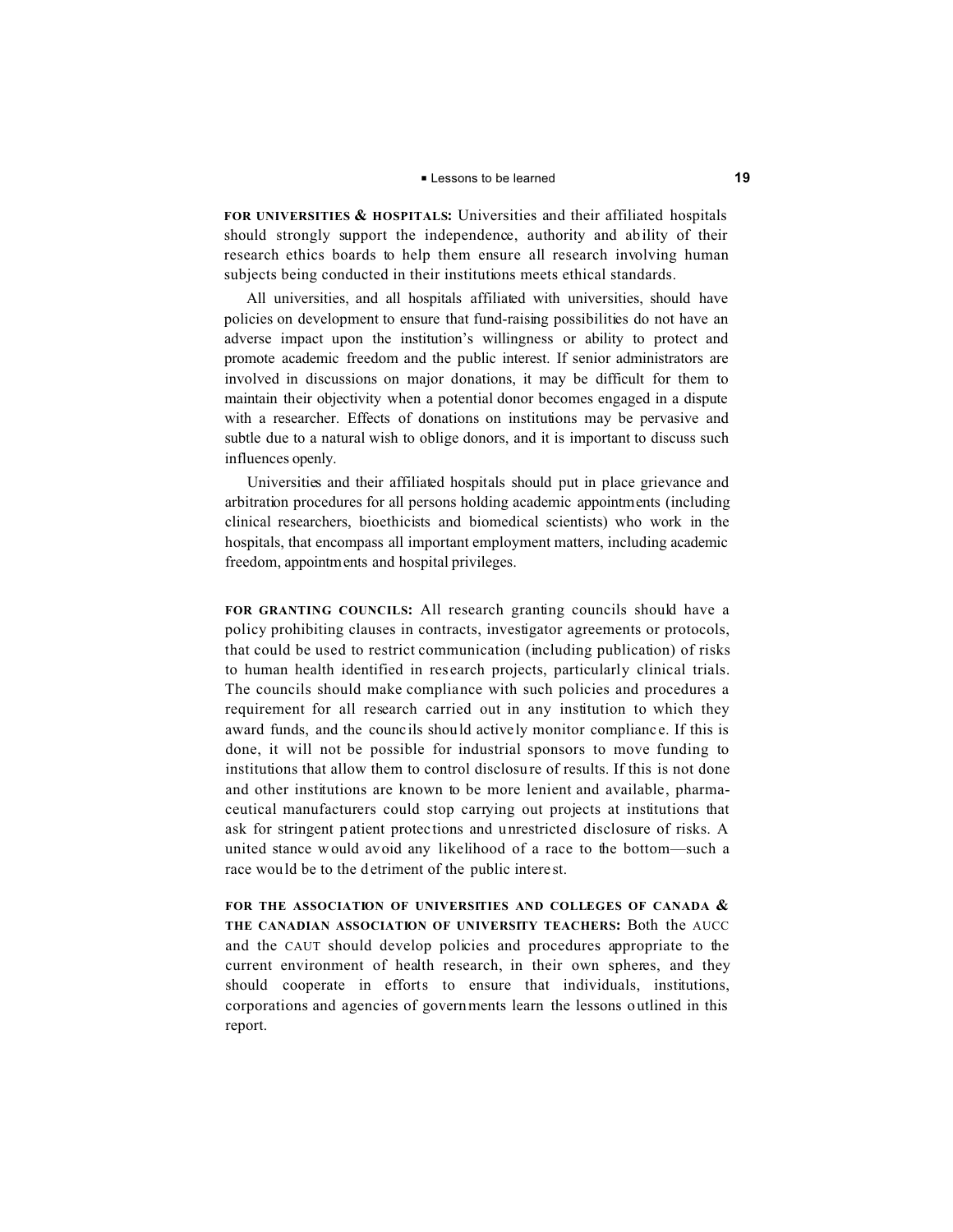**FOR REGULATORS:** If it is to maintain the public trust and safeguard the public interest, the federal regulatory agency should act in a way that strictly upholds the *Food and Drugs Act* and *Regulations* and should exercise its authority in the public interest. Health Canada should always put the public interest in safety above private corporate interests, and should review and where necessary revise legislation, regulations or policy to ensure this.

**FOR FEDERAL & PROVINCIAL GOVERNMENTS:** Because safeguards for independence of investigators are usually less robust in non-university settings, it is important that there be oversight of the conduct of clinical trials run outside university teaching hospitals. There has been a significant increase in the number of such trials in North America. The *Tri-Council Policy Statement: Ethical Conduct for Research Involving Humans* is a valuable guide on many aspects, but it does not apply to research conducted in institutions or organizations which receive no funding from the three Canadian research granting councils (CIHR, SSHRC, NSERC). More broadly still, federal and provincial governments should work together to develop a way to regulate the conduct of research involving human subjects. They should consider and report back to the Canadian public on the option of legislating to govern the ethical conduct of *all* research involving human subjects conducted in Canada. In addition, the federal government should ensure that Health Canada has the human and financial resources, and the legislative powers, necessary to protect the public interest in the regulation (review, approval, and monitoring) of pharmaceuticals in Canada.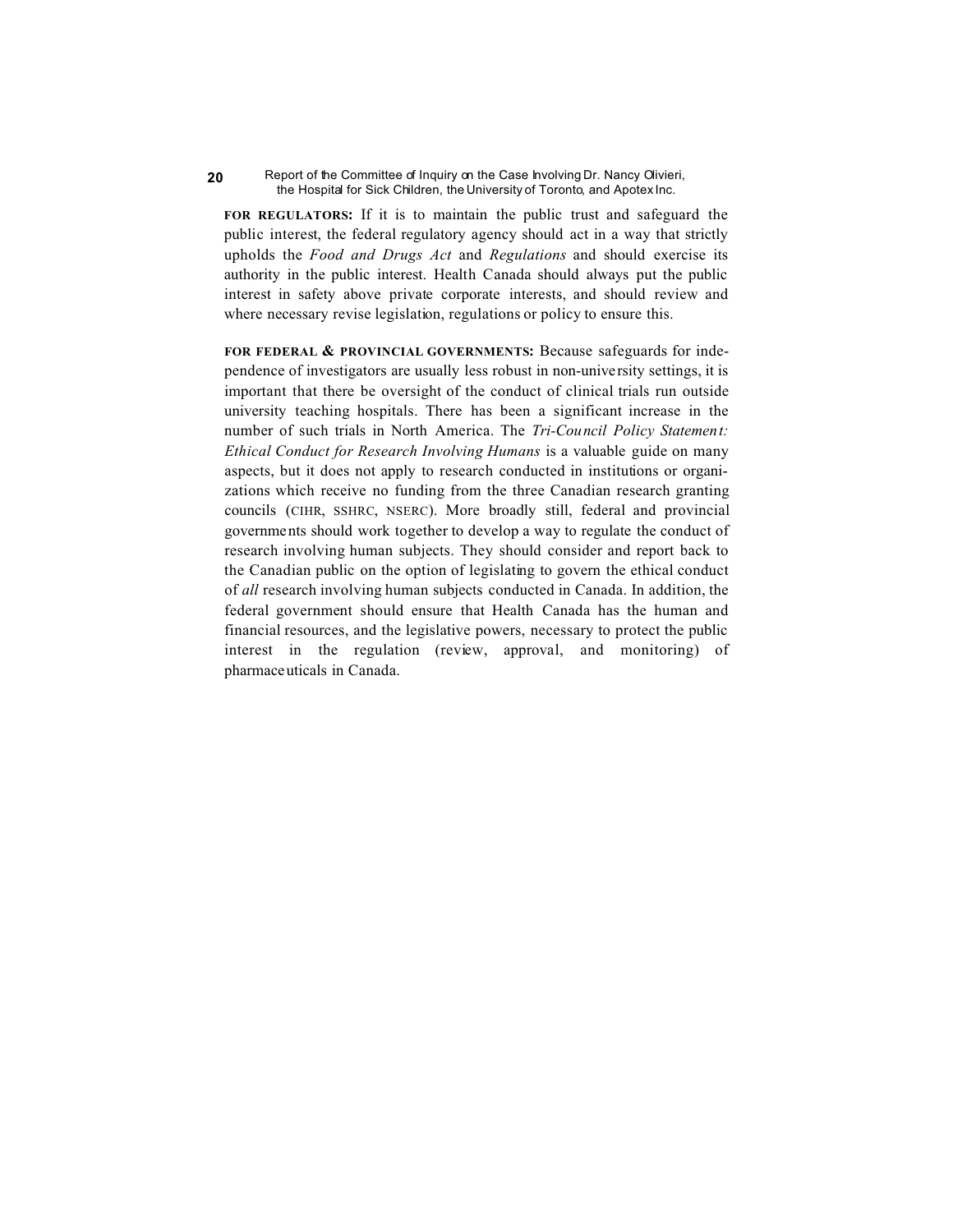# C *Findings*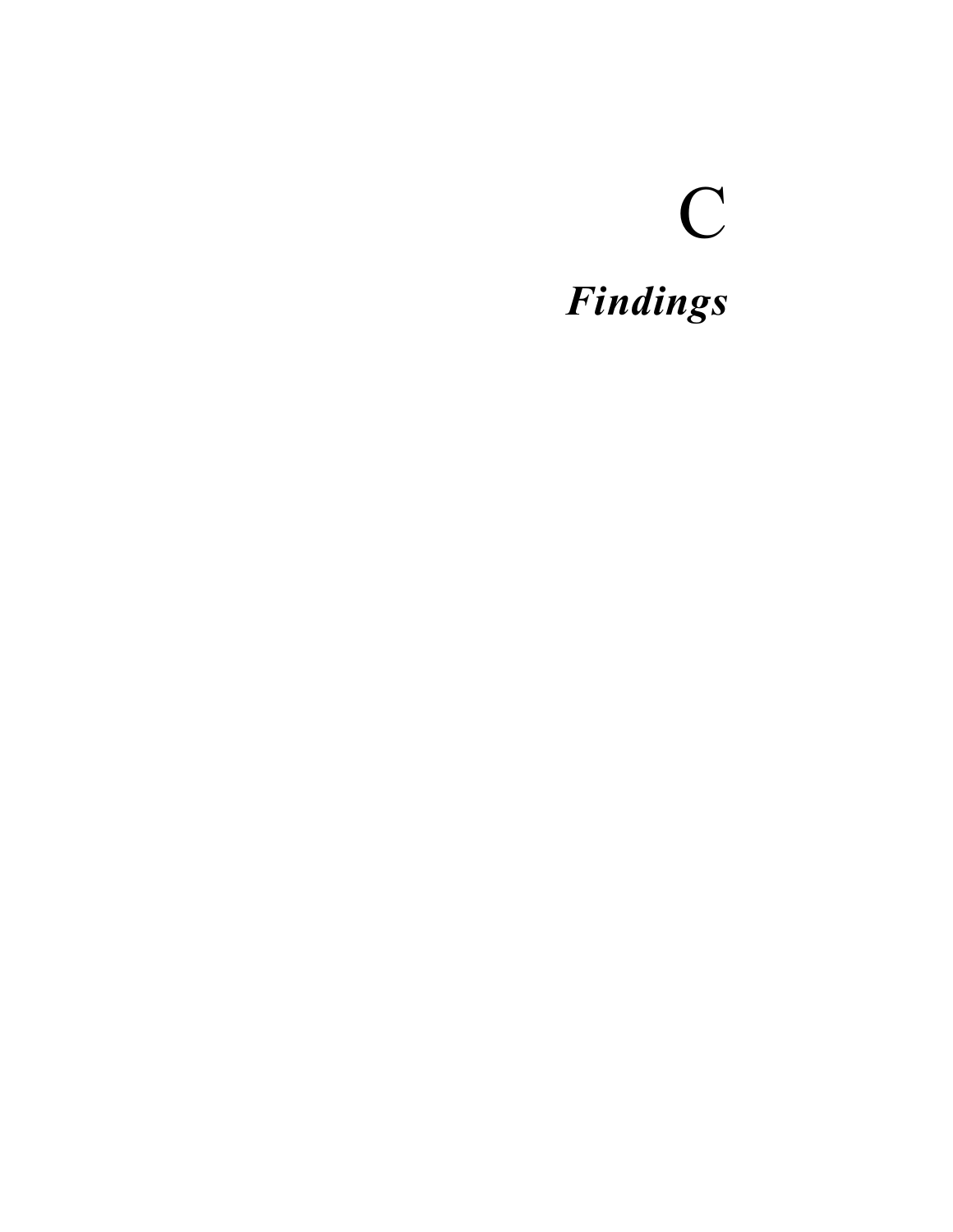*Page 22 intentionally left blank*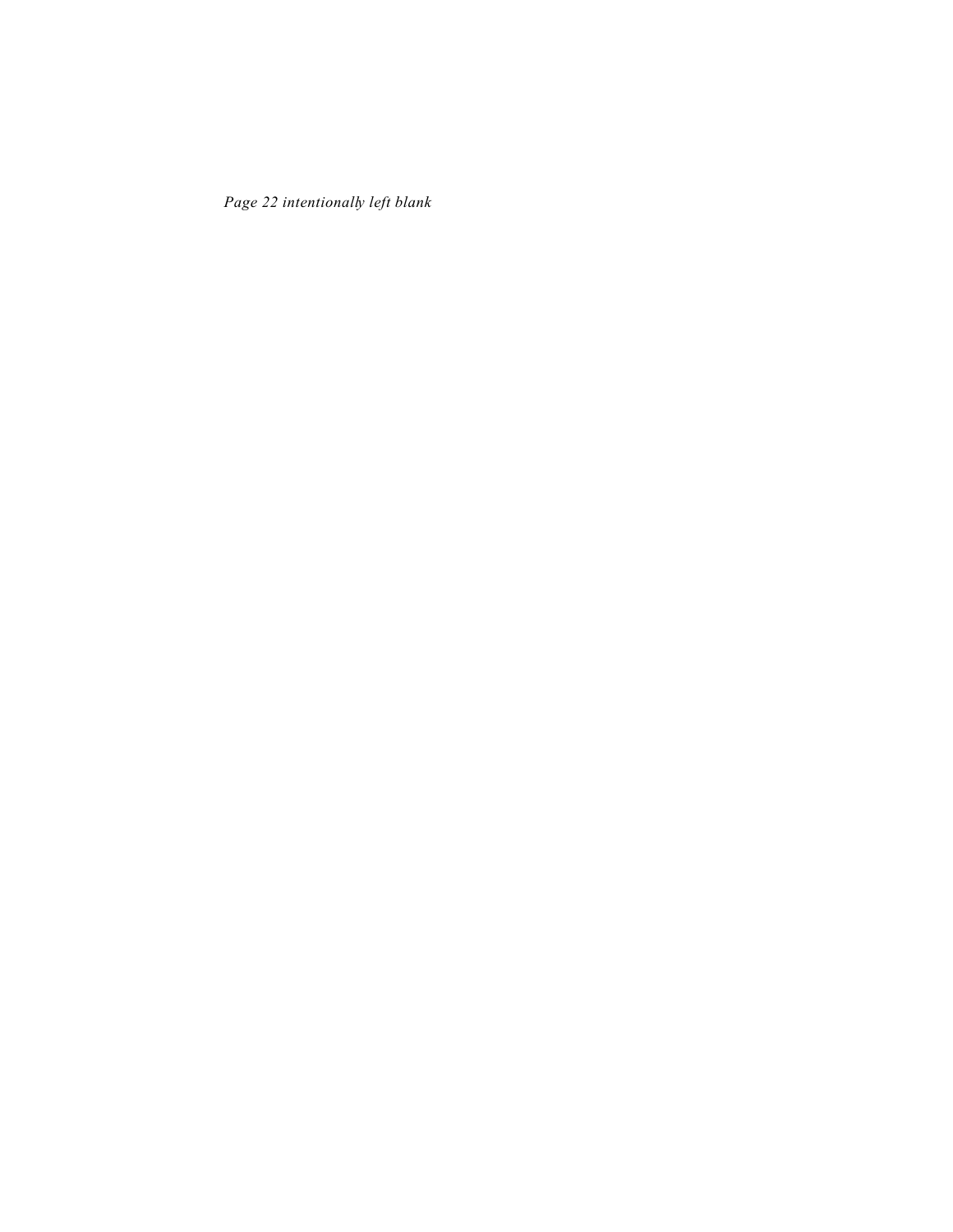# $\blacksquare$  Findings  $\blacksquare$

# *Contextual*

**1** The Hospital for Sick Children (HSC) did not have an adequate policy infrastructure to protect patients and the public interest in the conduct of clinical trials, and this was a contributing factor in the development of the controversy.

**2** The University of Toronto Publication Policy in regard to contract research allowed industrial sponsors to impose confidentiality restrictions for one year following the termination of a project. This applied to sponsored research genera lly, including sponsored clinical trials. After the L1 dispute became public in 1998, the University stated that its policy would not have allowed such restrictions. This was not true. In 2001 the University announced that it and its affiliated health care institutions were changing their policies so as to disallow confidentiality clauses in research contracts that could be used to deter clinical investigators from disclosing risks to patients and others. By the act of announcing this important and necessary change, the University acknowledged that its prior policy was inappropriate for clinical research.

**3** The University of Toronto and Apotex had been engaged in discussions on a major donation since 1991. They reached agreement in principle on a multi-million dollar donation in the spring of 1998 (\$20,000,000 to the University and \$10,000,000 to the University for affiliated teaching hospitals). In the fall of 1998, after the L1 controversy received widespread media coverage, the University and Apotex agreed to suspend donation discussions until the matters in that dispute were "resolved" and Apotex "cleared of wrongdoing." In 1999, while the L1 controversy continued, discussions on the major donation between the University and Apotex resumed. At the request of Apotex, the President of the University of Toronto wrote to the Prime Minister of Canada to delay action on proposed changes to drug patent regulations that could adversely affect Apotex's business. The President later apologized for his letter. After the Federal Government proceeded with the changes, Apotex withdrew from the agreement in principle. In a list of donors published by the University in late 2000, Apotex was shown as having made a smaller donation to the University, between \$5,000,000 and \$9,999,999.

4 The Medical Research Council (MRC), through its university-industry program, encouraged clinical researchers to seek industrialsponsors, but did not put in place adequate guidelines to ensure the safety of trial participants and disclosure of risks. For instance, MRC did not prohibit inappropriate confi-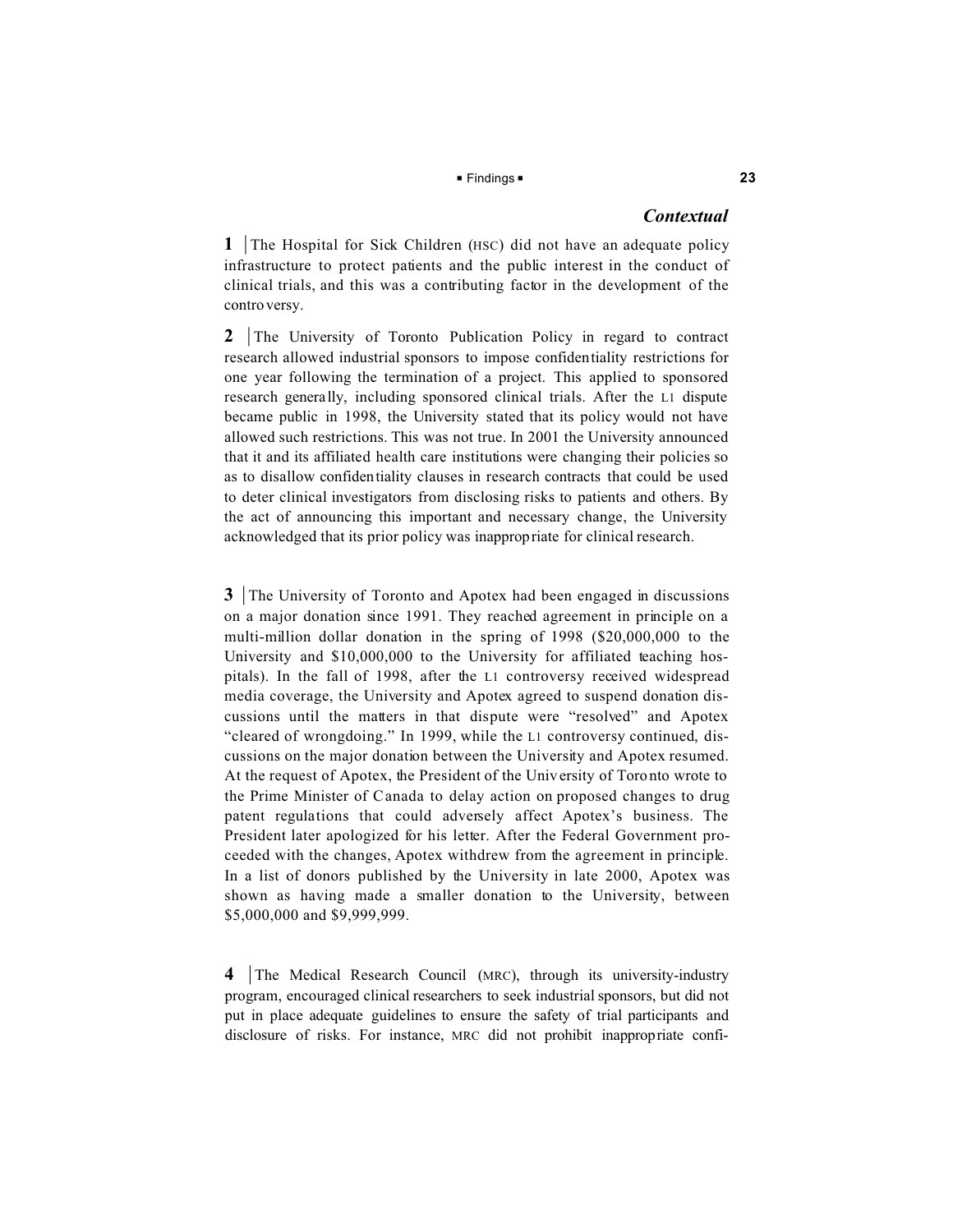dentiality clauses in contracts between investigators and industrial co-sponsors. Also, an industrial sponsor could unilaterally terminate a trial co-sponsored by MRC, without any MRC requirement being in place to ensure that patients were not adversely affected by the premature termination.

**5** HSC had no effective grievance procedure for its medical and scientific staff, and it has not yet put such a procedure in place.

# *Chronological*

**6** After the drug L1 showed promise in an MRC-funded pilot study, Dr. Nancy Olivieri applied to MRC for a larger grant to conduct a randomized trial to compare the efficacy and safety of L1 with the standard iron-chelation therapy, deferoxamine (DFO). This application was not successful, but she was invited to re-apply in light of written comments of the reviewers. These included the suggestion that she apply under MRC's university-industry program.

**7** Dr. Gideon Koren, a co-investigator with Dr. Olivieri on the pilot study and Associate Director for Clinical Research in the HSC Research Institute, approached the pharmaceutical manufacturer Apotex Inc. through his longtime colleague in the University and in HSC, Dr. Michael Spino. Dr. Spino had recently joined Apotex as a full-time employee, while still retaining his status as a professor of pharmacy in the University and his laboratory facilities in HSC. Apotex agreed to acquire the commercial development rights for L1 and to sponsor clinical trials.

**8** Dr. Koren and Dr. Olivieri signed a contract in 1993 with Apotex Inc. for the randomized trial (LA–01). This contract contained a one-year, post-termination confidentiality clause. This was in accordance with existing University and Hospital policy. Nevertheless, Dr. Koren and Dr. Olivieri should have been more alert to the implications of this clause in the contract and should have refused to sign it without appropriate modifications.

**9** Apotex funding enabled Dr. Olivieri to re-apply to MRC under its university-industry program for co-sponsorship of the randomized trial. This application was successful.

**10** Apotex also agreed in 1993 to supply L1 free of charge for continuation of the pilot study as a long-term efficacy and safety trial (LA–03), but there was no formal contract for this trial until 1995.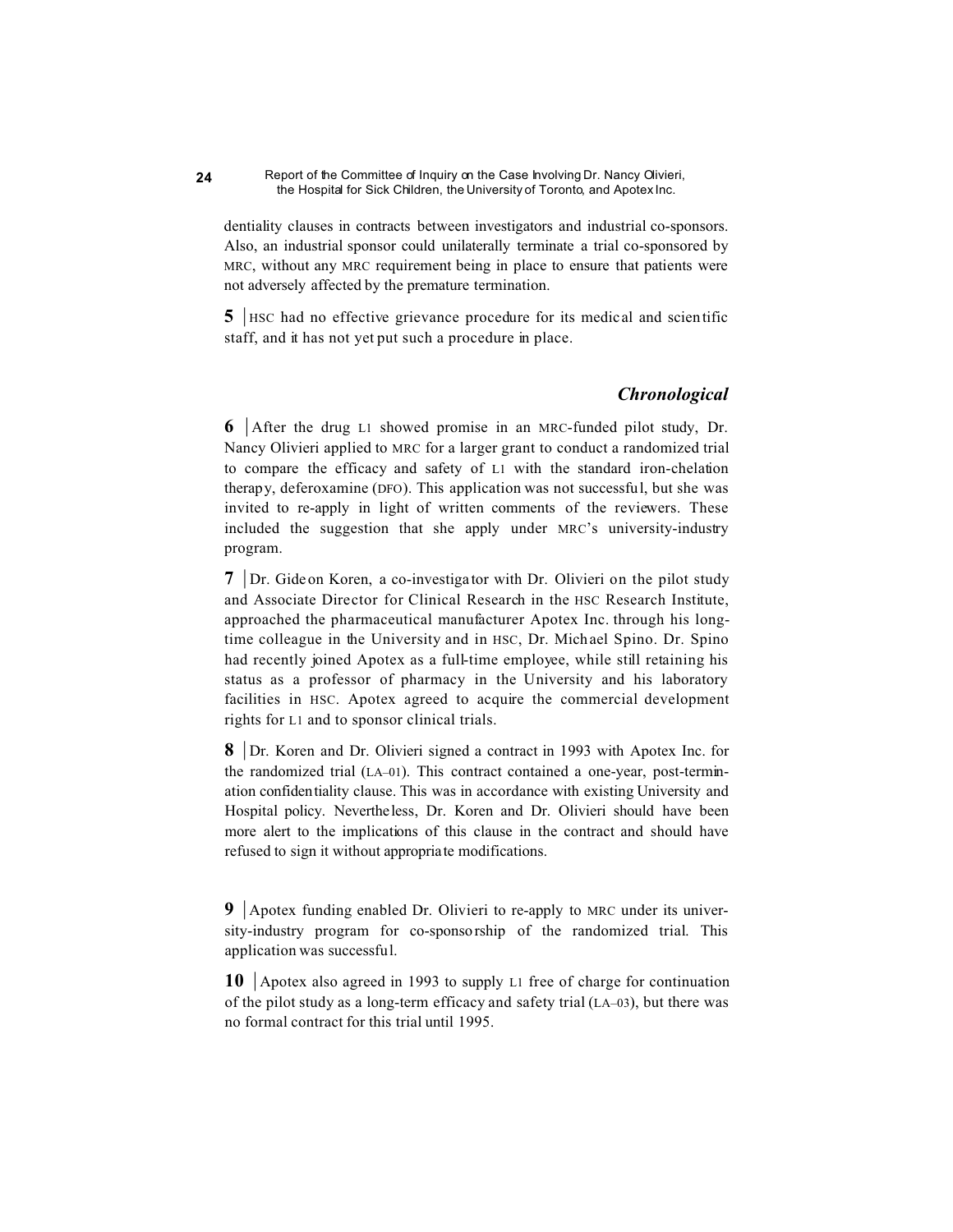## $\blacksquare$  Findings  $\blacksquare$

**11** The Research Ethics Board (REB) of HSC approved protocols for both the Toronto L1 trials (LA–01 and LA–03) without reviewing the associated contracts to ensure that the contracts did not breach ethical standards or norms. The confidentiality clause in the LA–01 contract had an inappropriate confidentiality clause—it specified that Apotex had the right to suppress information during the trial and for one year after its termination. The REB also did not require inclusion of provisions in the protocol to protect the interests of trial participants in the event of premature termination by the industrial sponsor.

**12** Dr. Olivieri signed a consulting contract with Apotex in June 1995 for work on a short-term safety trial of L1 at international sites (LA–02), that the Federal Drug Administration (USA) had specified as a licencing requirement. This had a three-year, post-termination confidentiality clause that was not in compliance with University of Toronto policy. Dr. Olivieri had no patients enrolled in this trial, she was not an "investigator," and this contract (including its confidentiality clause) was not relevant to the two Toronto trials (LA–01 and LA–03). However, it was nevertheless inappropriate for her (or any clinical investigator) to sign a contract containing such a clause.

**13** Confidentiality clauses of the type then allowed are not appropriate for clinical trials. They can be used by an industrial sponsor to suppress information it considers adverse to its commercial interests, including information concerning risks to trial participants, or to patients in a post-trial treatment arrangement. As invoked in this case by Apotex, such confidentiality clause s offend public p olicy.

**14** Dr. Koren and Dr. Olivieri signed a contract in October 1995 with Apotex Inc. for continuation of the pilot study as long-term efficacy and safety trial (LA–03). This contract had *no* confidentiality clause. The two unexpected risks of the drug L1 were identified by Dr. Olivieri in data of this trial.

**15** Apotex had the right under the LA–01 contract to terminate the LA–01 trial and it had the right under the LA–03 contract to terminate the LA–03 trial.

**16** In 1996 Dr. Olivieri identified an unexpected risk of L1—loss of sustained efficacy—in data of the LA–03 trial. She believed she was obligated to inform trial participants and the Research Ethics Board (REB), and she prepared a report on the risk for the REB. Apotex disputed this finding and opposed informing patients. On reviewing Dr. Olivieri's report, the REB Chair Dr. Zlotkin agreed that trial participants should be informed and accordingly directed her to revise the information and consent forms for participants.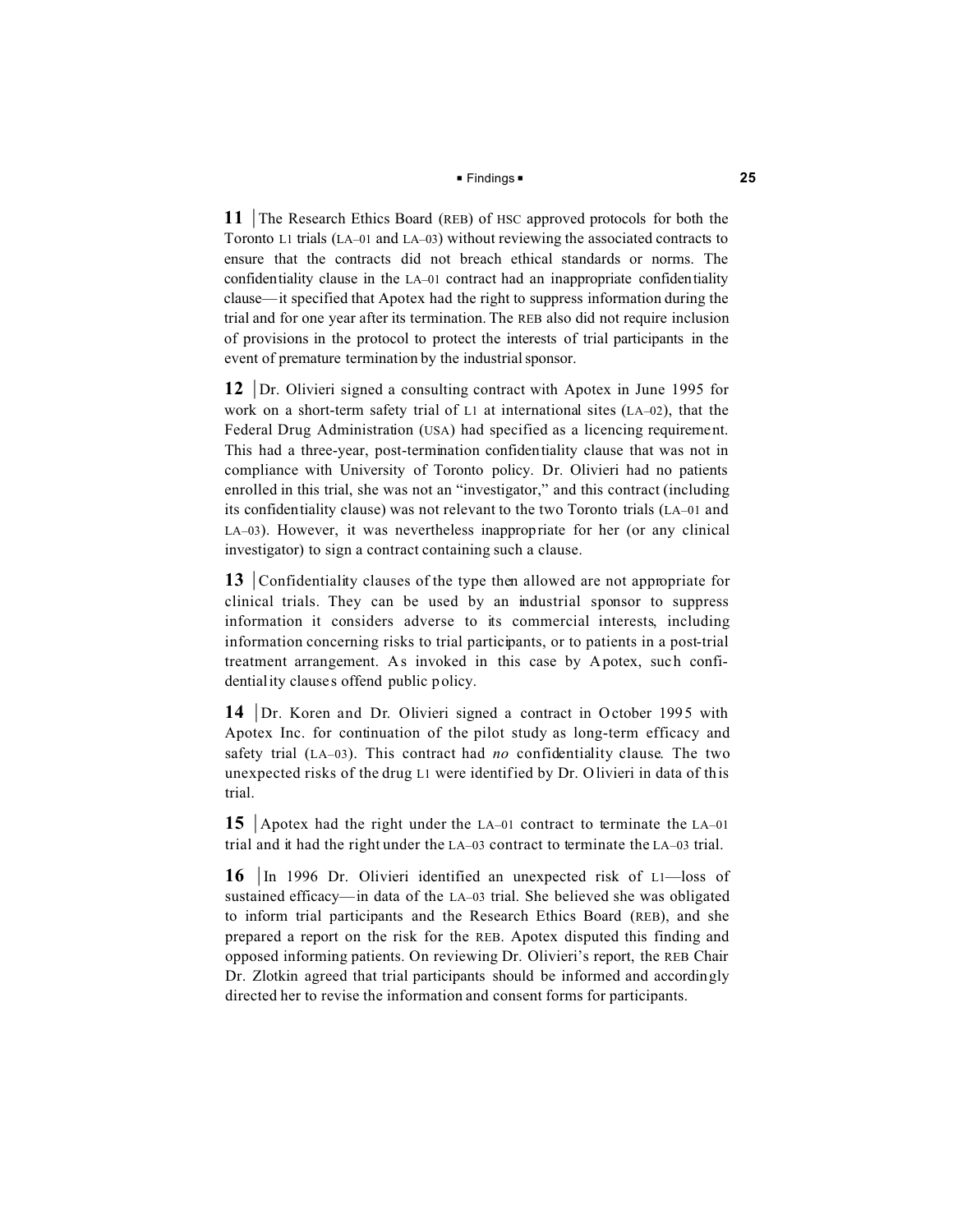**17** Dr. Olivieri submitted the revised information and consent forms to the REB on May 20, 1996 and sent a copy to Apotex. On May 24, 1996 Apotex exercised its rights under the LA–01 and LA–03 contracts and terminated *both* trials.

**18** Apotex notified the Canadian regulatory agency, the Health Protection Branch (HPB) of Health Canada that it had terminated both Toronto trials, LA–01 *and* LA–03, on May 24, 1996.

**19** Dr. Olivieri notified the Hospital's Research Ethics Board (REB) in writing that both Toronto trials, LA–01 *and* LA–03, had been terminated by Apotex on May 24, 1996.

**20** Apotex showed disregard for the interests and concerns of patients when, without prior notice, it terminated both trials and stopped supplying its drug L1 in May 1996.

**21** Apotex terminated both Toronto trials (LA–01 and LA–03) in an attempt to prevent Dr. Olivieri from informing p atients and others of a risk of L1 she identified, and it issued warnings of legal action against her should she inform patients or anyone of the risk without its prior written consent. Apotex has never consented to any disclosure by Dr. Olivieri of risks she identified.

**22** Apotex had no contractual basis for legal warnings in regard to  $LA-03$ data, but this important fact does not seem to have been appreciated and did not play a role in the develo ping controversy.

**23** Against the wishes of Dr. Olivieri, and against the recommendation of its own Expert Advisory Panel, Apotex refused to reinstate either the LA–01 or the LA–03 trial. The Expert Advisory Panel urged that the trials be reinstated so that it could be clarified whether some patients benefited and what factors determined potential benefit. Only by continuing the trials could participants and thalassemia patients elsewhere have the benefit of knowing whether L1 was sufficiently effective and safe to be licenced as therapy for some patients.

**24** When Apotex terminated the trials without notice, Dr. Arnold Aberman, the University's Dean of Medicine, mediated a new arrangement under which those patients who wished to continue on L1, and in whom it appeared to be working, could do so, as patients of Dr. Olivieri and being monitored by her. This new treatment arrangement was under Health Canada's Emergency Drug Release (EDR) program and was not a research trial. The REB had no jurisdiction over this clinical arrangement.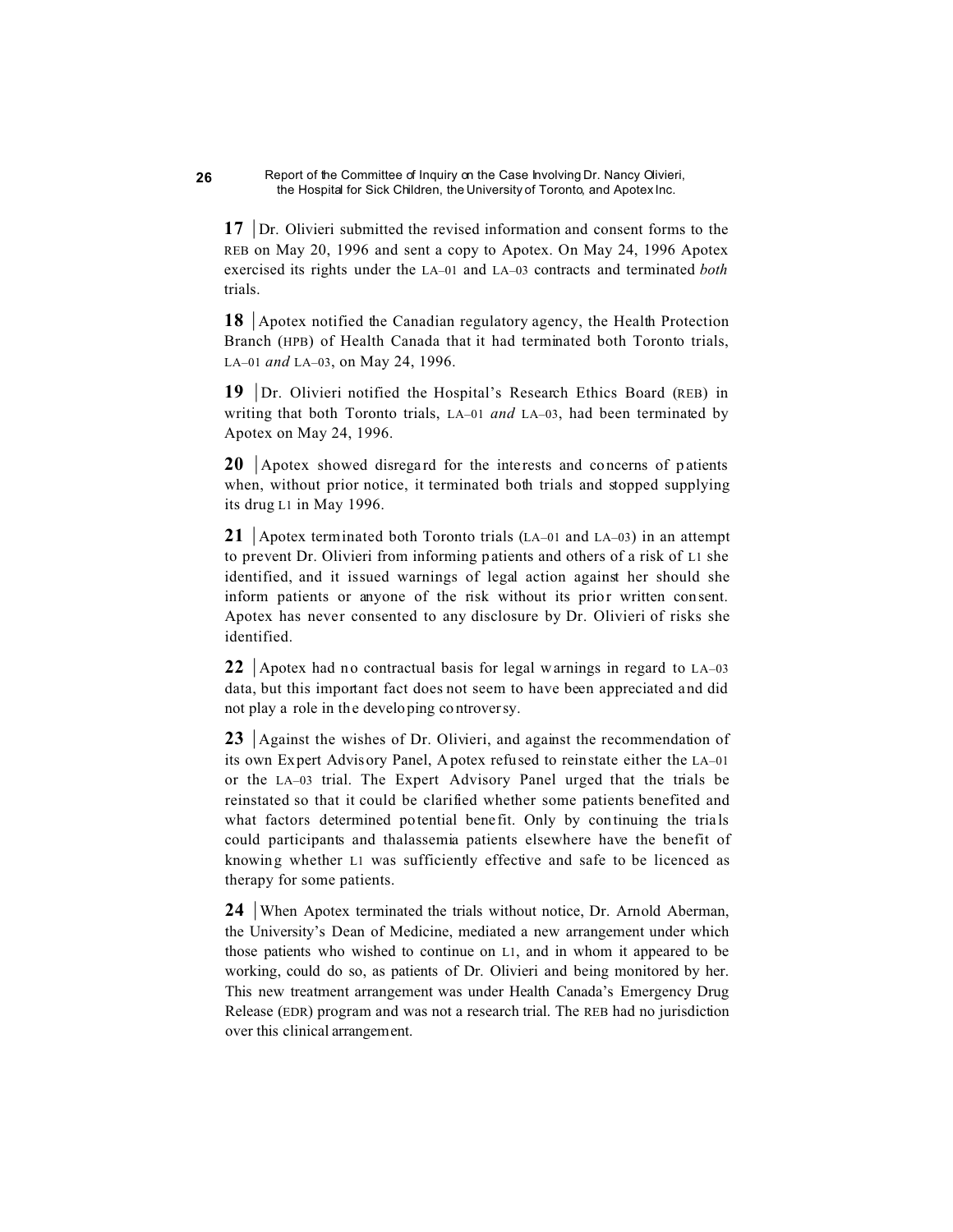# $\blacksquare$  Findings  $\blacksquare$

**25** Those patients who wished to continue on L1, and for whom it was considered sufficiently safe and beneficial in their individual cases, we re permitted to continue, provided they were informed of and accepted the new risk, and agreed to safety monitoring tests. Under EDR, Dr. Olivieri was required to monitor patients and report the results to Apotex and He alth Canada.

**26** Apotex showed disregard for the interests and concerns of patients when it stopped supplying its drug a second time, in October 1996. Dean Aberman intervened again in an effort to have the supply reinstated, but the supply remained irregular into early 1997.

**27** The situation in regard to research fellows who had been engaged for fixed periods to work on the trials was left uncertain when Apotex terminated the trials without notice. It was agreed during Dean Aberman's mediation process that the fellows would continue to be employed for their contracted periods, under continuing supervision of Drs. Koren and Olivieri during the close-out of the terminated trials. Thereafter they would work under Dr. Koren's supervision on his research projects. Apotex provided additional funds for salary support for the research fellows during the post-trial period. Contrary to practice by other members in his Division in the University's Department of Pediatrics, Dr. Koren did not disclose that Apotex was the source of a \$250,000 research grant he received that year, that was listed in his University department's annual grant listing. Nor did he disclose the subject matter of the research this grant funded.

**28** Before and after Apotex terminated the Toron to trials in May 1996, Dr. Koren gave assura nces to Dr. Olivieri that he agreed with her finding of a risk of L1 and her view that trial participants needed to be informed of it. Apotex stated that during the same period, Dr. Koren gave assurances to the company that he agreed with its contrary position on these matters.

**29** Dr. Koren was senior author of two abstracts based on analysis of data from the two terminated trials. These were presented at a conference in Malta in April 1997 by their first author, Apotex employee Dr. Tricta, who had not been involved in the work of either trial. They reported that L1 was effective and safe in the treatment of thalassemia patients. This was inconsistent with the findings Dr. Olivieri had published in two abstracts based on data from the same trials in December 1996. Dr. Koren's Apotex-funded research fellows were included among his co-authors on his abstracts for the Malta conference. The abstracts did not disclose the Apotex funding support for Dr. Koren or the fellows, did not acknowledge Dr. Olivieri's contributions to generating the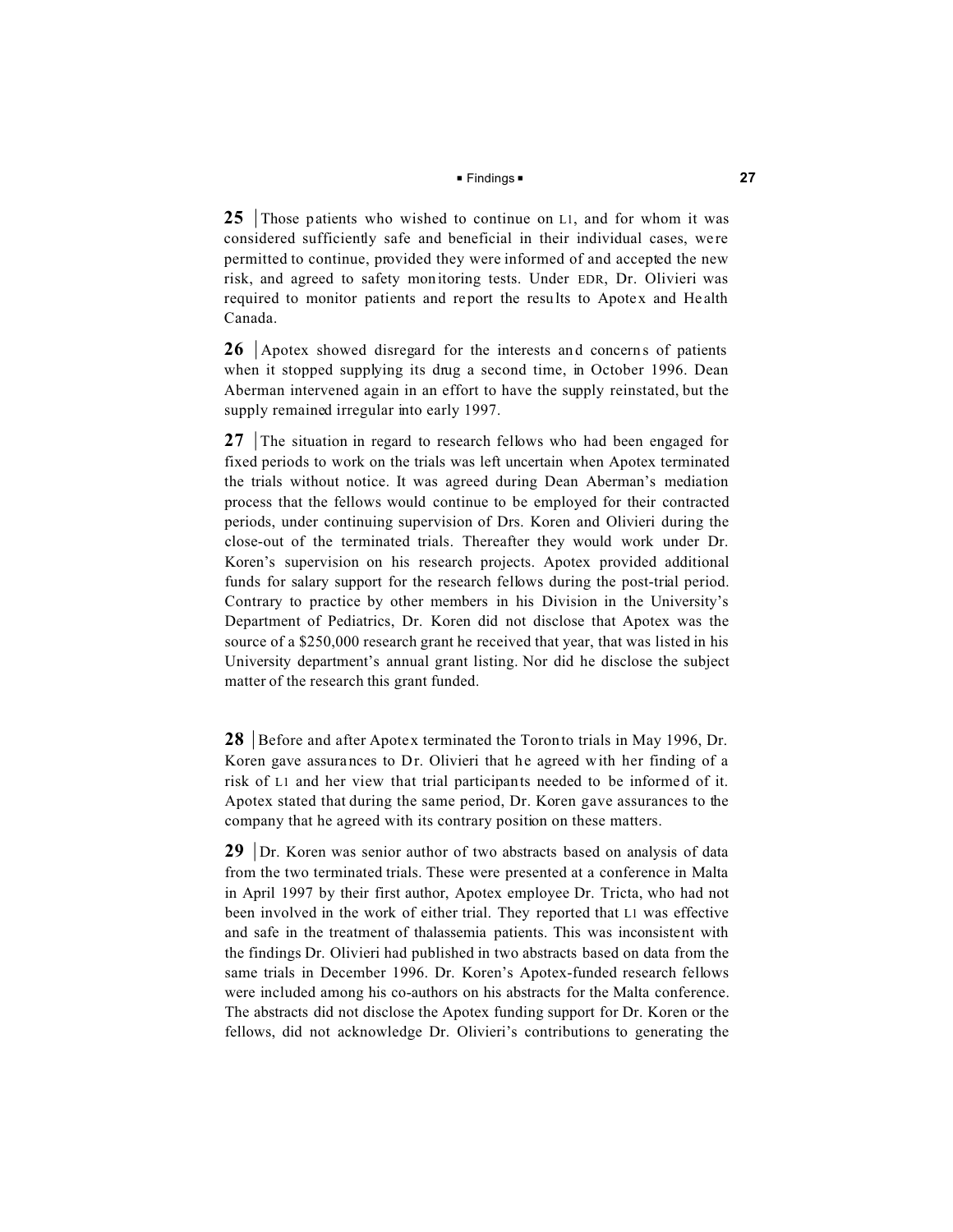data, and did not note that she had already published abstracts based on this data.

**30** In communications with Health Canada in 1996 and 1997, to counter Dr. Olivieri's adverse findings on L1, Apotex used Dr. Koren's assurances that he supported its position on the drug, as well as publications by him supporting the company's position on the efficacy and safety of the drug.

**31** In early 1997, Dr. Olivieri identified a second unexpected risk of L1, when she and liver pathologist Dr. Ross Cameron conducted a historical review of charts of patients who had been in the long-term trial (LA–03). She informed in a prompt way all those she was obligated to inform: the patients, Apotex and Health Canada. She also promptly informed Dr. Koren. She initiated steps to inform the scientific community so that physicians prescribing L1 in other centres would learn of the newly identified risk.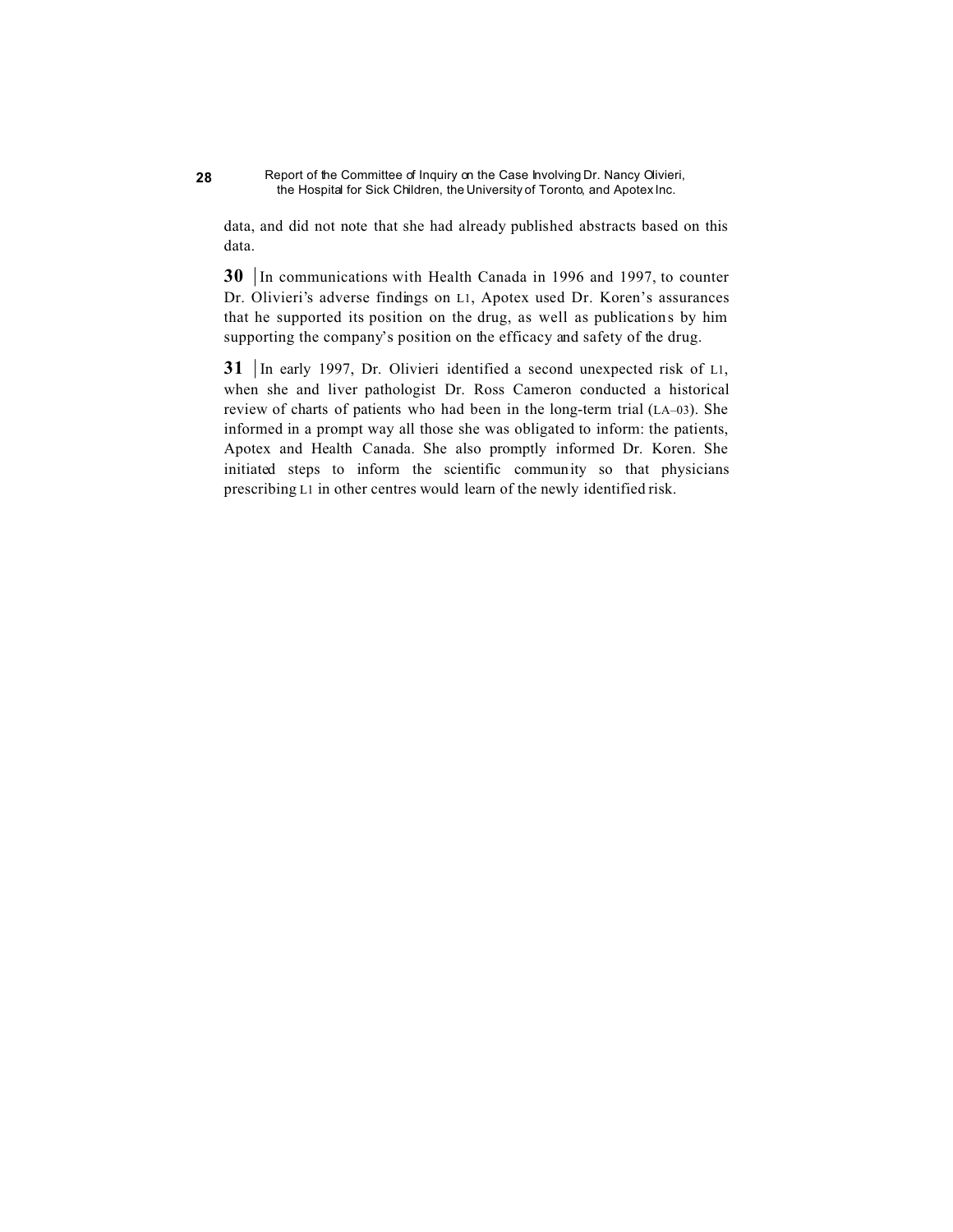# $\blacksquare$  Findings  $\blacksquare$

**32** Apotex issued more legal warnings to deter Dr. Olivieri from communicating this second unexpected risk of L1 to anyone. However, she was legally and ethically obligated to communicate the risk to those taking, or prescribing the drug as there were potential safety implications for patients, and she fulfilled these obligations despite the legal warnings.

**33** Some of Apotex's 1997 legal warnings to Dr. Olivieri were to deter her from presenting her findings on the two unexpe cted risks of L1 at the same April 1997 conference in Malta at which Dr. Koren's abstracts were being presented. On CMPA legal advice, she initially withdrew her already submitted abstract, but upon learning that Dr. Koren was presenting abstracts with an Apotex employee, she re-submitted and presented her abstract, notwithstanding the legal warnings from Apotex.

**34** Apotex acted against the public interest in issuing legal warnings to Dr. Olivieri to deter her from communicating about risks of L1. None of the legal warnings has been rescinded.

**35** Apotex's legal warnings violated Dr. Olivieri's academic freedom.

**36** The representative of Apotex most prominent in the repeated and continuing legal warnin gs violating Dr. Olivieri's aca demic freedom was its Vice-Pre sident, Dr. Michael Spino, who continues to hold the status of a professor in the University's Faculty of Pharmacy. We have seen no evidence that his conduct in violating this fundamental freedom has been effectively addre ssed by th e University.

**37** The Hospital for Sick Children and the University of Toronto did not provide effective support either for Dr. Olivieri and her rights, or for the principles of research and clinical ethics, and of academic freedom, during the first two and a half years of this controversy. After the controversy became public in 1998, the University stated publicly that it had provided effective support for Dr. Olivieri's academic freedom, but this was not true.

**38** Notwithstanding Apotex's legal warnings and the lack of support from the University and the Hospital, Dr. Olivieri complied with all of her ethical obligations, including reporting obligations, and she published her findings. During the period summer 1996–summer 1998, the only effective support she had in exercising her rights and responsibilities in the face of the Apotex legal warnings was from the Canadian Medical Protective Association (CMPA), although it was not always effective. In keeping with their mandate, the advice of legal counsel provided by CMPA was largely aimed at minimizing Dr. Olivieri's legal exposure, not at protecting societal or institutional interests.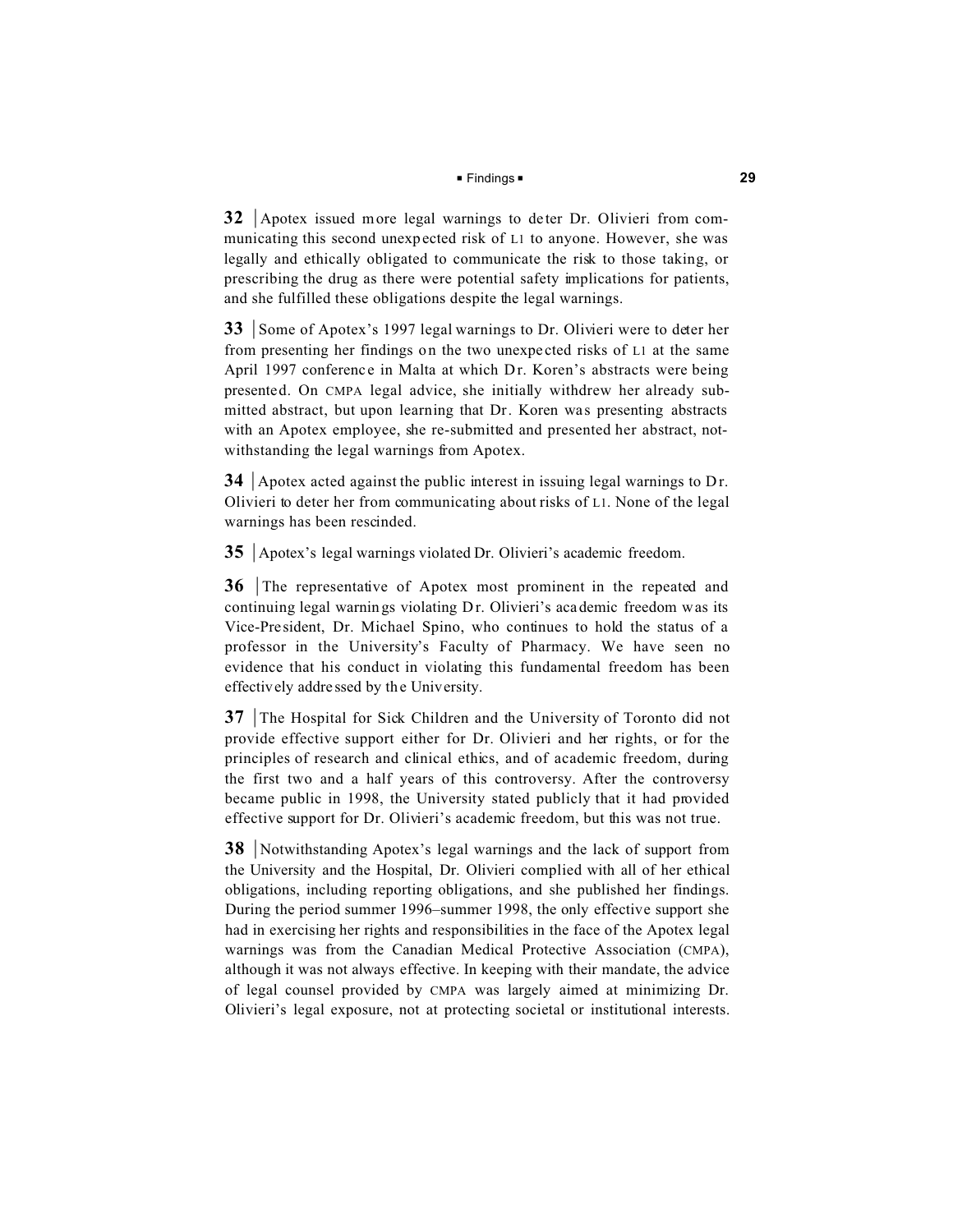The University and the Hospital should have ensured defence, including legal defence, of these broader interests.

**39** The very substantial resources CMPA devoted to this case demonstrate the seriousness with which CMPA, and the lawyers CMPA engaged to represent her, viewed the Apotex legal warnings, and demonstrate the ineffectiveness of any support the Hospital and the University gave.

**40** | HSC Pediatrician-in-Chief Dr. O'Brodovich put forward incorrect allegations and testimony, in addition to seriously incomplete testimony, against Dr. Olivieri to the Naimark Review and to the Medical Advisory Committee. In this he used information from Dr. Koren and cooperated with Dr. Koren. Dr. O'Brodovich was seriously neglectful in not checking the validity, or ensuring the completeness, of his testimony.

**41** Dr. Koren attempted to discredit Dr. Olivieri by dishonest means:

- He was the author of anonymous letters to the press and others against Dr. Olivieri and her supporters, for which he denied responsibility for many months.
- He put forward false allegations and testimony against Dr. Olivieri to the Naimark Review, and to the MAC inquiry that followed.

**42** In addition to false allegations and testimony, Dr. Koren put forward incorrect allegations and testimony against Dr. Olivieri to the Naimark Review and to the MAC inquiry that he should have known were incorrect, because they were contradicted in documents available to him. He was seriously neglectful in putting these forward.

**43** Dr. Koren lied persistently for many months about his responsibility for the anonymous letters, and did not admit responsibility until after he had been identified by DNA evidence.

**44** The University and the Hospital disciplined Dr. Koren on April 11, 2000 for the misconduct to which he admitted: his series of anonymous letters disparaging Dr. Olivieri and several colleagues; and lying persistently about responsibility for the letters.

**45** After Dr. Koren admitted to writing and sending anonymous letters against Dr. Olivieri and her supporters, Dr. O'Brodovich, the Medical Advisory Committee (MAC) and the HSC Board of Trustees had a responsibility to review and assess carefully all the allegations and testimony Dr. Koren had put forward both to the Naimark and MAC reviews, and all allegations and testimony by other witnesses which relied in any way upon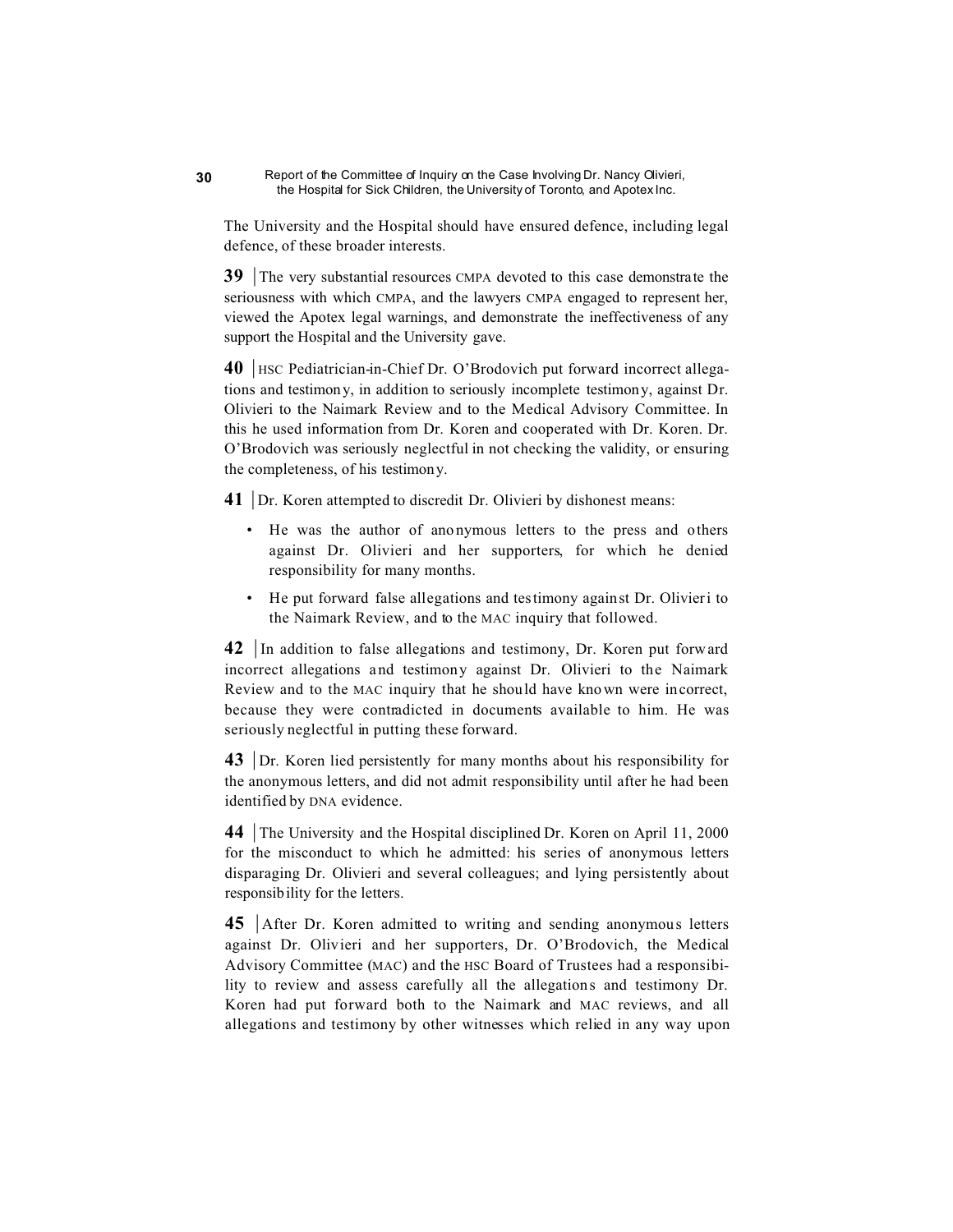# $\blacksquare$  Findings  $\blacksquare$

information given to them by Dr. Koren. We have no evidence that they fulfilled this responsibility.

**46** Neither the University nor the Hospital has properly addressed the conduct of Dr. Koren in putting forward false allegations and testimony against Dr. Olivieri to the Naimark Review and to the MAC, or taken any action to correct the resulting situation.

**47** Research Ethics Board (REB) Chair Dr. Aideen Moore put forward seriously incorrect testimony in regard to the period after Apotex terminated both Toronto trials of L1. Namely, she said that the long-term trial of L1 (LA–03) continued, and continued under REB jurisdiction, after May 1996 when both trials had in fact been terminated and never reinstated. She put forward this testimony despite the fact that the correct information was available to her as REB Chair in documentary form in the files of the REB. Her incorrect testimony was relied on by Dr. O'Brodovich, the Naimark Review and the MAC. It was also cited by Dr. Koren to bolster his allegations and testimony aga inst Dr. Olivieri, despite the documented fact that he himself knew Dr. Moore was wrong. Dr. Moore was seriously neglectful in not checking REB records wherein it was documented that both trials had been terminated on May 24, 1996.

**48** The Naimark Review and the MAC inquiry apparently were not provided with some important, relevant information by persons they interviewed. For instance, the formal notice to the REB by Dr. Olivieri and her HSC Division Chief Dr. Freedman that the long-term trial (LA–03) had been terminated, a notice that had been received by the REB on August 1, 1996, and a centrally important document, was not cited in the reports of either the Naimark Review or the MAC and must be assumed not available to them.

**49** The adverse findings against Dr. Olivieri in the reports of the Naimark Review and HSC's Medical Advisory Committee are incorrect and based on incomplete, incorrect and false testimony.

**50** The misconduct by Dr. Koren in putting forward false and seriously neglectful testimony against Dr. Olivieri to the Naimark Review and the Medical Advisory Committee, and the uncritical acceptance of his testimony, are significant factors in the L1 controversy being prolonged and widened.

**51** Dr. Koren violated accepted standards of conduct in regard to publication in biomedical journals, when he published an article in *Therapeutic Drug Monitoring* in 1999 on Apotex's drug L1 without disclosing the company's financial support for his research, without acknowledging the contributions of Dr. Olivieri and others to generating the data he used or giving them an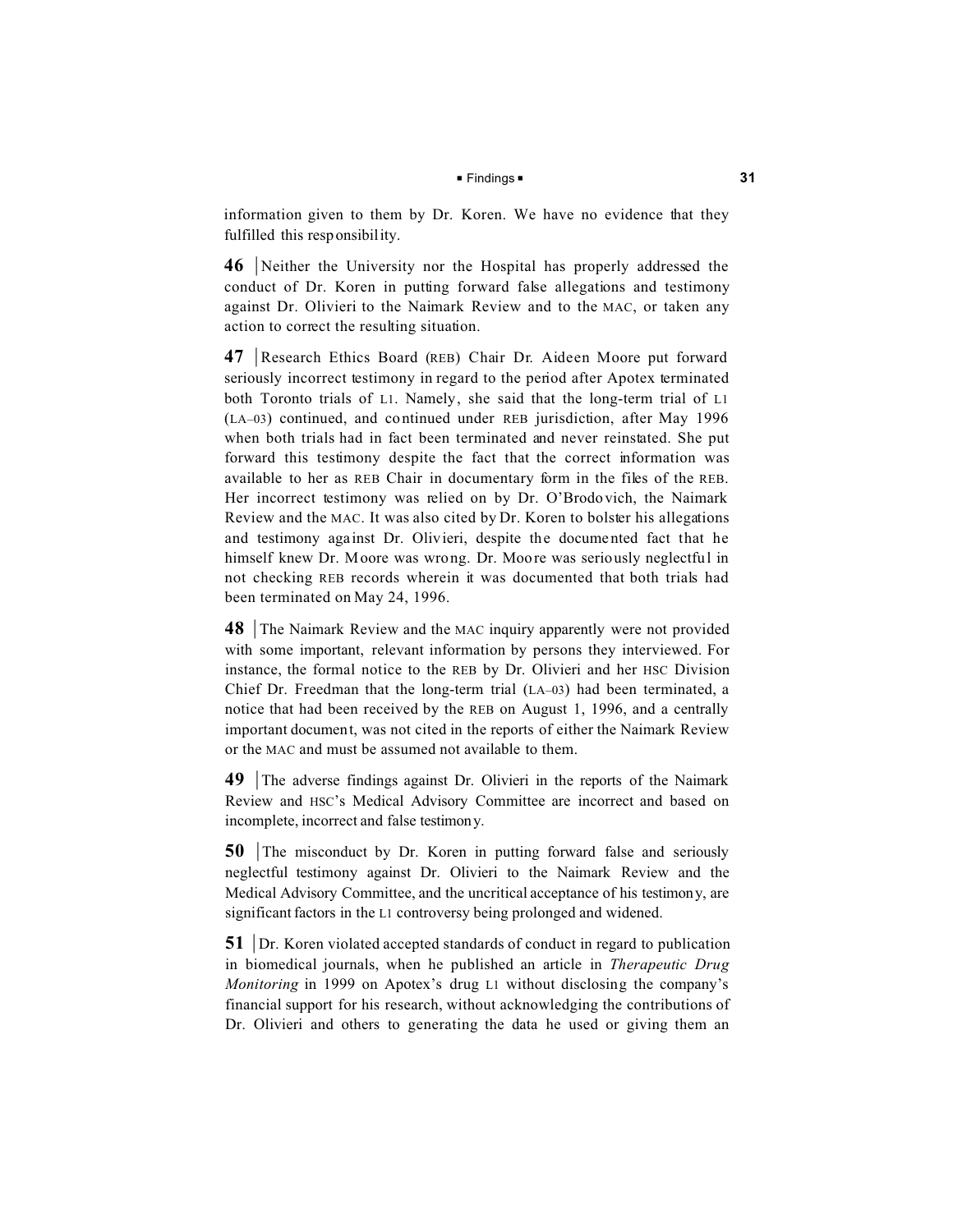opportunity to review or participate in the publication, and without noting previous publications on risks of the drug. We have seen no evidence that either the University or the Hospital has yet taken appropriate action to address this improper conduct.

**52** The Hospital for Sick Children took actions that were harmful to Dr. Olivieri's interests and professional repu tation, and disrupted her work. In each instance, the adverse actions were taken without providing due process. She was provided neither with the case she was expected to meet, nor a fair opportunity to respond, prior to the actions being taken. These included:

- wide dissemination on September 1, 1998, of unsupported allegations made privately to the HSC Executive by Apotex against the quality of her work;
- removal from her program directorship on January 6, 1999;
- completion by a subcommittee of the Medical Advisory Committee (MAC) in January 2000 of a report based on allegations and testimony that had not been disclosed to Dr. Olivieri, and endorsement of that report by the MAC; and
- public referral of allegations made by the MAC to external bodies on April 27, 2000.

The matter of the program directorship was resolved through the intervention of the University and other parties, but the other matters remain outstanding.

**53** The action taken by the HSC Board of Trustees and the MAC on April 27, 2000 to publicly refer the MAC allegations, cast in the form of enumerated "concerns," to the College of Physicians and Surgeons (CPSO) and to the University's Faculty of Medicine represented an abdication of responsibility and an abuse of process. The MAC investigation into Dr. Olivieri's conduct was directed by the Board on the basis of incorrect findings in the Naimark Report. The Board's directive did not instruct the MAC to provide due process, and due process was not provided to Dr. Olivieri. The MAC does not appear to have diligently reviewed the available evidence, and did not consult independent experts. The MAC was empowered to review conduct and report conclusions, but instead it brought forward allegations. The Board and the MAC referred the allegations without specifying which CPSO or University policies Dr. Olivieri was alleged to have breached. The action damaged Dr. Olivieri's reputation and imposed a substantial, unwarranted burden of defending herself before two different bodies, without knowing the case she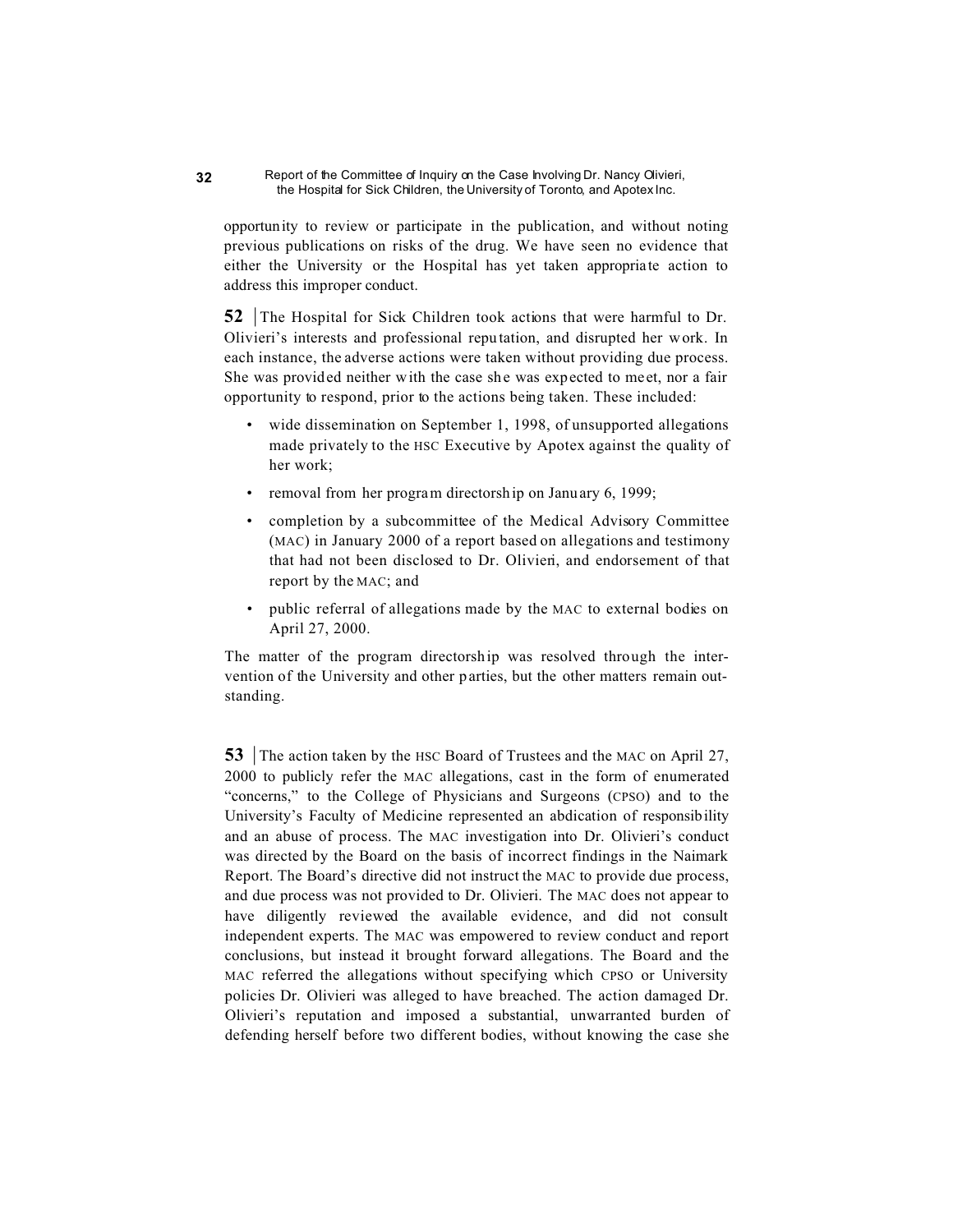# $\blacksquare$  Findings  $\blacksquare$

had to answer. Regardless of the intentions or purpose of these actions, they later were used by Apotex in efforts to discredit Dr. Olivieri and defend the reputation of its drug L1.

**54** Although Apotex's own interests were served in 1998 when it put forward to regulatory agencies and to Dr. Olivieri's employers *post hoc* reasons for why it terminated the Toronto L1 trials (alleged protocol violations), these reasons were materially different from the reason given in its own statements made at the time of the terminations in 1996 and during the following year. This was inappropriate conduct by the company.

**55** Apotex made statements to regulatory authorities about the relative significance of the two Toronto efficacy and safety trials (LA–01 and LA–03), and the safety trial at international sites  $(LA-02)$ , that were contradicted by its own earlier documents. The protocol for the international trial specified that it was a short-term trial, the primary objective of which was to assess the occurrence of known acute-toxicity effects of L1. The information and consent form for patients enrolling in the international trial stated that its purpose was to determine the safety of L1. This nature of the international trial was acknowledged by Apotex's Vice-President, Dr. Spino in 1996, when he wrote that it was a safety study of short duration (1 year). However, in later submissions to regulatory authoritiesin 1998, Apotex stated that the short-term toxicity trial at international sites (LA–02) was the pivotal efficacy and safety trial for licencing purposes, and that the randomized comparison trial (LA–01) and the long-term efficacy and safety trial (LA–03) in Toronto were supportive studies to the LA–02 study. We have seen no convincing evidence that would demonstrate why or how the public interest was served by Apotex's claim that LA–02, rather than LA–01, was the pivotal trial of the drug.

**56** Attempts to discredit Dr. Olivieri and her work were an aspect of Apotex's 1998 licencing submissions for its drug L1 to regulatory agencies. This information was not disclosed to Dr. Olivieri by the regulators or by Apotex. Subsequent to learning of its existence independently, she was only able to gain access to particulars of Apotex's allegations against her work through court proceedings in Europe.

**57** Apotex's attempts to discredit Dr. Olivieri with regulatory agencies, and with other scientists, included allegations that liver biopsy was not an accepted or appropriate diagnostic guide to therapy for transfusion-dependent thalassemia patients, but rather was a needless, risky procedure done by Dr. Olivieri for research purposes. A review of the relevant medical literature shows that this is not the case—liver biopsy is a safe procedure that is necessary to guide appropriate therapy for such patients, and to assess the efficacy and safety of their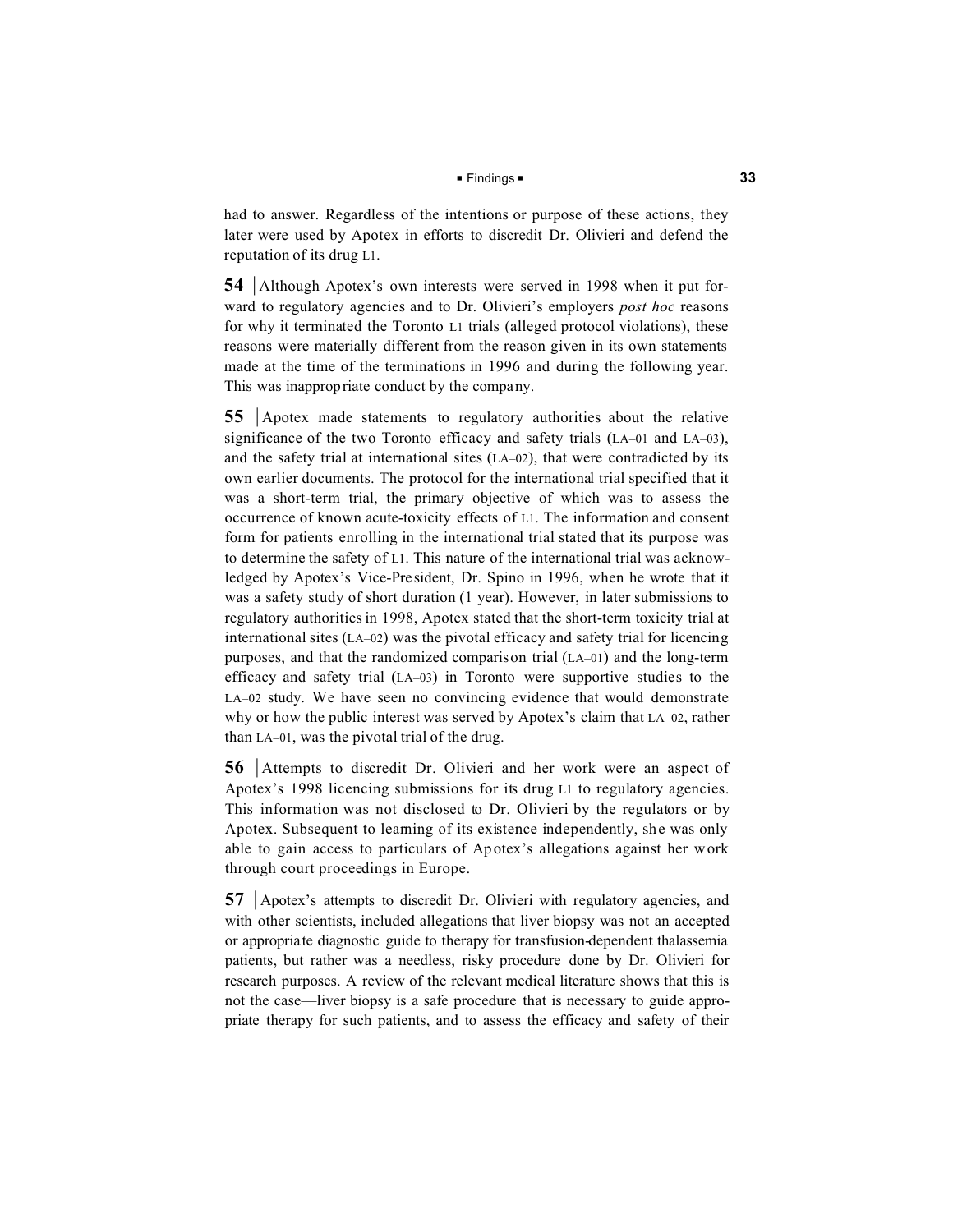iron-chelation treatment. Nevertheless, similar incorrect allegations were later put forward by Dr. Koren and Dr. O'Brodovich to the MAC, with specific reference to biopsies done on some of Dr. Olivieri's patients in 1997 following identification of the risk that L1 could cause progression of liver fibrosis. The allegations were believed by the MAC.

**58** Dr. Olivieri sought a meeting with Health Canada officials in June 1999 to express concerns regarding Apotex's licencing submissions. She was accompanied by Dr. Michèle Brill-Edwards who assisted her in her presentation. Shortly afterward, Dr. Brill-Edwards received two letters—one an anonymous letter disparaging Dr. Olivieri and others who were critical of Apotex's drug L1 and of the HSC administration, and the other a signed letter from Dr. Koren offering her employment in his HSC Division. DNA evidence from envelope of the anonymous letter to Dr. Brill-Edwards identified Dr. Sergio Grinstein, a scientist at HSC and a public supporter of the HSC administration in the L1 controversy, as the author. DNA evidence from the envelope of the signed letter to Dr. Brill-Edwards identified Dr. Koren as the author of the series of anonymous letters against Dr. Olivieri and her supporters sent out in late 1998 and early 1999.

**59** Neither Dr. Olivieri nor the colleagues who tried to assist her during the first two years of the controversy (1996–1998) were aware that the University of Toronto Faculty Association (UTFA) and the Canadian Association of University Teachers (CAUT) could be approached for advice and assistance.

**60** UTFA and CAUT knew of the dispute and its implications for academic freedom and research ethics in August 1998, when it became public, yet they did not offer assistance to Dr. Olivieri until November 1998. However, both associations provided substantial assistance from November 1998 onward, to the present in the case of UTFA, and until this Committee of Inquiry commenced work in September 19 99 in the case of CAUT.

**61** Sir David Weatherall of Oxford University and Dr. David Nathan of Harvard University, UTFA, CAUT, and President Robert Prichard of the University of Toronto, were instrumental in bringing about the agreement of January 25, 1999 that resolved the dispute concerning HSC's removal of Dr. Olivieri from her program directorship. President Prichard has been rightly credited with having played an indispensable role in the mediation process on this occasion, a process that resulted in this very significant agreement.

**62** The agreement of January 25, 1999 also resolved a number of other important matters, including violations of the academic freedom of Dr. Olivieri and her colleagues, Drs. Chan, Durie and Gallie, by HSC through the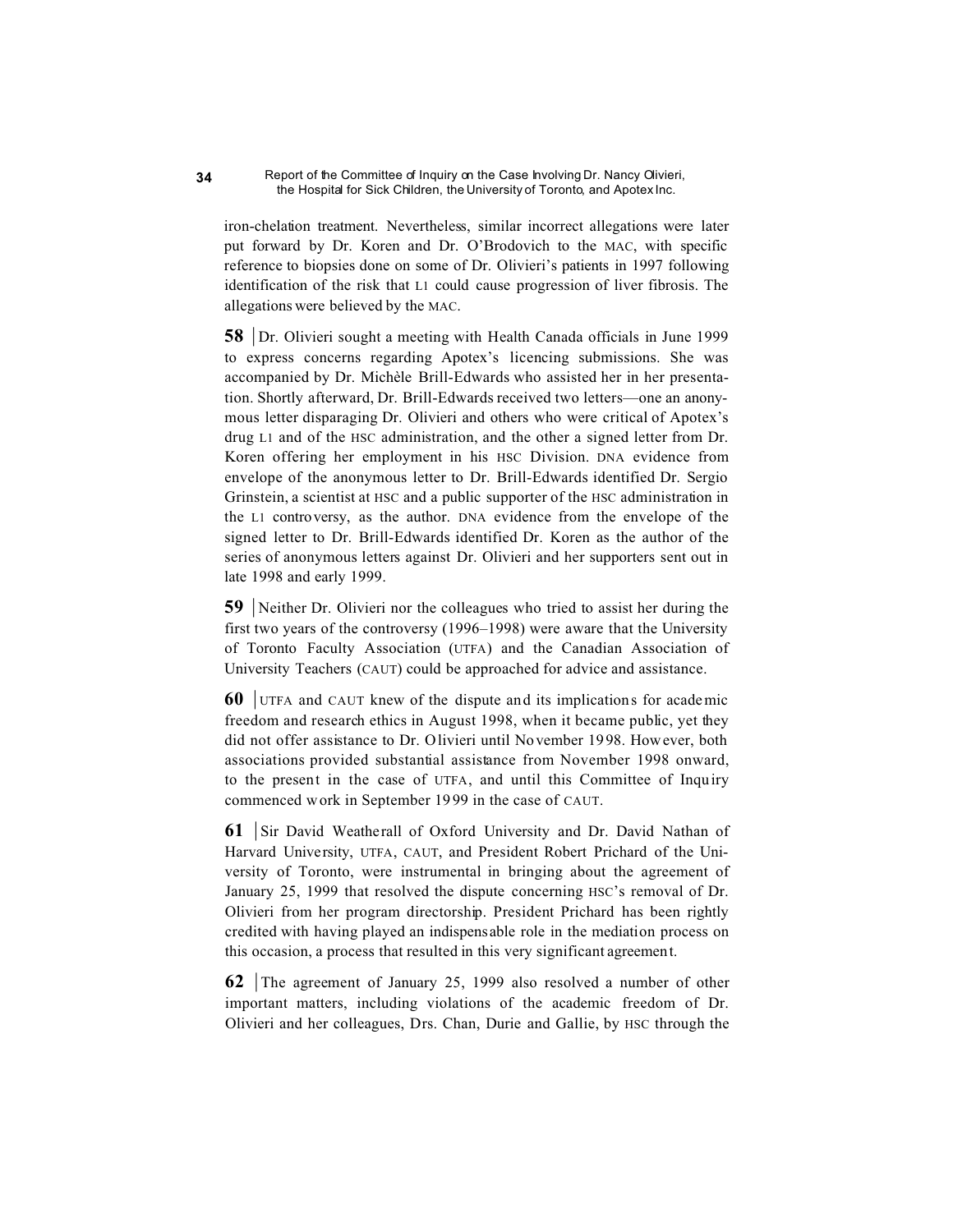# $\blacksquare$  Findings  $\blacksquare$

issuance of "gag orders" to them on January 6, 1999. Under this agreement, HSC withdrew the "gag orders."

**63** The agreement of January 25, 1999 provided, for the first time, assurance that HSC would provide legal support for Dr. Olivieri, in the event Apotex took legal action against her and the CMPA declined to support her. This implied a belated acknowledgment by the Hospital that it had responsibilities in the dispute between Apotex and Dr. Olivieri.

**64** Given the Hospital's previous treatment of Dr. Olivieri, the University, UTFA and CAUT should have made representations to the Hospital for Sick Children in January 1999 in an effort to ensure that Dr. Olivieri would be provided due process in the MAC inquiry. UTFA and CAUT did not do so and we have seen no evidence that the University did so. It became clear a year later that Dr. Olivieri had been very seriously denied due process by the MAC. The University, in particular, had publicly stated in December 1998 that it had a commitment from the Hospital that it would be consulted on actions adverse to Dr. Olivieri in matters arising from findings in the Naimark Report. We have seen no evidence that the University pursued this commitment to ensure it was fulfilled.

**65** Throughout this dispute, during which Dr. Olivieri was publicly and privately criticized by medical administrators of the Hospital for Sick Children, she has had the confidence and support of medical administrators in The Toronto Hospital where she treats adult patients, including Physicianin-Chief Dr. Micha el Baker.

**66** Dr. Olivieri's efforts during the past five years and more to exercise her rights and responsibilities, and to uphold principles of academic freedom and research and c linical ethics, have been at great pe rsonal cost to her.

**67** Drs. Chan, Dick, Durie and Gallie have actively supported the principles of academic freedom, research ethics, research integrity and fair procedures during the past several years. They have supported Dr. Olivieri in the exercise of her individual rights during this time. Without their active involvement, events in this case would likely have been still more unfortuna te for the upholding of these general principles, and for Dr. Olivieri, than they have been. Their involvement has been at great personal cost to each of them, but they felt moved to intervene when the institutional leadership of the University of Toronto and the Hospital for Sick Children had failed to provide effective support either for the general principles or for Dr. Olivieri.

**68** Officers of the University of Toronto, including President Prichard and Dean David Naylor made substantial efforts during 1999 to mediate disputes between Drs. Olivieri, Chan, Dick, Durie and Gallie, and the Hospital for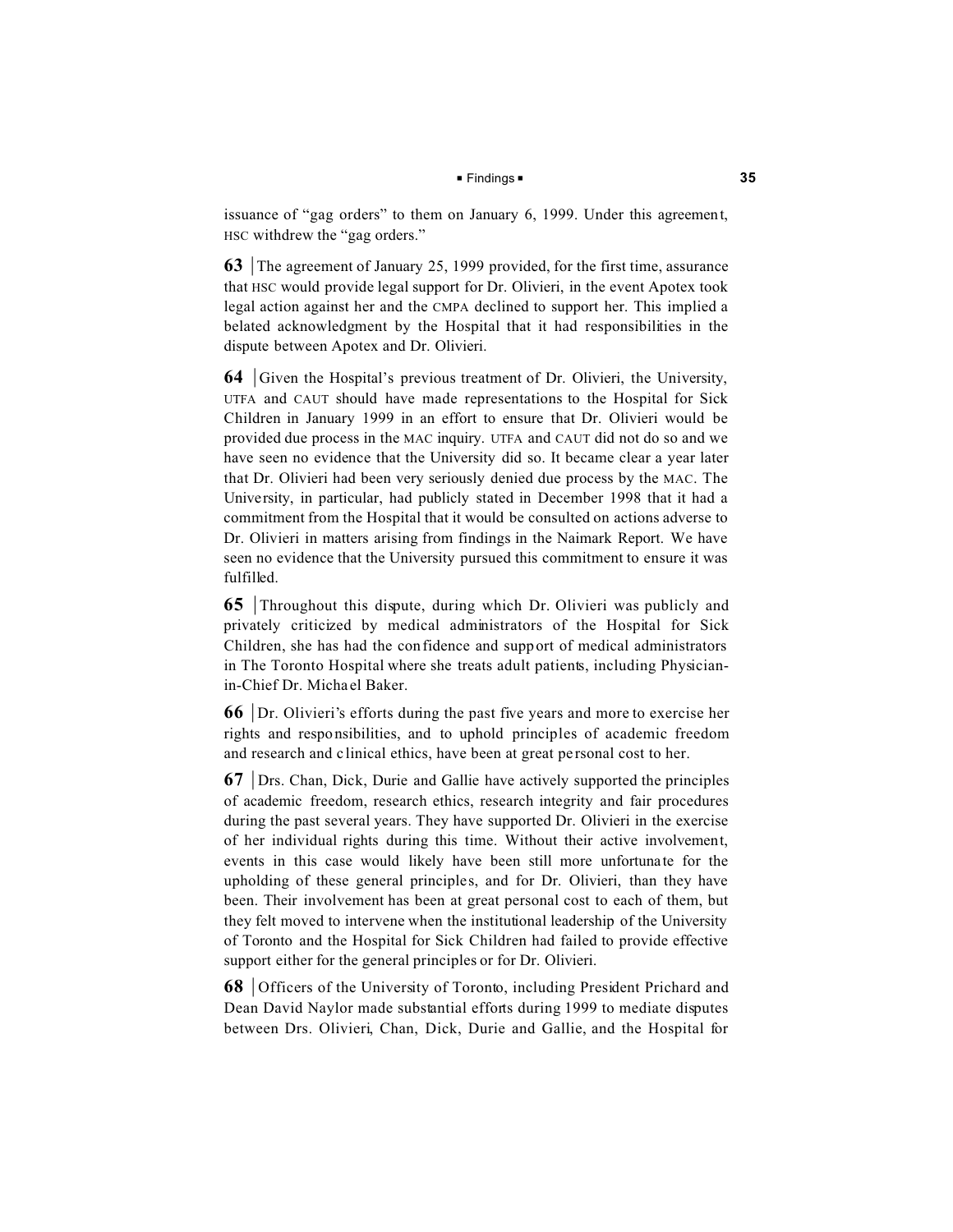Sick Children. Although these efforts have not yet been brought to a successful conclusion, they could still form the basis for resolving a number of outstanding issues.

 $69$  It is unfortunate the University did not effectively intervene to counter the legal warnings by Apotex or unfair actions against Dr. Olivieri by HSC prior to January 1999, or effec tively address certain other relevant matters since then. However, it is the case that without some of the significant interventions the University has made, events in this case would likely have been still more unfortunate for the upholding of these general principles, and for Dr. Olivieri, than they have been.

# *General*

**70** The central issue in both instances of identification of an unexpected risk was an ethical one. A drug manufacturer, Apotex, attempted through legal warnings to impede a clinical investigator and treating physician, Dr. Olivieri, from informing patients and others of the risks. By these actions, Apotex attempted to deprive patients of their right to give informed consent to a treatment that was unproven as to its efficacy and safety, and it thereby acted contrary to the public interest.

**71** The issue of academic freedom is related to the ethical issue: communication through presentations at scientific meetings and through other publications were essential to alert physicians around the world to risks of the drug. Speaking out on the actions of Apotex and on the failures by the Hospital for Sick Children and the University of Toronto to take any effective counteraction (until early 1999), was also important to the public interest.

**72** This case demonstrates the importance to the public interest that universities and their affiliated teaching hospitals act robustly to protect academic freedom, bringing to bear the full weight of their resources in cases where large private corporations attempt to infringe academic freedom.

**73** This case demonstrates the importance to the public interest of ensuring that in hospitals affilia ted with universities, hospital staff who hold ac ademic appointments have the right to academic freedom and its protection to ensure their independence.

**74** This case demonstrates the importance to the public interest of ensuring that in hospitals affiliated with universities, inquiries by Medical Advisory Committees into conduct of clinical professors be conducted with standards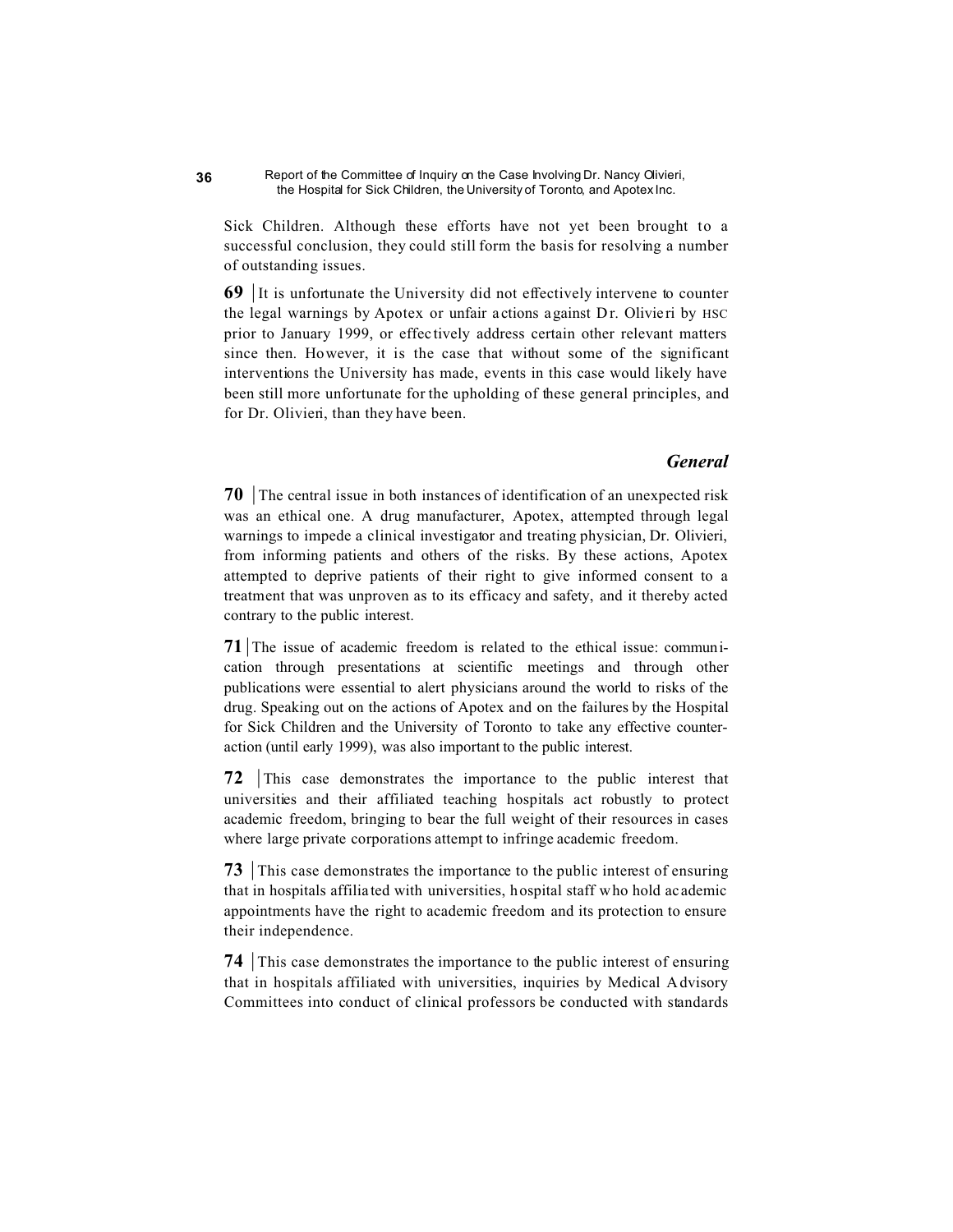# $\blacksquare$  Findings  $\blacksquare$

of fairness and due process commensurate with the seriousne ss of the allegations under review.

**75** This case demonstrates the importance to the public interest of ensuring that in hospitals affiliated with a university, staff holding academic appointments in the university have access to grievance and arbitration procedures on all significant matters pertaining to their hospital employment, and that such procedures be comparable to and harmonized with the university grievance and arbitration procedures.

**76** This case demonstrates the importance to the public interest of ensuring that investigators conducting clinical trials do so in the context of strong guidelines, regulations, or legislation, that exist and are enforced to protect investigators' independence, and thus their ability to act in the interests of trial participants and patients.

**77** There are important gaps in the policies and procedures of the Canadian research granting councils and Health Canada to protect public safety in clinical trials. Nationwide rules, and mechanisms for enforcing the rules, to govern re lationships among inve stigators, their institutions and industrial sponsors of clinical trials, are urgently required.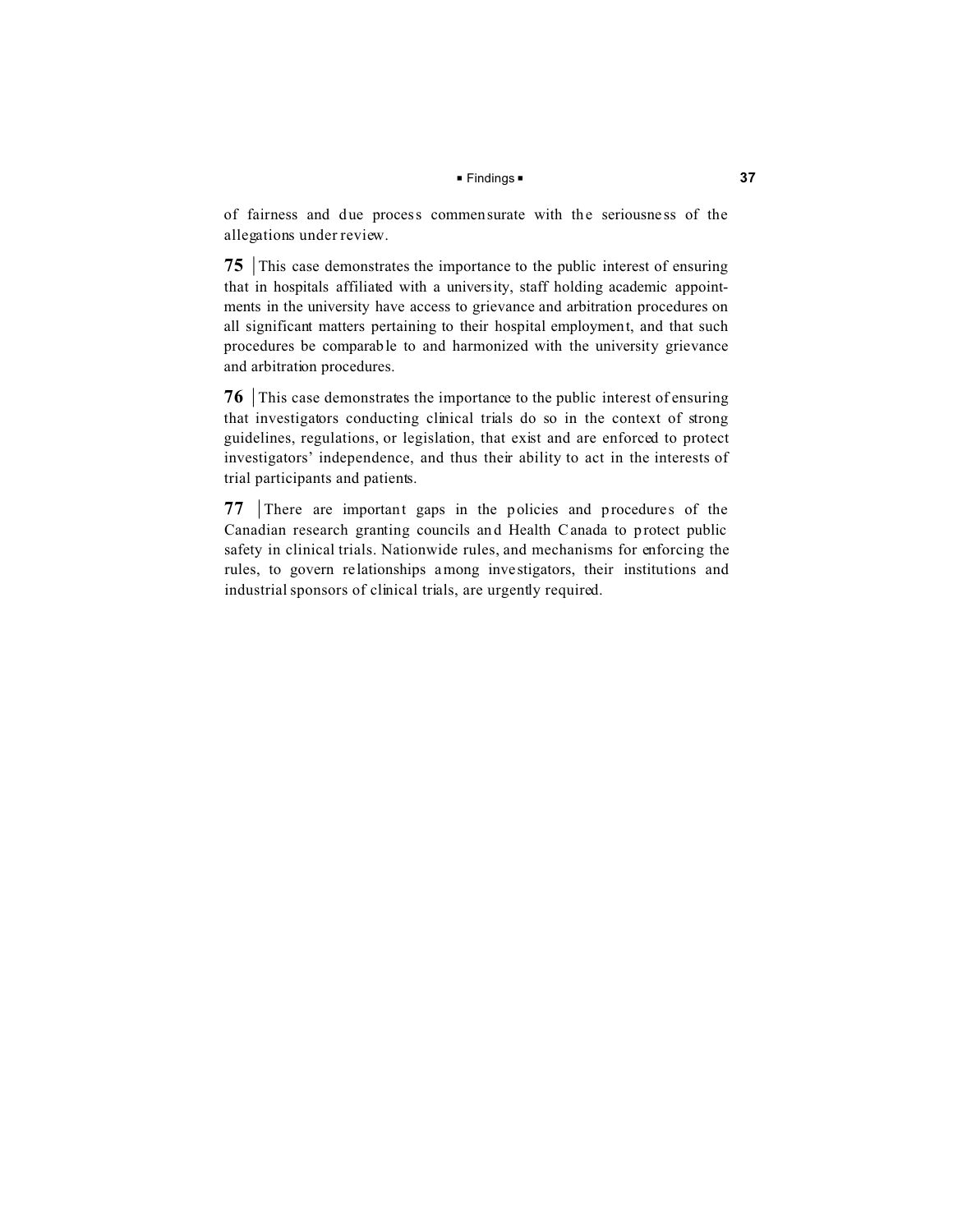# D *Recommendations*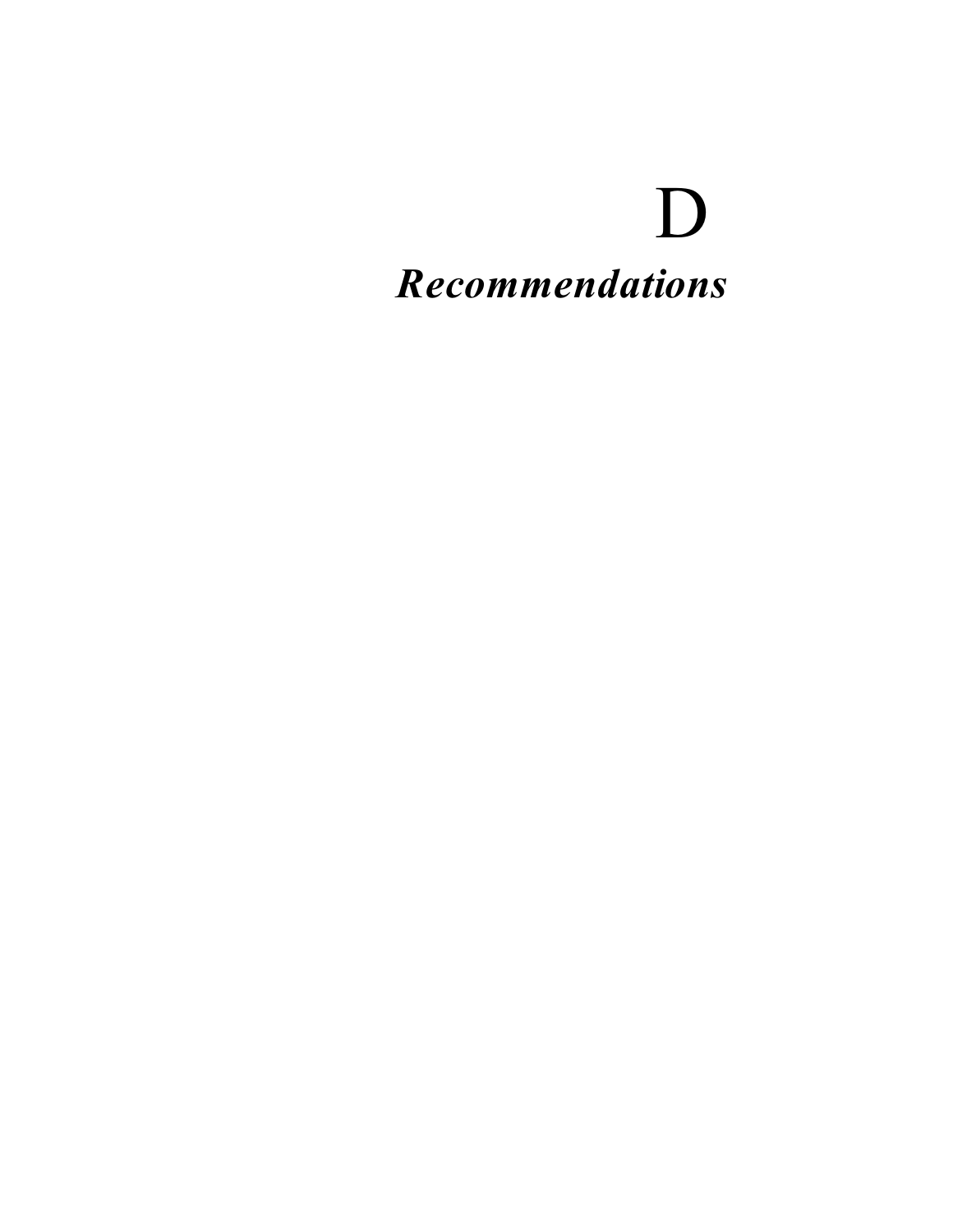*Page 40 intentionally left blank*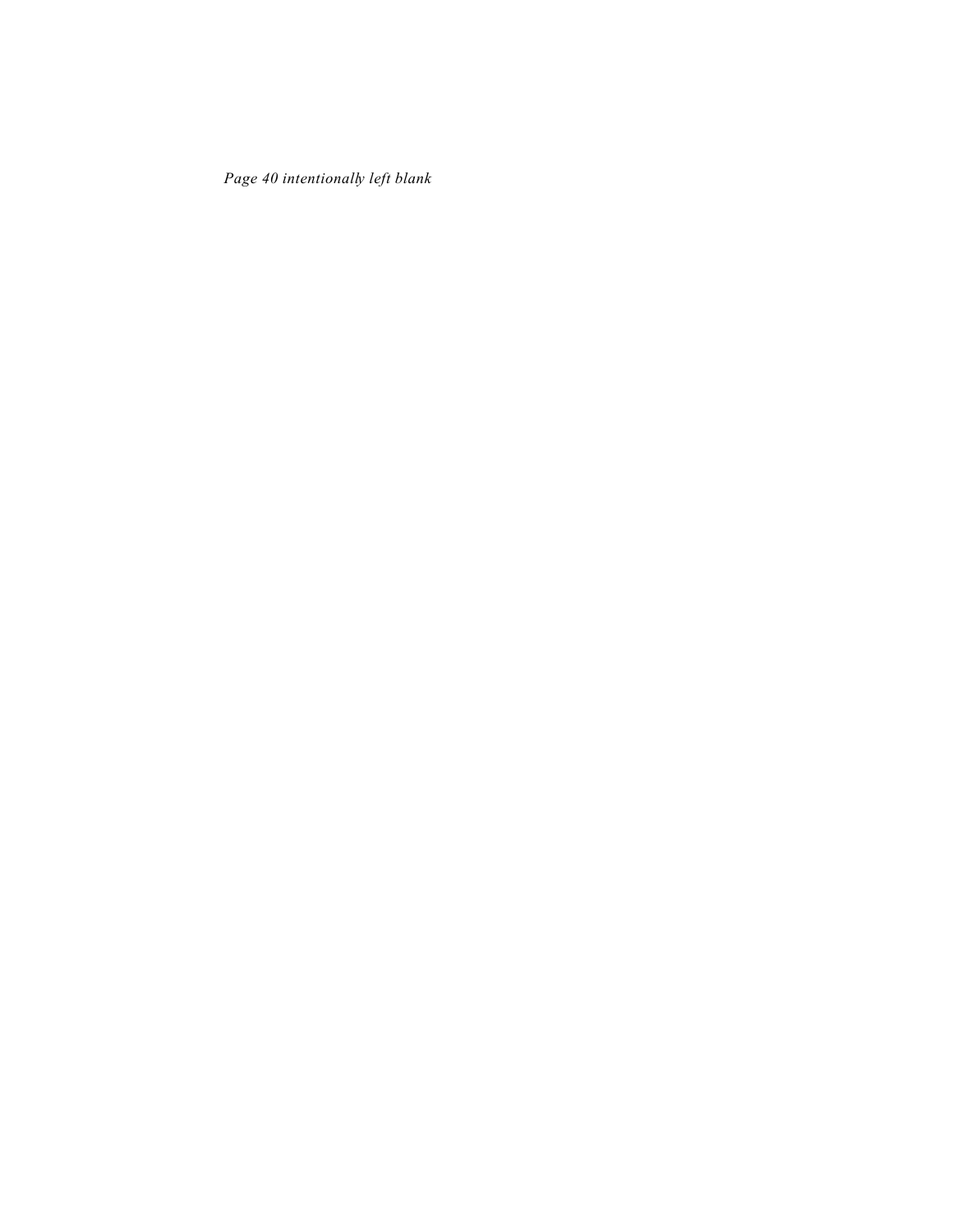# *General*

**1** All contracts, protocols and investigator agreements for industrial sponsorship of clinical trials should expressly provide that the clinical investigators shall not be prevented by the sponsor (or anyone) from informing participants in the study, members of the research group, other physicians administering the treatment, research ethics boards, regulatory agencies, and the scientific community, of risks to participants that the investigators identify during the research. The same provisions should apply to any risks of a treatment identified following the conclusion of a trial in the event there are patients being administered the treatment in a non-trial setting.

Certain circumscribed confidentiality restrictions may be appropriate, for example, those pertaining to information on the chemical structure, or synthesis of a drug, or its method of encapsulation. However, restrictions on disclosure of risks to patients are not appropriate, subject only to the condition that the investigator believes there is a reasonable basis for identification of the risk. Under the term "risk" we include inefficacy of the treatment, as well as direct safety concerns.

# *The Hospital for Sick Children & the University of Toronto*

**2** The Hospital and the University should address the professional misconduct by Dr. Gideon Koren in putting forward false and seriously neglectful allegations and testimony against Dr. Olivieri to the Naimark Review and the Medical Advisory Committee.

**3** The University and the Hospital should address the academic misconduct by Dr. Koren in regard to his article, "An Investigation Into Variability in the Therapeutic Response to Deferiprone in Patients With Thalassemia Major" in the journal *Therapeutic Drug Monitoring*, volume 21 (1999), pp. 74–81.

**4** The University and the Hospital should investigate the facts and circumstances pertaining to Dr. Koren's actions in the following matters: his role as senior author of two abstracts presented by an Apotex employee at the  $6<sup>th</sup>$  International Conference on Thalassaemia and the Haemoglobinopathies held in Ma lta in April 1997; and his failure to disclose the source or purpose a \$250,000 grant from Apotex in the academic year 1995–1996 for use in 1996–1997.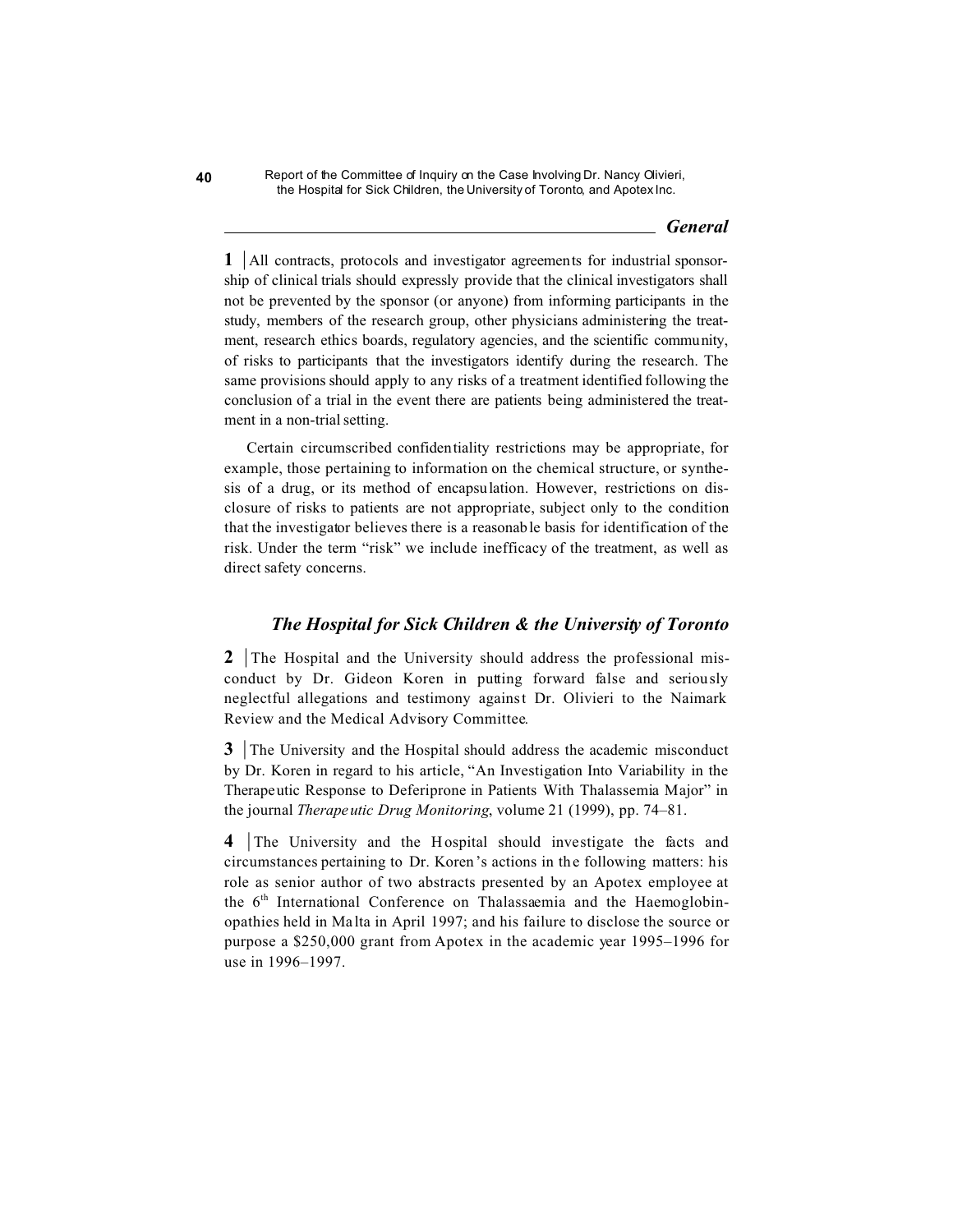# **P** Recommendations **P 41**

**5** The University should address the misconduct of Dr. Michael Spino, who holds the status of professor in the Faculty of Pharmacy, in repeatedly violating Dr. Olivieri's academic freedom.

**6** The Hospital for Sick Children should immediately and publicly withdraw its April 2000 referrals to the College of Physicians and Surgeons of Ontario and the University of Toronto, of the enumerated "concerns" of the Medic al Advisory Committee r egarding Dr. Olivieri.

**7** Dr. Olivieri should receive redress from the Hospital for Sick Children and the University of Toronto for the unfair treatment she has received, including their lack of support to her in the exercise of her rights and obligations.

**8** Dr. Olivieri should receive redress from the Hospital for Sick Children for the damaging and unfair actions against her by its Medical Advisory Committee and Board of Trustees arising from the MAC proceedings.

**9** Dr. Olivieri, and Drs. Chan, Dick, Durie and Gallie believe that they were subjected to unfair treatment in certain matters of their employment and working conditions, for exercising their right to academic freedom in the matters outlined in this report. In the case of Dr. Olivieri, this was from 1996 onward—in the cases of Drs. Chan, Dick, Durie and Ga llie, subsequ ent to their being identified as supporters of Dr. Olivieri. This Committee of Inquiry did not investigate and address all of these matters. We understand that some concerns of these five scientists were under consideration in the mediation process undertaken by the Dean of Medicine in the fall of 1999, and that other concerns are the subject of grievances lodged with the University of Toronto in late 1998 and augmented since then. Neither the mediation nor the grievance proc ess has yet be en brought to a resolution in the ensuing years. These processes should be brought to an expeditious and fair resolution.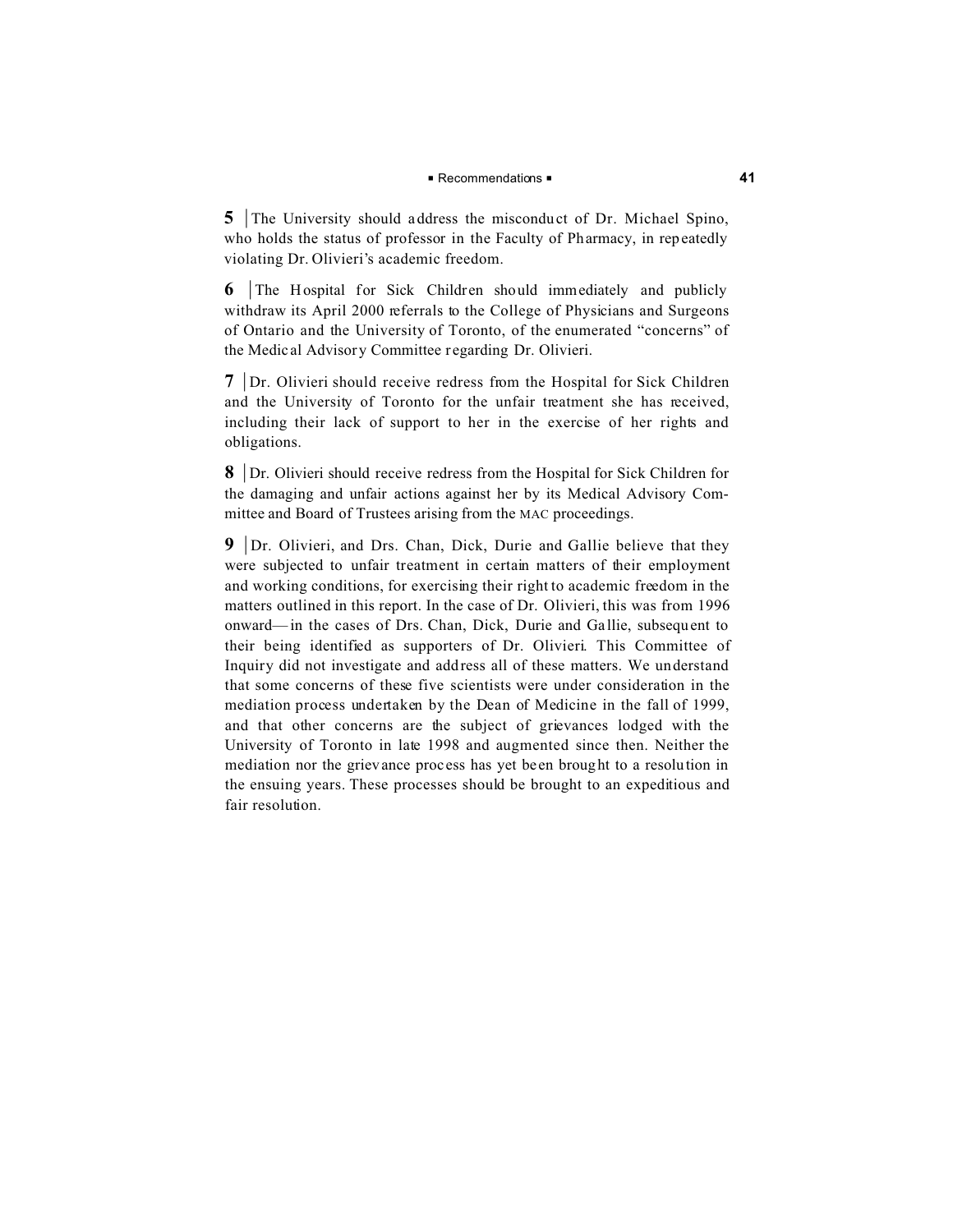# *Research Ethics Boards*

**10** Not only all protocols but also all associated research contracts and investigator agreements should be reviewed and approved by Research Ethics Boards (REBs) to ensure, among other things, that they comply with recommendation 1. The REBs should ensure that the wording of protocols is congruent with their associated contracts and investigator agreements. REBs should have, and should exercise, the power to withhold approval of any proposed study if any of the associated protocols, contracts and investigator agreements contain inappropriate confidentiality clauses.

REBs should be permitted to delegate the authority to conduct reviews of contracts and investigator agreements to the institutional office of research services. However, such delegation should only be done if:

*a)* the office is given clear instructions that contracts and investigator agreements must comply with recommendation 1, with the protocols approved by the REB, the ethical standards articulated in the *Tri-Council Policy Statement: Ethical Conduct for Research Involving Humans (TCPS)* and other norms of research ethics; and

*b)* there is an annual process of auditing by the REB of a representative sample of contracts and investigator agreements to ensure consistency between the protocols (and ethical standards) and the contracts and investigator agreements.

11 REBs should ensure that the guidelines in recommendation 10 are understood and followed by all sponsors and investigators. Insertion of the following text in the relevant documents is recommended:

# *a) Consent form*

Throughout the research process, you will be given any new information that might affect your decision to participate in the research. In particular, you will be told of any unforeseen risks that may be iden tified.

# *b) Protocol*

No agreements or contracts between researchers and sponsors that limit the right and the responsibility of the researchers to disclose relevant information about unforeseen risks that becomes known in the course of the research, to participants in the study, members of the research group, other physicians administering the treatment, research ethics boards, regulatory agencies, and the scientific community, have been or will be entered into by the researchers.

# *c) Investigator agreements / contracts*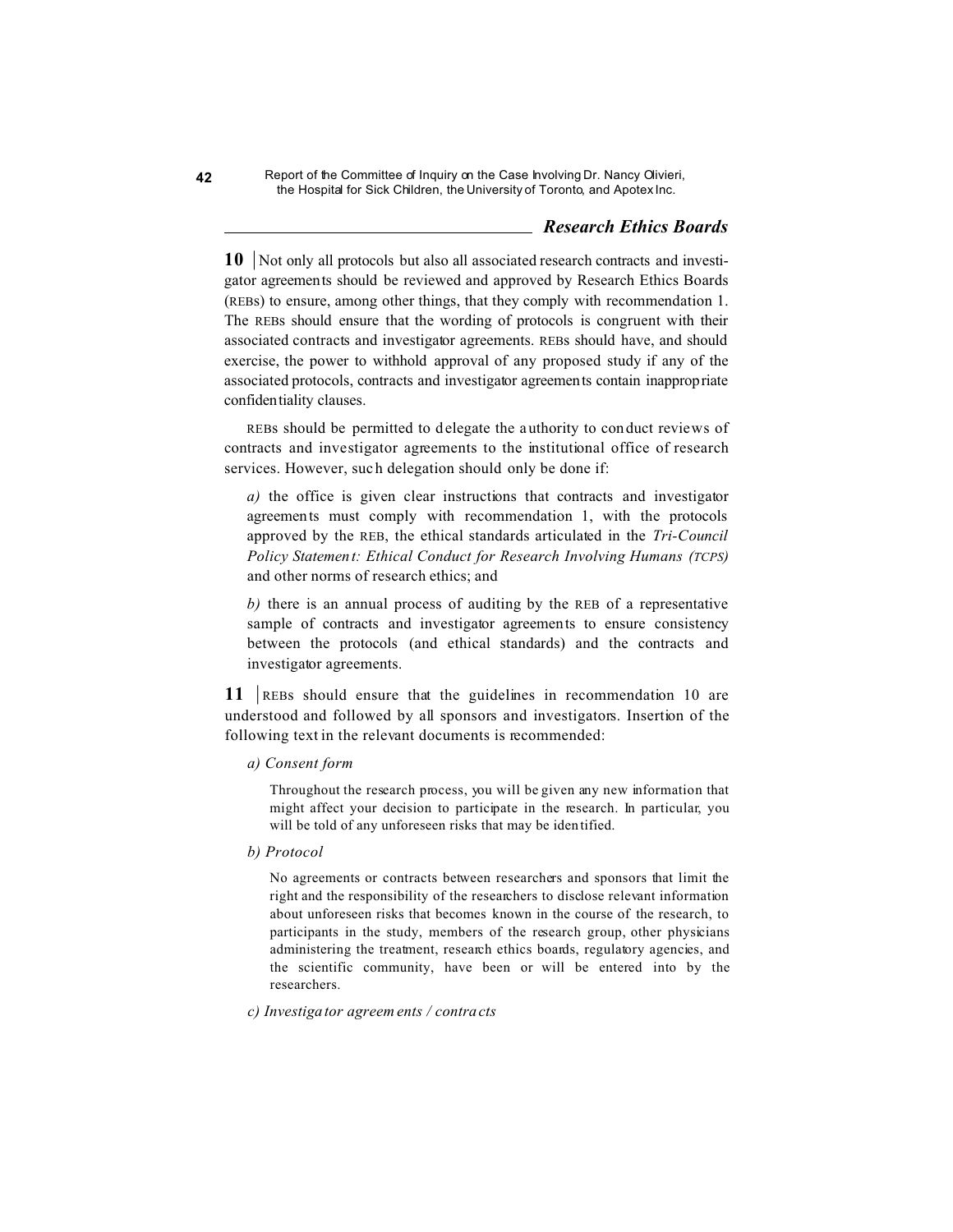# **P** Recommendations **P 43**

If I have concerns about the safety and/or efficacy of the stu dy drug, X, I have the right and the responsibility to disclose relevant information that becomes known to me in the course of the research, to participants in the stud y, members of the research group, other physicians administering the treatment, research ethics boards, regulatory agencies, and the scientific community.

**12** REBs should review project budgets as well as the research protocols and associated contracts and agreements, in order to ensure that all actual and potential conflicts of interest are managed in an ethical fashion.

**13** REBs should ensure that protocols and related contracts and agreements make express provision for management of patient care in the event of premature termination of a research trial, and should withhold approval of the study until such provision has clearly been made.

**14** REBs should review institutional policies and practices with respect to access to patient records for research purposes to ensure that they are in compliance with the *Tri-Council Policy Statement: Ethical Conduct for Research Involving Humans (TCPS).*

# *Universities & Teaching Hospitals*

**15** Each Canadian university with a faculty of medicine, and each affiliated health care institution, should put in place the policy in recommendation 1 together with procedures to ensure compliance, and ensure that their REBs comply with recommendations 10–14.

**16** Universities and affiliated teaching hospitals should implement appropria te policies and practices to ensure protection of the right to academic freedom of clinical and other researchers and bioethicists who work in teaching hospitals and who hold academic appointments in affiliated universities. Relevant provisions should be inc luded in affiliation agreements.

**17** Clinical and other researchers, and bioethicists, who are employees of teaching hospitals and who hold academic appointments in the affiliated university, should have access to grievance and arbitration procedures in matters pertaining to their hospital employment, as well as their university employment. The affiliation agreement between a teaching hospital and a university should require that the hospital grievance and arbitration procedures are comparable to, and compatible with, those available to faculty members employed full-time in the university. The affiliation agreement should specify the process with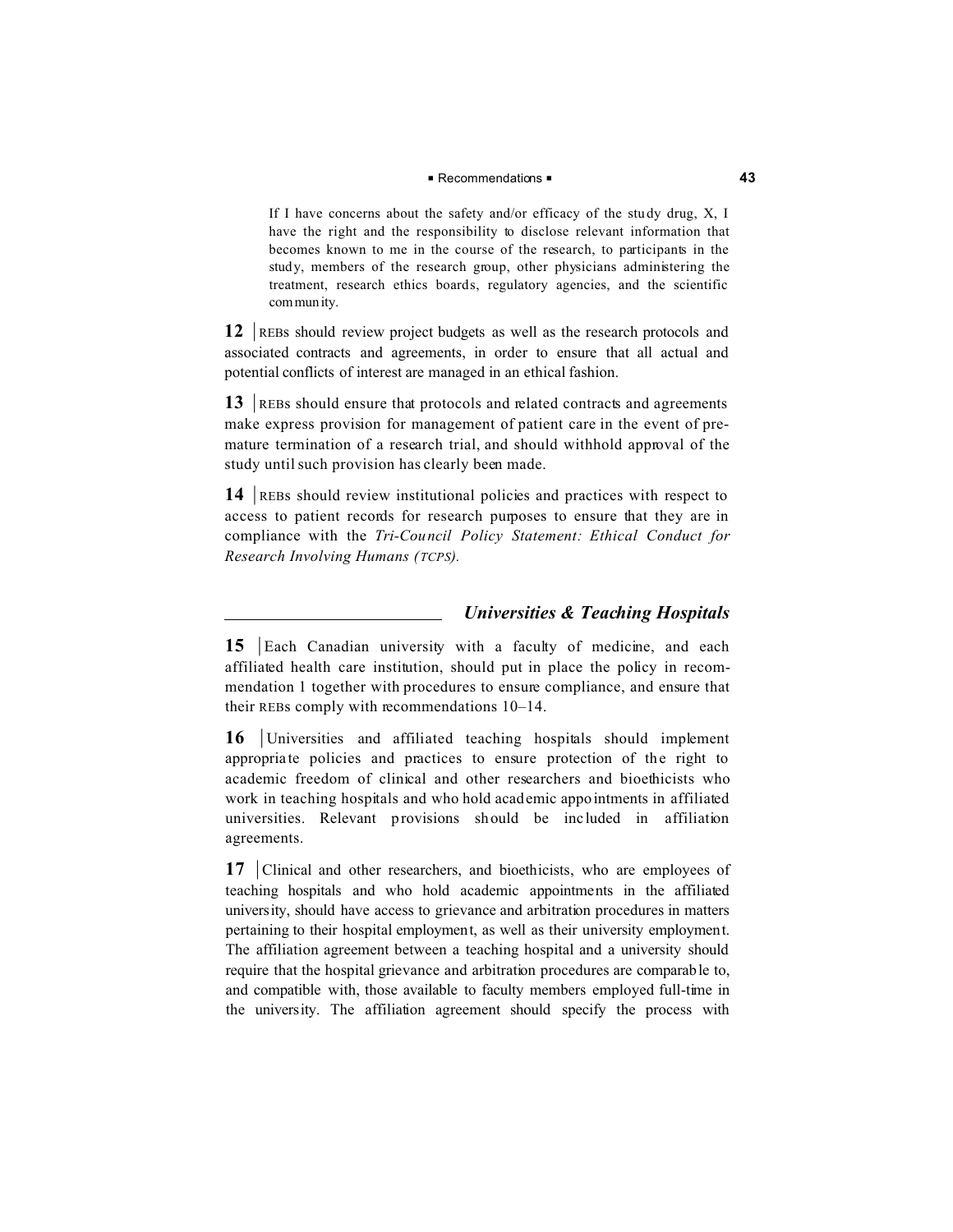jurisdiction, and the responsibility for remedies, in matters involving both hospital and university employment.

**18** Teaching hospitals affiliated with universities should put in place a policy of due process in such matters as: removal of administrative office from an employee; Medical Advisory Committee (MAC) investigations into conduct of a staff physician; and disciplinary proceedin gs. The policy should make clear that adverse MAC recommen dations and adverse administrative or Board de cisions arising from MAC recommen dations are subject to grievance and arbitration.

**19** Provision should be made by each institution for training and briefing new members and Chairs of Research Ethics Boards on matters relevant to their work. This briefing should include familiarization with: the *TCPS* and other relevant legal and ethical norms, guidelines and policies; and accurate information on the status of all active research protocols and recently terminated protocols. REB Chairs should have adequate independence and authority, as well as adequate release time and administrative support, to carry out their mandate to protect the safety of research participants and the public interest.

**20** The nature and importance of scientific independence, academic freedom, and of putting patient safety first in interactions with drug companies or other sponsors of research, should be incorporated into training programs for students in all medical schools and affiliated health care institutions. Students should be made aware of potential conflicts of interest, and of the need and ways to ensure they are managed in the public interest.

# *AUCC & CAUT*

**21**  $\boxed{70}$  ensure a united stance and prevent any likelihood of companies moving research projects to institutions with less stringent patient protection, there should be a national, integrated approach for all research done in hospitals affiliated with universities. We recommend that the Association of Universities and Colleges of Canada (AUCC) develop, implement and enforce a policy governing industry-academy relationships that would apply to all faculties of medicine and affiliated teaching hospitals across Canada. Such a policy should include, at a minimum, the provisions outlined in recommendation 1. It should also include guidelines for determining whether a proposed university-industry contract qualifies as academic activity, or as consulting service—with different rules for pricing and overseeing the project for these two categories.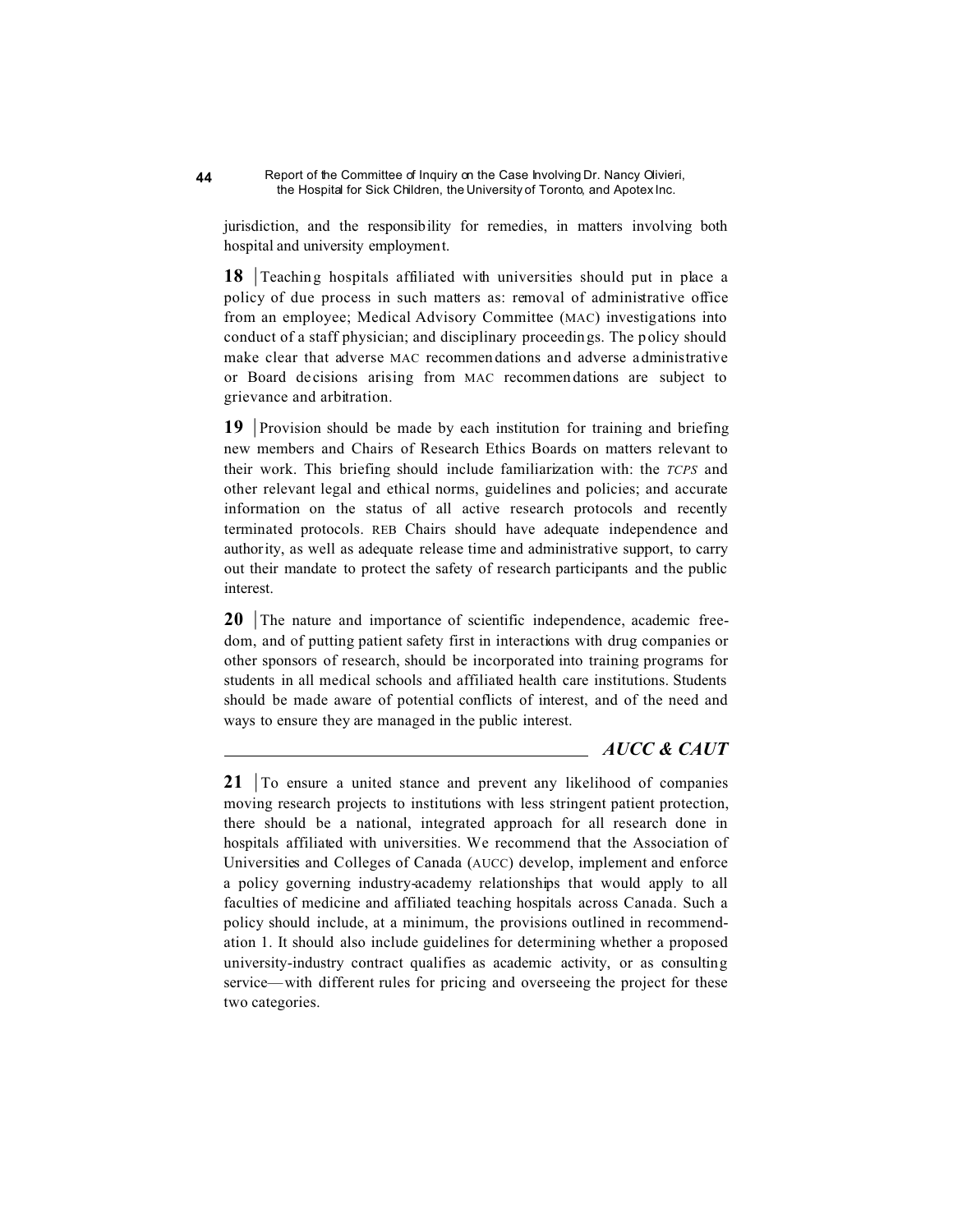# **P** Recommendations **P 45**

All industry/academy agreements and contracts for health research should be filed with an oversight body established by AUCC for the purpose of ensuring compliance. A surtax should be levied on all industry/academy health research agreements and contracts to fund the activities of this oversight body.

**22** The Association of Universities and Colleges of Canada, the Canadian Association of University Teachers and learned societies should undertake cooperatively an ongoing program to promote academic freedom and the ethical conduct of research. This should include development and implementation of an educational component to be included in all post-gradu ate and post-doctoral training programs in all fields where research on human subjects is conducted. It should also include an awareness program on these matters for all persons holding academic appointments who work in teaching hospitals affiliated with universities.

23 The Canadian Association of University Teachers should develop policies and model clauses for grievance and arbitration procedures for medical and health-related faculty members and bioethicists who work in health care institutions affiliated with universities.

**24** The Canadian Association of University Teachers should review and revise its policies on:

*a*) action in regard to cases of infringement of academic freedom or other important rights or privileges brought to its attention, so as to be in a position to promptly intervene to ensure expeditious access to a fair and effective resolution process;

*b)* ensuring the independence of Committees of Inquiry into cases that are *prima facie* serious. In the present instance, CAUT agreed to changes to policy at the request of the Committee of Inquiry to ensure its independence.

# *Granting Councils*

**<sup>25</sup>** In order to help ensure consistency in standards across the country, the Canadian Institutes for Health Research (CIHR), together with the Social Sciences and Humanities Research Council (SSHRC) and the Natural Sciences and Engineering Research Council (NSERC), should impose a requirement that universities and health care institutions receiving any funding from the granting councils have in place the policy in recommendation 1. The requirement should apply to all clinical research projects conducted at these institutions, whether or not such projects are funded by one of the granting councils. A means of ensuring compliance would be the withholding of all CIHR, SSRHC